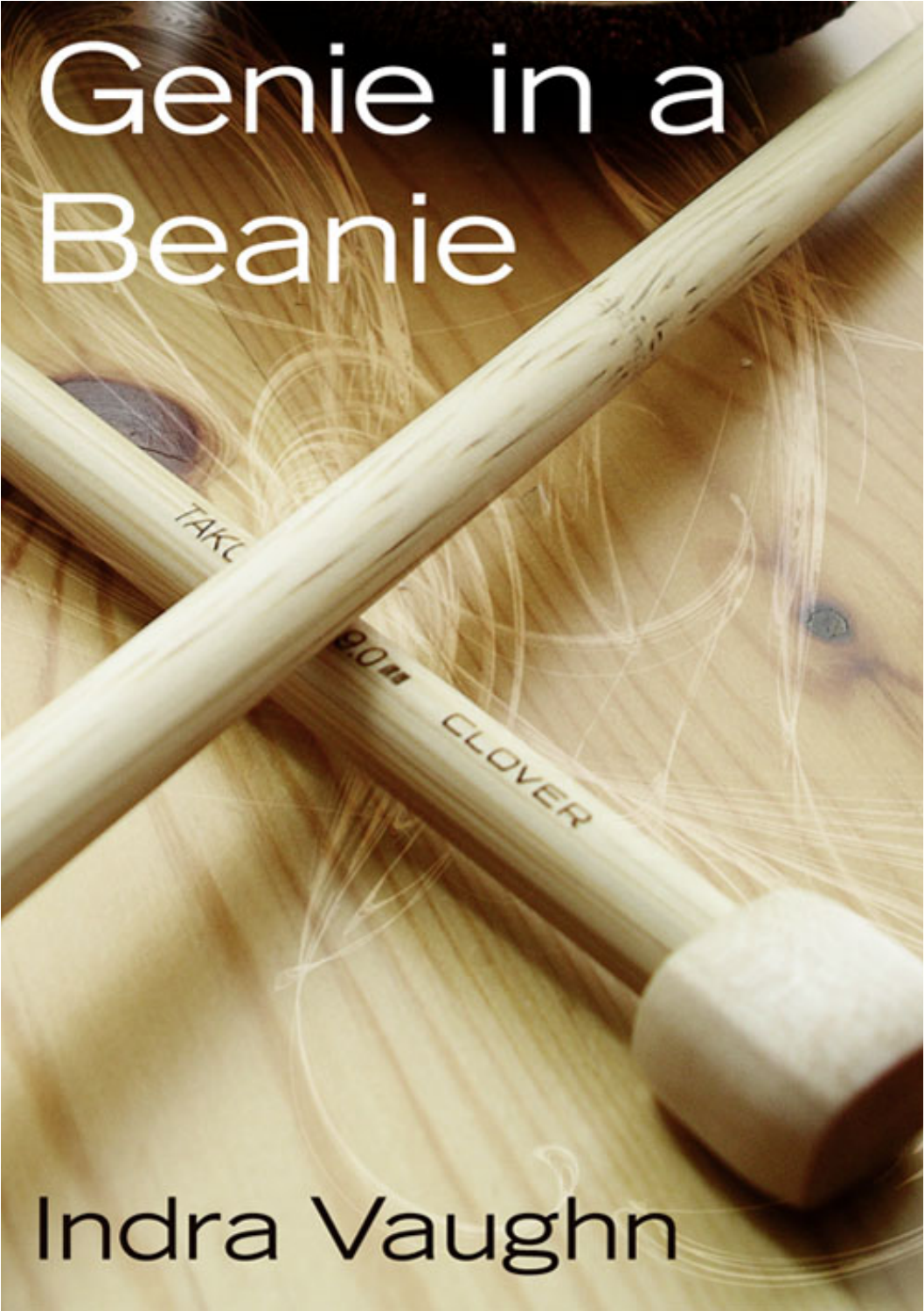## **Love Has No Boundaries**

#### *An M/M Romance series*

## **GENIE IN A BEANIE By Indra Vaughn**

#### **Introduction**

The story you are about to read celebrates love, sex and romance between men. It is a product of the *Love Has No Boundaries* promotion sponsored by the *Goodreads M/M Romance Group* and is published as a free gift to you.

#### **What Is Love Has No Boundaries?**

The *Goodreads M/M Romance Group* invited members to choose a photo and pen a letter asking for a short M/M romance story inspired by the image; authors from the group were encouraged to select a letter and write an original tale. The result was an outpouring of creativity that shone a spotlight on the special bond between M/M romance writers and the people who love what they do.

A written description of the image that inspired this story is provided along with the original request letter. If you'd like to view the photo, please feel free to join the [Goodreads M/M Romance Group](http://www.goodreads.com/group/show/20149-m-m-romance) and visit the discussion section: *Love Has No Boundaries*.

Whether you are an avid M/M romance reader or new to the genre, you are in for a delicious treat.

#### **Words of Caution**

This story may contain sexually explicit content and is **intended for adult readers.** It may contain content that is disagreeable or distressing to some readers. The *M/M Romance Group* strongly recommends that each reader review the General Information section before each story for story tags as well as for content warnings.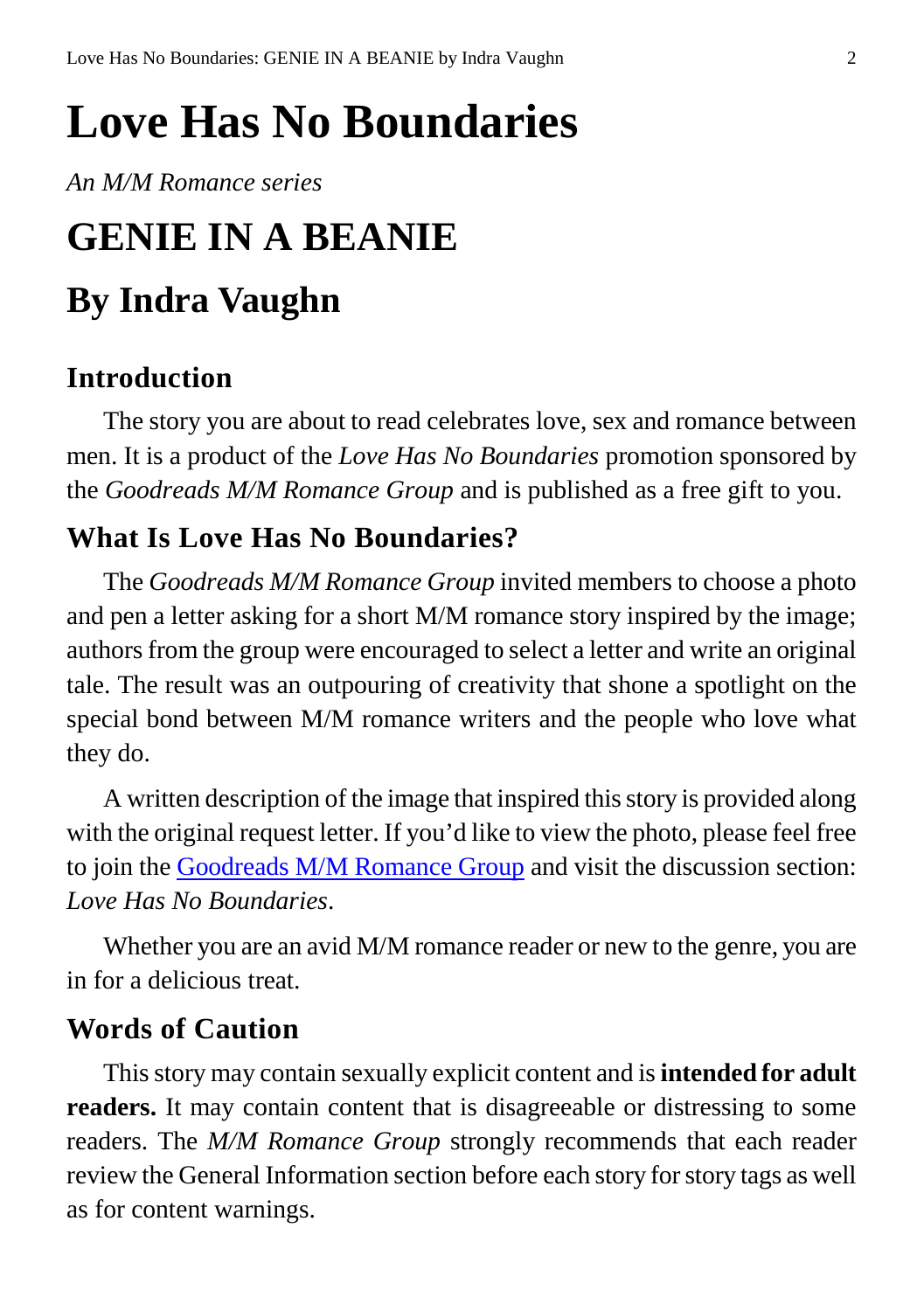This story is a work of fiction. Names, characters, places and incidents are the products of the author's imagination or are used fictitiously. Any resemblance to actual events, locales, or persons, living or dead, is entirely coincidental.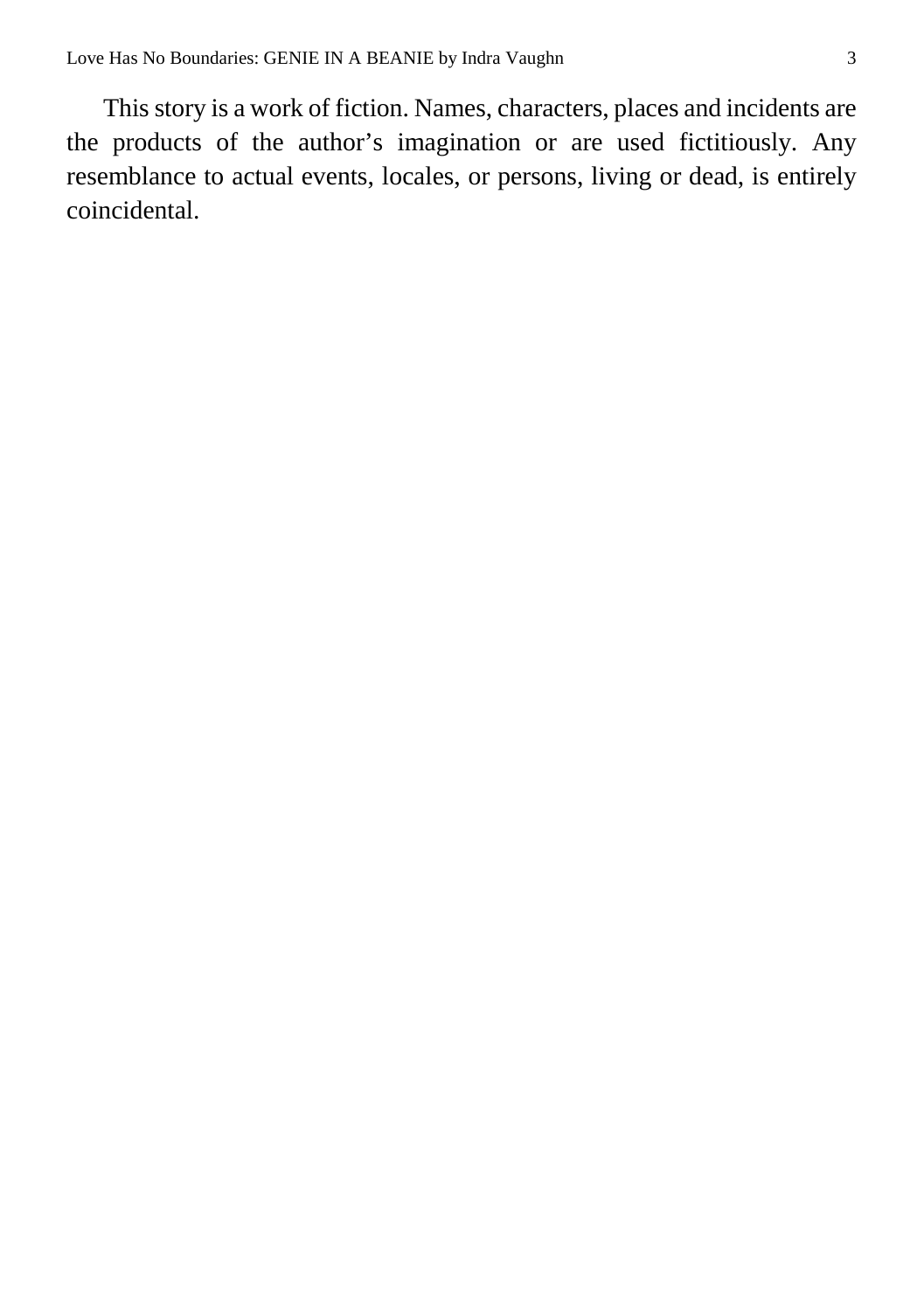All rights reserved worldwide

This eBook may be distributed freely in its entirety courtesy of the *Goodreads M/M Romance Group*. This eBook may not be sold, manipulated or reproduced in any format without the express written permission of the author.

Genie in a Beanie, Copyright © 2013 Indra Vaughn

Cover Art by Emory Vargas.

This ebook is published by the *M/M Romance Group* and is not directly endorsed by or affiliated with Goodreads Inc.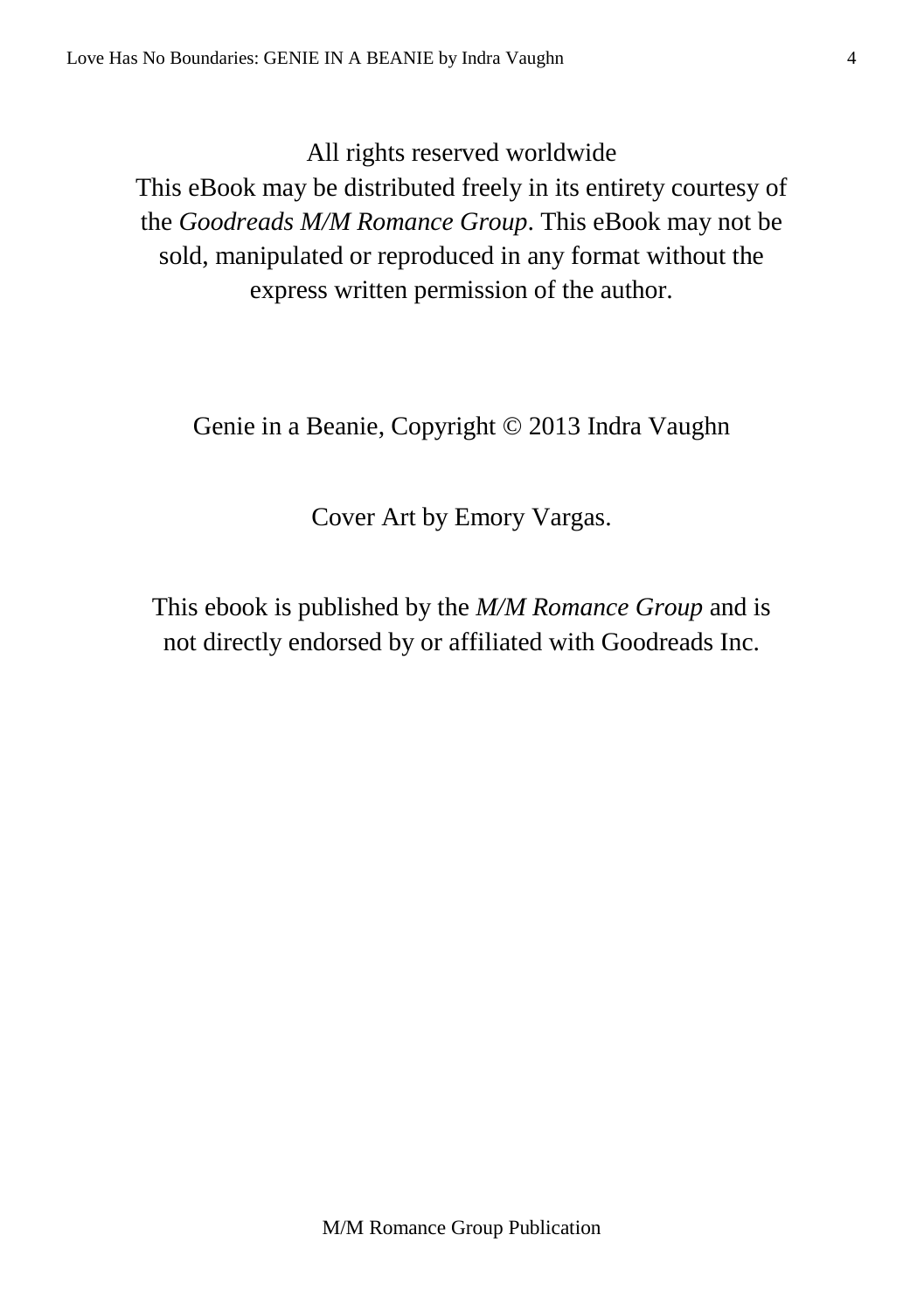## **GENIE IN A BEANIE By Indra Vaughn**

#### **Photo Description**

A black-haired man with darkly stubbled cheeks is sitting down, holding a baby up to a man standing close and leaning slightly forward. This man is blond and wears a knitted beanie. The baby tugs on the blond man's beard.

#### **Story Letter**

*Dear Author*,

*The catalyst to bring these two men together is twofold: the baby in the picture and the hat the one man is wearing. The baby isn't either of theirs (but it can be anyone else's you want it to be—no single lovelorn dads please). And one of the men is a knitter who became well known for his blog and designs.*

*How did they end up starting a campaign to knit for charity? And, show us how they connected along the way.*

*I say no single lovelorn dads please because I'm tired of overly sweet stories where a gay dad is all alone, caring for a baby and falls in love. But I do like men who are proud knitters. I'd like something different, and that means not overly sweet. A balance between sweet and dirty is fine with me :)*

*There are no sexual limits or relationship limits on this couple, whatever else you'd like to add, or whatever direction you'd like to take this couple in is fine with me.*

*Sincerely,*

*Cole*

#### **Story Info**

**Genre:** contemporary, paranormal

**Tags:** teaching, enemies to lovers, magic users, humorous, knitting

**Word count:** 16,305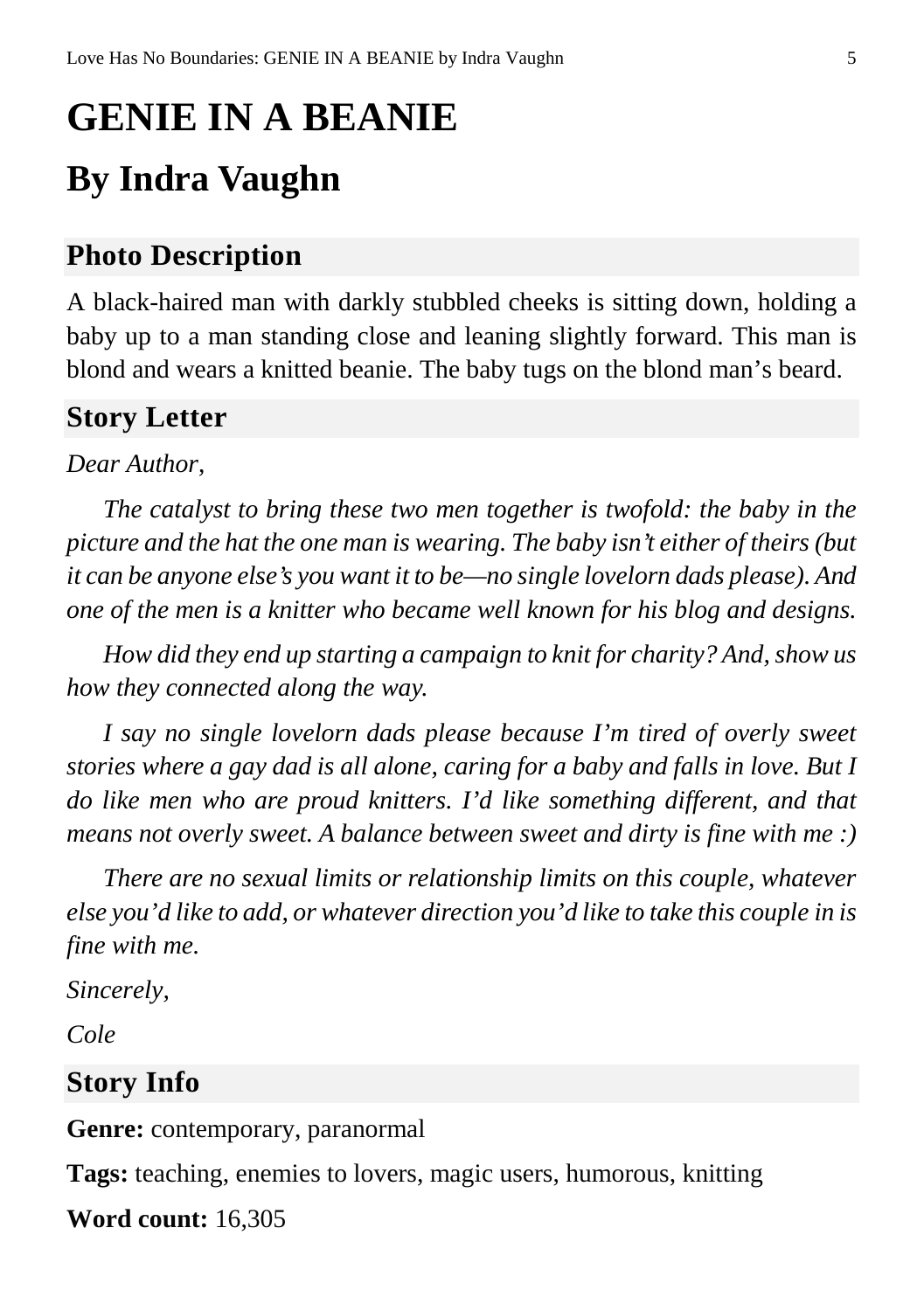#### *Dedication*

A great big thank you to Silly Goose, who as always did a brilliant job wrangling my commas and holding my hand. I literally couldn't wish for a better writing companion.

Big round of applause to the organizers of this event too. I can't even begin to imagine the amount of work that must go into this. Thank you for giving me the chance to take part.

Cole, thank you for the letter. It turned out a little sweeter than I meant it to, but I hope you still enjoy it regardless. And finally, I don't know if I should be proud of or apologize for that title…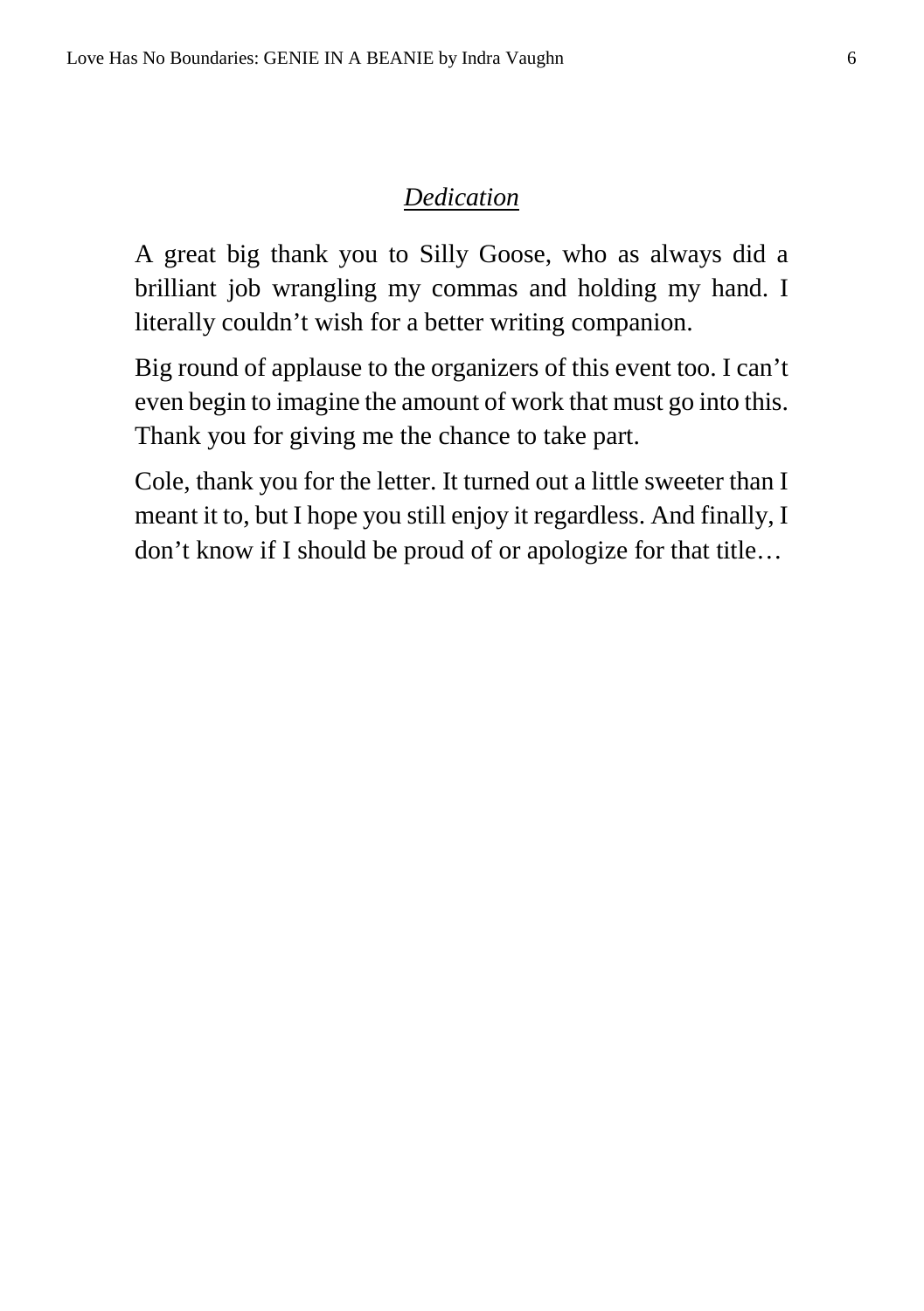## **GENIE IN A BEANIE By Indra Vaughn**

There wasn't anything particularly extraordinary about Sable. It was a coffee shop like any other, if you didn't count the rows of shelves with secondhand books for sale. The rack on the far wall filled with handmade beanies in every cheerful color imaginable was a bit odd maybe, but it added to the charm of the store. David liked it, anyway.

As always, when he opened his doors first thing in the morning, rain or shine, David swept his gaze over the interior: the comfortably worn-in couches, the clean counter to the left, the coffee machines waiting to start huffing and puffing their brews. And, as always, when he opened his doors first thing in the morning, rain or shine, David heaved a happy sigh. Yanking the hat off his head, leaving his blond hair free to roam in staticky wisps, David stepped into the warmth of his shop. He may not have had much in this world, but he had Sable.

And he had Max. Well, maybe not had in the exact meaning of the word, but David was able to set his watch by Max's arrival, and there was no point in denying, after all this time, that it was the highlight of his day. At one minute to seven the milk jug stood at the ready, waiting to be steamed, and at seven exactly, Max stepped inside. The winter sun was bright out, and he took a moment—giving a welcome opportunity for David to look his fill—to let his eyes adjust to the mellow light inside.

Instead of walking up to the counter straight away, Max hesitated. His dark beard was shaved very close to his skin today, which was a little unusual. When Max overcame whatever made him waver, the thin, dark shadow showed a red flush underneath. Just the cold, David figured.

"Morning David," Max said. He cleared his throat. "How are you?"

"Good, you?" The familiar trigger of nervous anticipation ran deeper today, and without waiting for an answer, David went on. "Your usual?"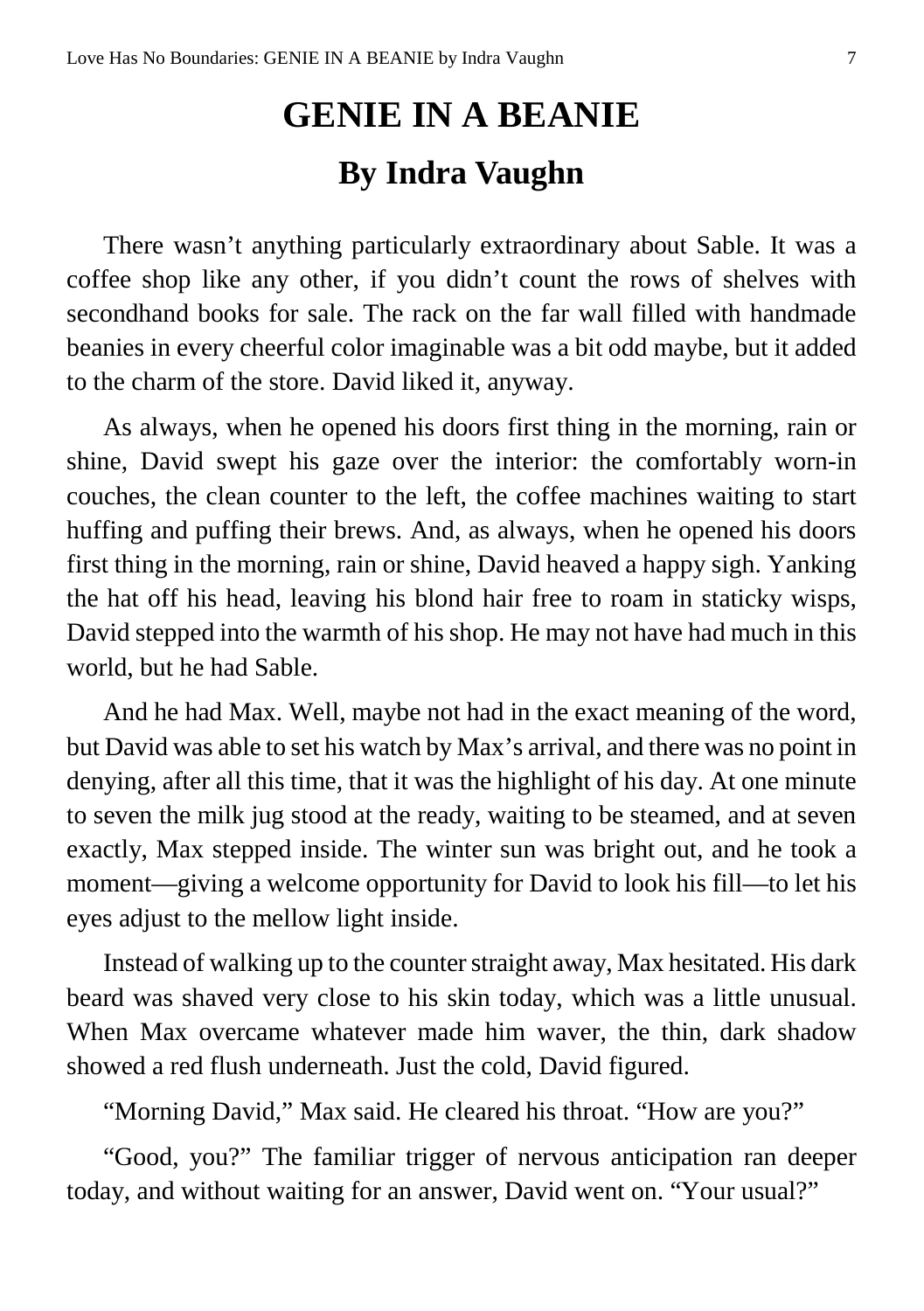"Uh, sure." Max glanced toward the wall with the beanies. "You make those yourself, don't you?"

Didn't David just. With an added pinch of spice. "Softest beanie you'll find." During the entire year Max had been coming into the shop, Max hadn't mentioned David's beanies once, but that was still no reason for his stomach to swoop like it anticipated a drop on a roller coaster.

"Right. Well, this might be a bit of an odd request, but—"

David had been reaching for the milk jug and dropped his hands on the counter instead. The flush on Max's cheeks deepened. God, the guy was so cute it was unreal.

"Go on," David said, when it didn't look as if Max would.

"I have this—" With an exasperated noise, Max yanked his messenger bag around, opened the flap, and pulled out a ball of yarn.

"Oh my God," David said, automatically reaching out. Max dropped the yarn in his hands and it felt exactly as soft as it looked. The blue was vibrant and dark, with little flecks of lighter shading speckled through, like moonlight reflecting off a dark, deep ocean. "This is beautiful."

"Yes, I thought so." Max looked away again.

"Where did you get it? I'd love to find some more of this kind of yarn." David let a loose thread slip through his fingers, and when he looked up, he caught Max staring at his hands.

"Oh. Um, my sister sent it to me. I told her about you. Your shop, I mean. And your beanies. She tried knitting a long time ago and had all this yarn, so she sent me some of it. When I saw this I immediately thought—" Max bit his lip and fell silent.

"You want me to knit you a hat from this?" David asked, his voice almost a whisper.

"Um… Yes. If it's not too much trouble. And I'll pay you, of course," he added in a hurry.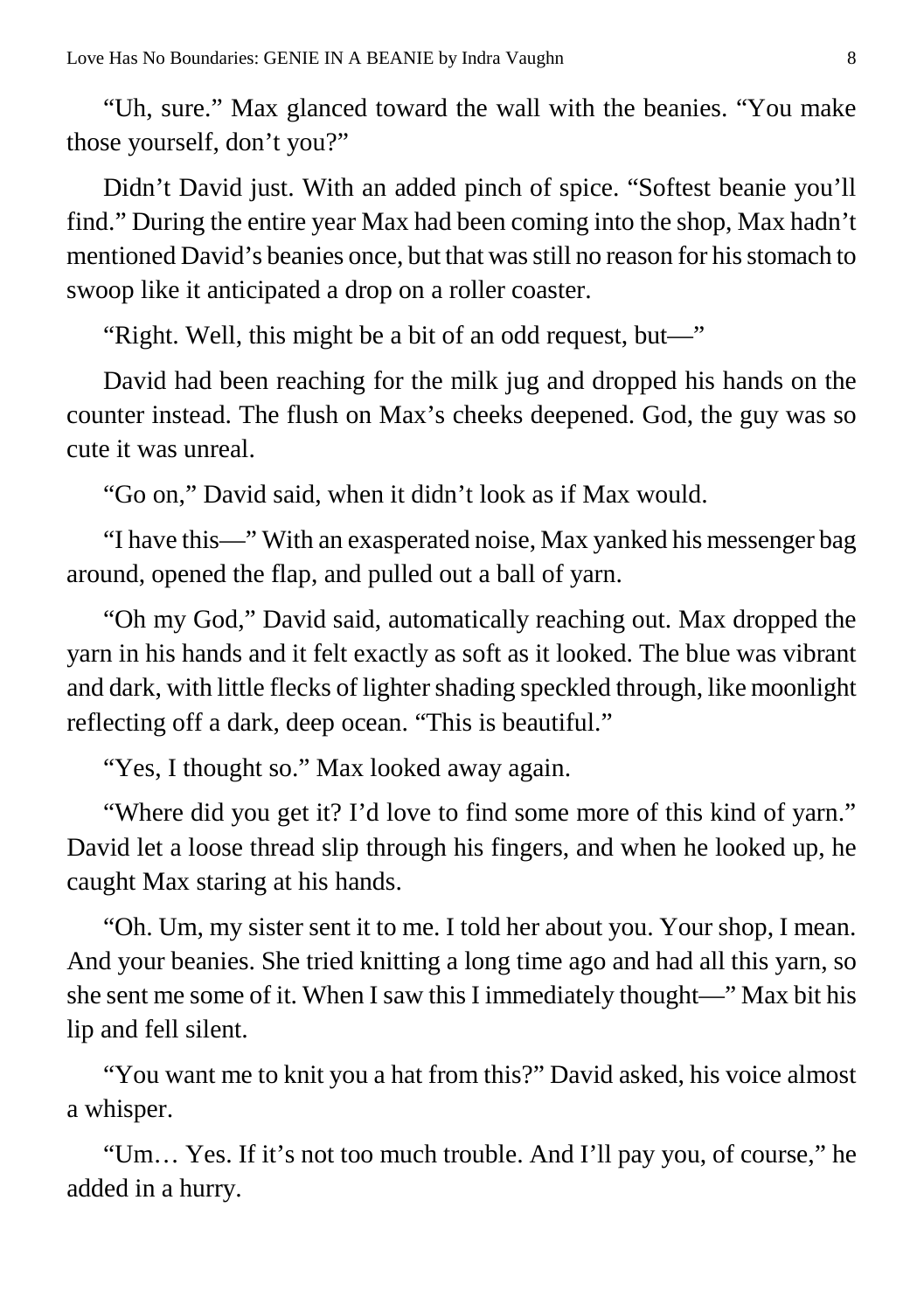"You'll do no such thing," David said. Oh, he'd knit Max a hat all right. "And I'll make sure you get exactly what you wish for."

Famous last words.

\*\*\*\*

It wasn't as if David had thought about the hat he'd made for Max at all, or often, or very often, in the weeks that followed. There might've been a strange predatory pride in seeing Max wearing the hat, but David didn't feel the need to examine that feeling. Very much. It was still a huge shock to the system when a month later, after three days of not seeing him at all, Max walked into Sable with a very small baby in his arms. There was no hesitating on the doorstep this time; with quiet but purposeful strides he crossed the floor and put a fist out clutching a very familiar-looking beanie. David hesitated in his knitting—whenever the shop was empty and he had time, he sat down to work on his hats—and gave Max a confused glance.

"You have some explaining to do," Max said, when David apparently failed to react the way Max expected. Holding up the hat he hissed, "What kind of magic is this?"

Oh shit.

David's heart began to thud, slow and almost painful in his chest, and he bit his lip, letting the *rickety-tick-tick* of the knitting needles fill the space.

He had never talked about his… gift to anyone apart from his nana, but she'd had it too so that didn't count. By the way Max's dark eyes were blazing, David didn't think he'd have much choice this time. With an impatient huff, Max carefully sat down on the comfortable couch beside David. This was the closest they'd ever been without a counter between them.

"I wouldn't call it magic per se," David began, trying to stall for time.

"Jesus Christ." Max put an ungentle hand on the half-finished beanie David was working on, which only narrowly escaped losing a row of stitches.

"Hey," David snapped, a little annoyed. "What—" Whatever else he was going to say died a silent death because Max was right in his space smelling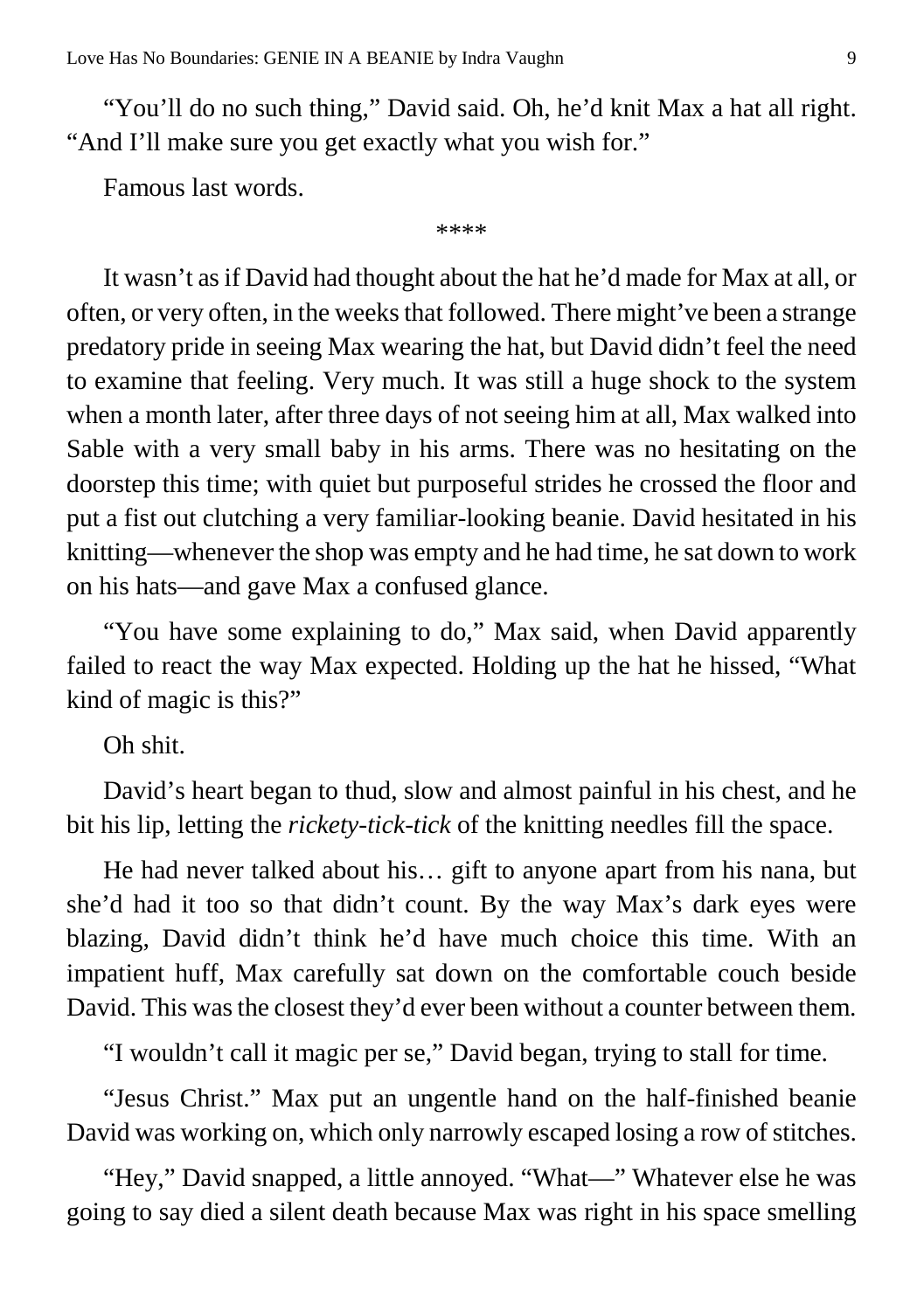every bit as good as David always imagined. That was probably a slightly inappropriate line of thought since those beautiful dark eyes were large and… was that anger? Yes, very likely, anger.

"I know there's something going on because ever since you—" Max gritted his teeth and lowered his voice when the wrapped up blanket-burrito stuffed in the crook of his arm squirmed. "Just explain to me why I suddenly smell of sour milk, dirty diapers, and no sleep."

Oh, God. The baby was because of the hat? David started to feel a little faint. "Good thing it's Christmas break then, I'm guessing?" David tried weakly.

Max did not look amused. "Tell me what's going on."

One last try. "Well you see, Max, when a man and a woman love each other very mmm—" Even one-handed, Max was pretty strong and agile. Not even bumping the baby, he hauled David in by the neck of his shirt.

"I'm gay," Max hissed, making David's heart leap. Part of David's silent suffering had stemmed from his suspicions that Max wasn't. "I've never in the entirety of my existence been near a vagina, so don't even imply—"

"Technically when you were born—"

"Shut. Up." That was one step too far by the look of things. The anger faded from Max's face and suddenly he looked nothing but bone-weary. "I don't have time for you to be an asshole. Does this have anything to do with you?"

David's insides squeezed into a nauseating knot of tension. "Ah. Uh… Yeah, probably."

"Explain. Succinctly," Max hastened to add when David opened his mouth. "I have exactly half an hour before she wakes up and needs a bottle."

"Okay. God, just don't punch me. I have very delicate features." For a split second Max tilted his head to the side as if he might agree and David ruthlessly squashed the solitary butterfly attempting to burst to life in his stomach. "I need you to suspend all disbelief for a sec—minute."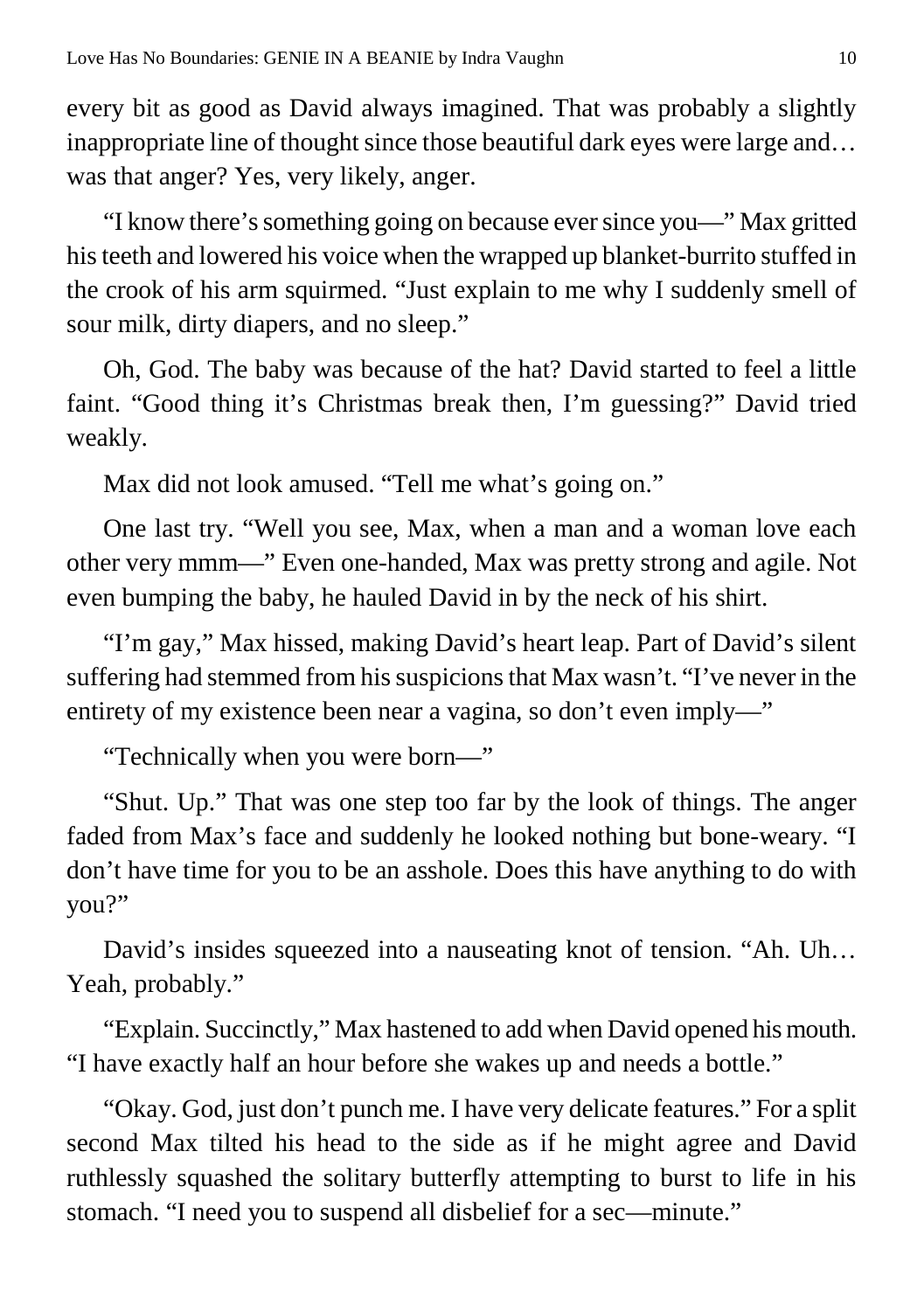"All right, disbelief suspended." The baby squirmed a little and Max shifted her into a more comfortable position in his arms without taking his eyes off David. Damn it, that should not make the guy look more attractive.

The ocean-blue beanie hung limply over Max's knee and David should really… yeah. He reached out and snatched the beanie away before Max could do so much as blink.

"Wh—"

"I can grant wishes," David blurted out. Max's mouth closed, opened, closed again. David considered what he could add to that to make it sound less genie-in-a-bottle.

"I beg your pardon?" Max said quietly, and oh hello, there was that faint British lilt showing its rare cadence.

David sighed. There was no easy way of doing this. Either he was going to get punched in the face, or Max was going to think he was a lunatic, leave here, and never come back. Or both, and in that case David would just take the punch, thank you. Months upon months of unrequited lust would do that to a person. He looked down at the small baby's rosy cheeks. She couldn't be more than a week old, maybe two. What a mess. David owed Max the truth, and then it would be his to do with as he pleased. It had been Max's wish, after all.

David took a deep breath and looked down at the beanie in his hands. His fists were clenched around the fabric and he forced himself to let go. "It's something that runs in my family. Or ran, since I'm the last of the Cheverons. It's been petering out anyway. Nana was a lot more talented than me. My moth—" Max looked impatient again, so David figured this wasn't the time for family history. "Anyway. While knitting these beanies, I add a little bit of… power I guess, for lack of a better word, to the yarn. It's nothing lifechanging." One of Max's eyebrows rose pointedly and David looked down at the baby. "Or… Uh. It shouldn't be, anyway. It's not like suddenly someone can become President just because they want to while they're wearing the hat. But, you know, a bit of luck here and there. Ten dollars in your wallet when you most need it, or a bus right on time to get to a job interview. That sort of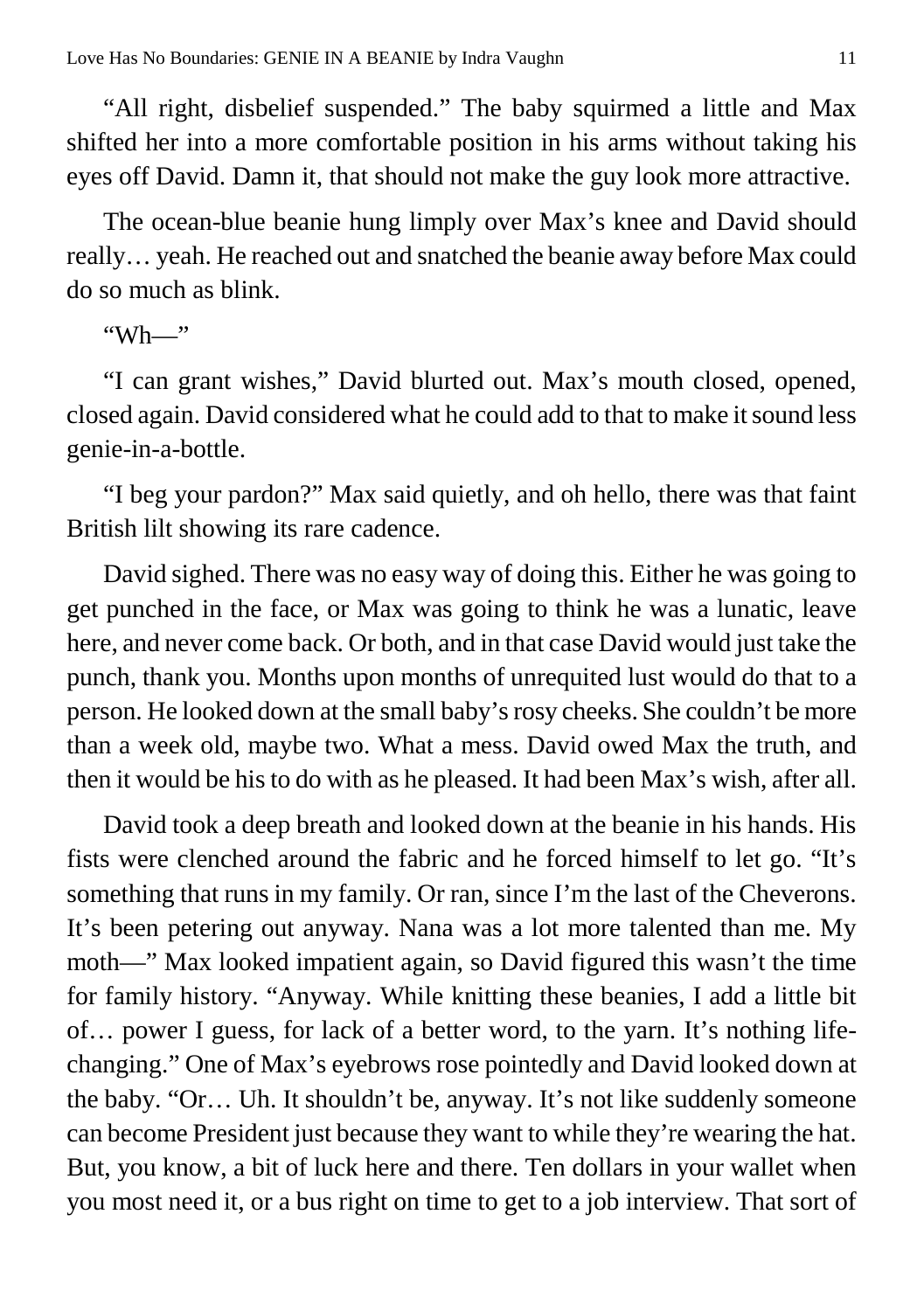thing. It only works once, and I have no control over why or where." Ever since Nana died, he could see glimpses of those wishes, no more than a second or two, but he'd never had the chance to tell her about that. She'd died five years ago, when he was barely twenty. He'd been on his own since then.

Risking a careful glance at Max's face, David saw him run his hand over his eyes and up through his black hair so it stuck up in little spikes. He looked like he dearly needed a good night's sleep.

"Okay," Max said wearily. "Not that this doesn't sound all kinds of crazy, but I'll go with it. If it's supposed to be nothing life-changing, then how do you explain—" He looked down at the little baby girl but the "this" didn't come. Instead, he said, "You wouldn't believe the things that have happened to me over the last month. I've won the lottery."

"What?" David squeaked, and Max sent him a murderous look when the baby whined. A look that said you wake her, you take her. David kept very still.

"Not millions, mind. Twenty grand, which is about nineteen thousand, nine hundred and ninety-five dollars more than I'd ever won before. Especially since this time I hadn't bought a lottery ticket." Max closed his eyes and swayed a bit in his seat. It looked like he was about to topple over any minute. David thought about offering him coffee, but Max was already talking again. "That was the first one. I was at the checkout in the grocery store thinking, God I could do with a bit more cash this month. That's when I pulled out this lottery ticket instead of my wallet. So what the hell, right? I cashed it in. Twenty thousand dollars, David. I tried to make them take it back but they wouldn't."

"That… shouldn't have happened. I mean, it's never happened like that before." Not that David knew of anyway, and he guessed if people started winning the lottery after they'd been to his shop, sooner or later it would've reached his ears. Next to him the baby startled a little but Max bounced her lightly and she went back to sleep.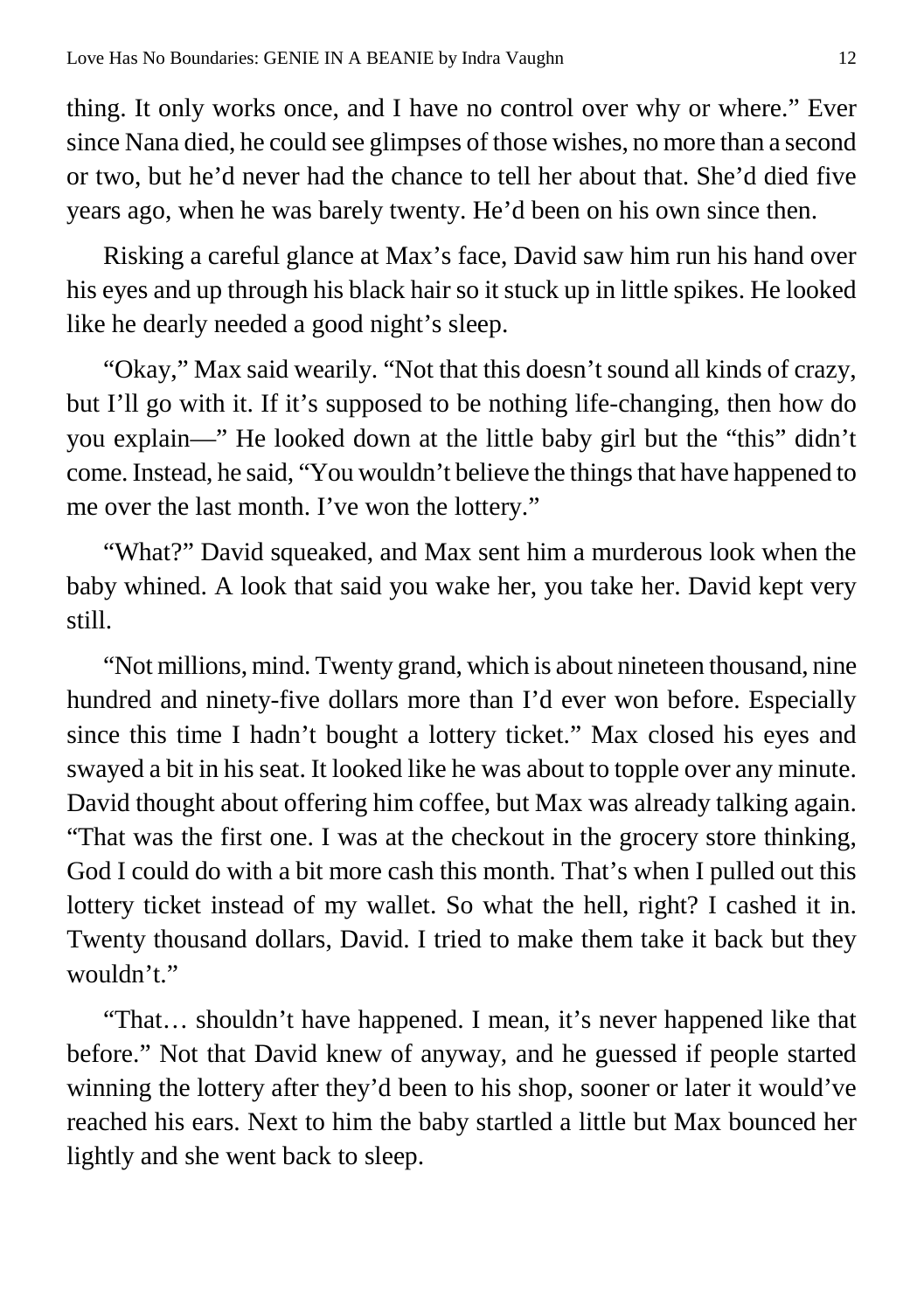"Believe it or not, that was just the beginning. Three days later I had to get up really early for work, it's ridiculously cold out, and I was vaguely wishing for spring—"

"Oh God," David groaned, hiding his face in his hands.

"And when I come home there are tulips in front of my house. Tulips, Dave. In November."

Dave. A shiver inappropriately ran down David's back. "I'm, uh, sorry. About all of it."

"Oh no, there's more." Max scrubbed a hand over the dark hair on his cheek. "Two weeks in, I slip down the steps at the university and my ankle hurts so badly I'm ffff—" Max glanced down at the baby, who was starting to stir. "Near tears. I limp to the nurse's office to see if I need to go to a doctor. I'm in so much pain I can barely breathe. I take off my shoes, and it's already swelling and turning purple. I'm convinced something's broken and I'm swearing because I have a 5K race I'm supposed to be running the next day. The thought has barely entered my brain when the swelling starts to shrink. I kid you not, it starts to disappear before my very eyes. I thought I was going insane, and of course by the time the nurse gets there the injury is completely gone. She didn't say anything, but I could see she was thinking I was just trying to get out of work or something."

As Max was talking, David's breathing became more and more labored. None of those things should've been possible. Even his grandmother had never been able—nor would she have ever wanted—to do something on that kind of scale.

"And that's just the big stuff." Max was becoming angry again. "At first I didn't notice, but I found myself saying, every single day over the space of a month, well wasn't that lucky. After the ankle thing, I began to wonder, when did this start? And you know what? It all leads back to the day I started wearing your hat."

"Look, I kn—" David began, holding out a hand palm up, but Max wasn't even looking at it. He was staring at the wall, his anger twisting into something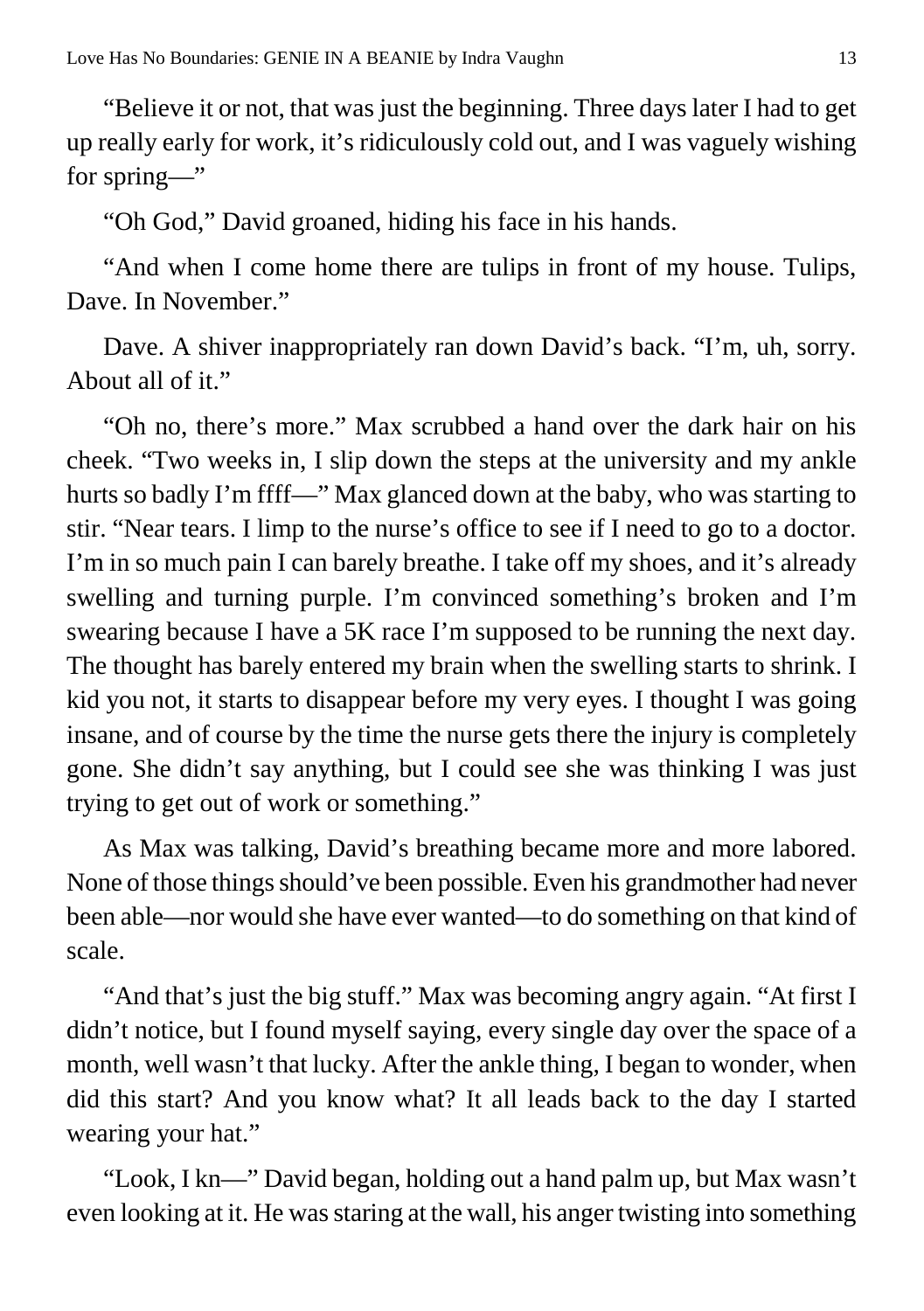darker, less pure, something mean that probably sprouted from the embarrassment over the tears that gathered in the rims of his eyelids.

"And then I woke up three days ago to this." Max held up the baby, and on cue she woke. The wail was harsh and loud—Jesus, who knew they could be so loud—and David flinched. Max rose to his feet, lifting her to his shoulder and bouncing her gently like he'd been doing it for months instead of days.

"I'm so sorry," David whispered. His heart hurt. He'd never meant for this to happen, but that was a meaningless sentiment and growing old fast. "It wasn't supposed to go like that. I… I admit I worked with a bit more purpose on your hat since you asked for it, and—" Hadn't he just. "I guess something made it more powerful. Maybe—"

"I don't care," Max yelled over the crying and the baby cried louder. Max's face flushed red. He leaned over David, consequently stopping him from getting up. "I don't care how sorry you are, how well you meant. I think you're a creep for meddling with people's lives like that. It's unwanted and it's… it's disgusting, is what it is." Max snatched his beanie back from David's hand and held it up. "I want you to undo this."

"Undo," David repeated. He was reeling from Max's words, their hooks jabbing sharply into his lungs. "What do you mean?"

"You don't get it, do you?" Max said. "What if this is someone's baby, David? What if this is someone's baby and she's now with me. What if her mom and dad are out there and they're—" Max couldn't even finish the sentence, he seemed to choke on air, and buried his face in the little bundle of blankets.

Fuck. David rose to his feet, eased past him. "It won't be like that." He couldn't be sure though, could he? Not one hundred percent. But still, there was no way… "It doesn't work like that. The—the power doesn't take from someone else, it just… offers what's due. But I don't understand." David hesitated. The baby's cries had subsided into a miserable whine and Max was already easing toward the door. "You must've wanted… You must've wished for her."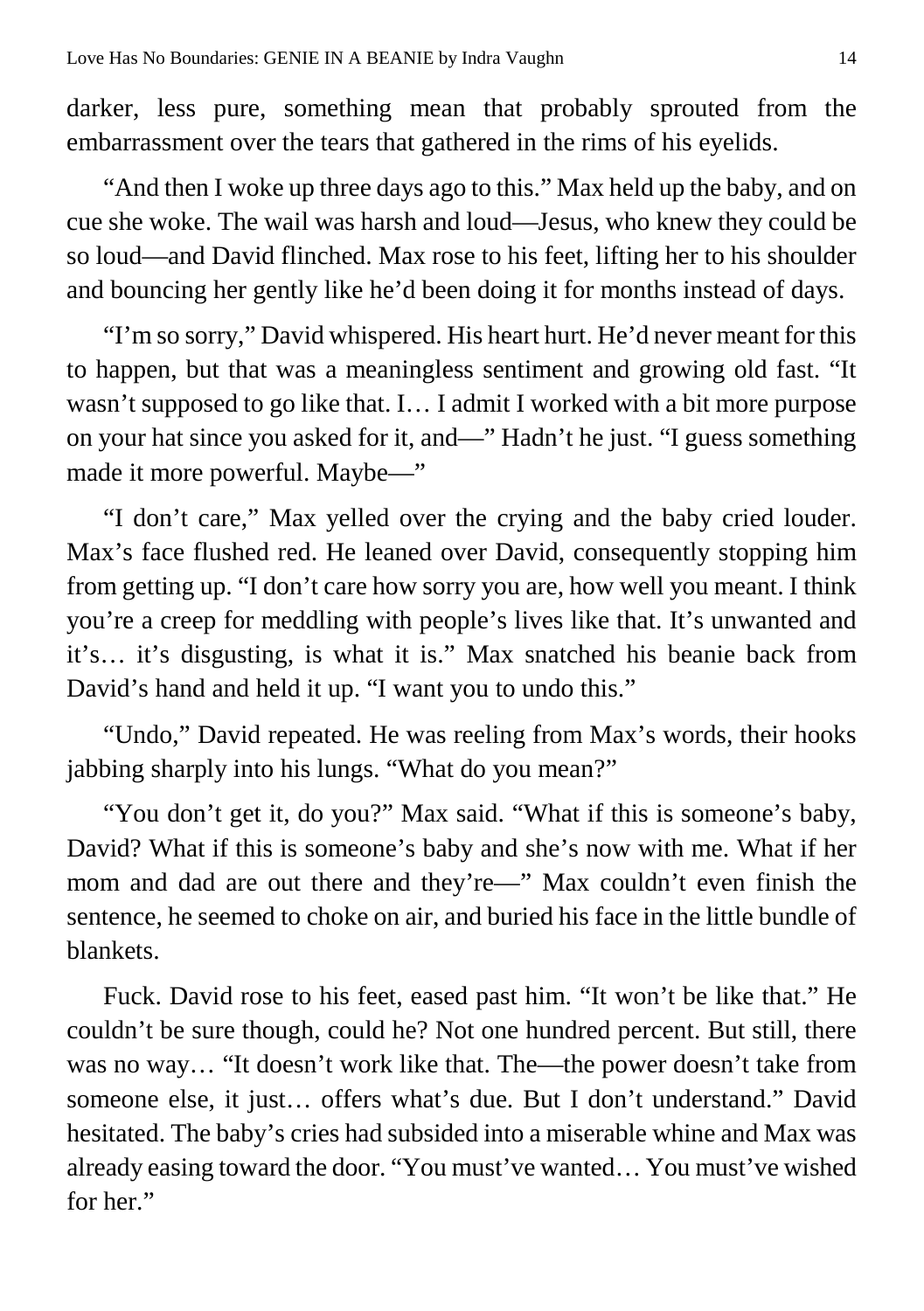"I had a vague thought right before I went to sleep that I wished my sister could finally get pregnant and stop with those IVF treatments. That's all. A baby for my sister, who lives six thousand miles away."

David felt awful and lightheaded as he clung to the back of one of the threadbare sofas. We offer free shipping probably wouldn't go down well and was most likely impending hysteria talking. "Burn the hat," he said. "But think carefully before you do, because it will undo everything."

Max was standing by the door, his face split between the dimmed glow inside the coffee shop and the bright winter sunlight outside. "I never wished for this," Max said, his bottom lip wobbling. "I never wanted anything like this." And with that he was gone, the silence ringing sharply as the door closed behind him. It was a shame knitting a hat for himself never worked, since David felt worse than he ever had in his entire life.

\*\*\*\*

The lunchtime crowd wouldn't allow him to wallow. Endless cold weather brought with it the need for comfort drinks, and David spent a good two hours pumping out everything from mint chocolate mochas to orange and ginger tea. A stream of people came and went, occupying his comfortable slouchy couches, and David felt a sick sort of relief that no one went near his display of beanies by the far wall.

Odd, how that worked. It must've been some vibe he was sending out because usually he sold one or two of them during lunch.

At last, the shop emptied enough for David to pick up the knitting he'd stuffed behind the counter after Max left. The half-finished beanie felt limp and brittle under his fingers, like he'd been clutching it for hours with sweaty palms. No good would come from this yarn now; it was ruined. With a sigh, he pulled the knitting needles free and dumped the yarn in the trash. A real pity, for the green color was dark and lush, and it would've made a lovely, warm hat. Before the yarn left his fingers, a scene flashed before his eyes like a daydream: an old lady calling for her cat to come inside. David blinked it away. He didn't want to know.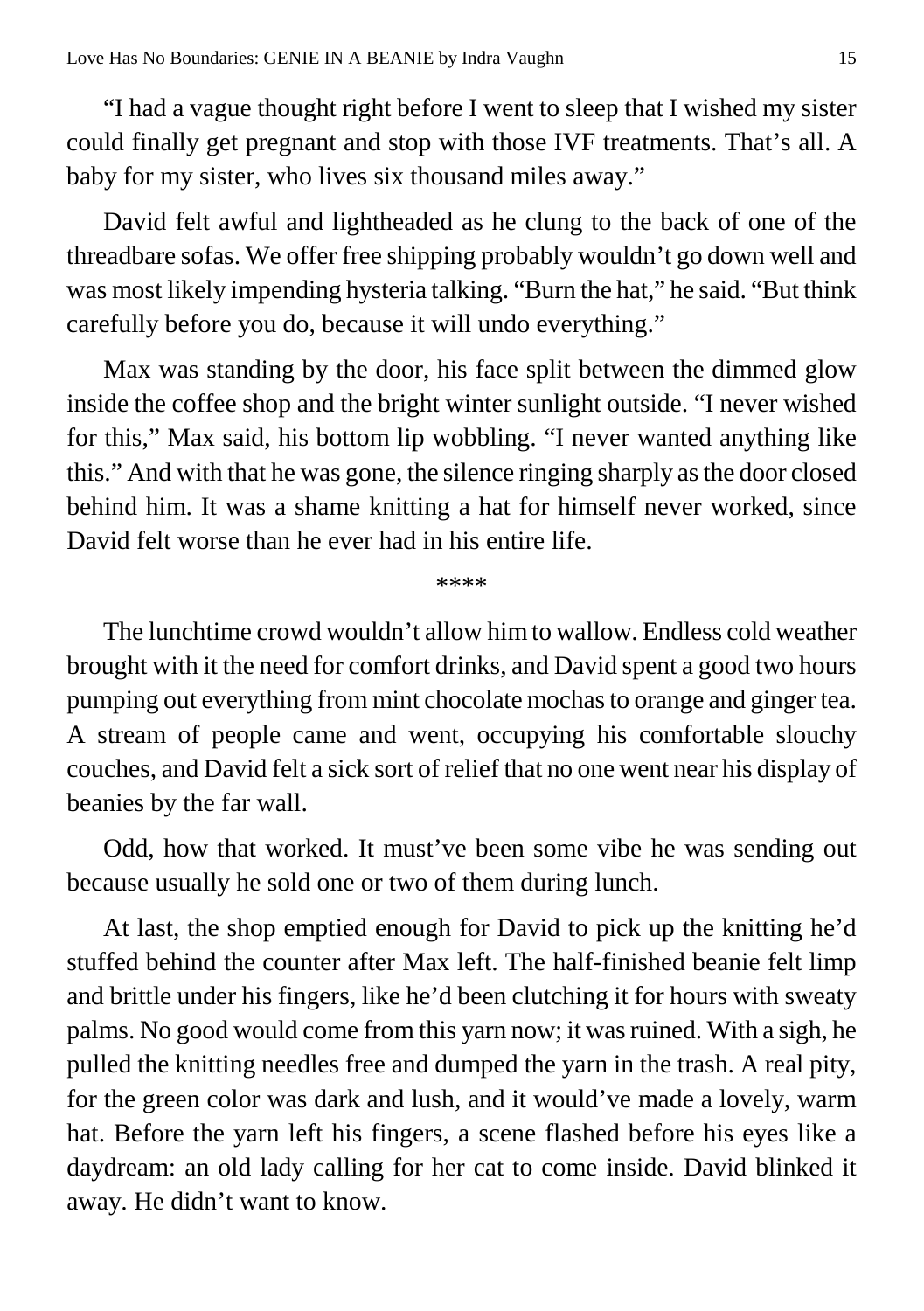David's hands shook when he stuffed the needles in his knitting basket. What if Max's hat wasn't a one-off? What if it had happened before? Instead of helping people, what if he'd been ruining lives? He couldn't ask Nana, and his parents had died when he was five and were no more than an abstract memory. David was on his own in this as well as everything else.

In absentminded habit, David went about his afternoon routine of clearing tables, washing out the coffee machines, and moving secondhand books to their rightful places. He refused to believe he'd been doing something bad all along. If things had gone terribly wrong, he would've heard about it before. There was nothing like that in the family lore, either. Nana had always told him their gift was a harmless one, but that didn't matter: people would prosecute regardless. The memory of his six-year-old self on her lap came to mind, his chunky little hands warm under her dry ones as she guided his knitting needles. That's why you can never tell anyone, my dear, unless it's someone you love very much. Because, and she'd winked here. Because love is the most powerful magic of all. David had suspected for most of his life that she was a bit of a closet romantic

His fingers went lax and he dropped a mug into the sink. It bounced but didn't break. It hadn't even crossed his mind not to tell Max about his gift, but what was more, the reason Max's hat acted so oddly must be because of David's long, inextinguishable crush.

David groaned and buried his face in his hands. Max had been coming into Sable before going to teach at the university for a whole year now, and David had lusted after him from day one. Every morning he showed up at seven apart from Fridays, when he'd come in for the afternoon to grade his papers. By the second week, David had memorized the lines of Max's back, the sweeping curve of his shoulder blades through his shirts, the way the sun would bring out a faint sheen of ginger in his otherwise dark hair. By the second month, he was hopelessly, terribly, lost. Quietly pining became his default setting as he made cappuccinos, sold threadbare Agatha Christies—or bought them back, often the same copies—and knitted beanies in his downtime.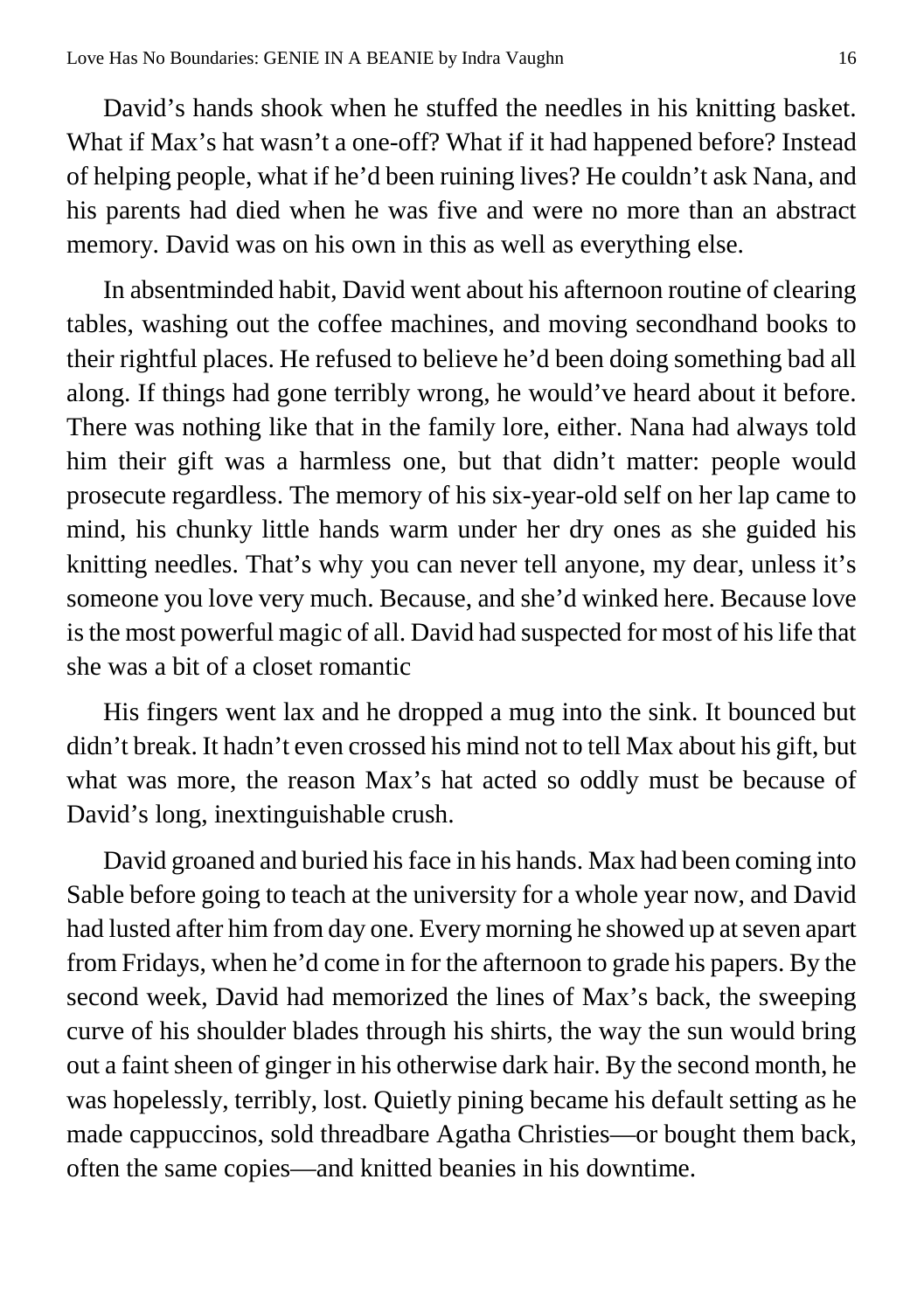Well, he made more than just beanies. David had a successful knitting blog on the side, after all, and without sounding bigheaded, some of his patterns were the most sought after online. But it was the beanies that held the power. David had tried with scarves and mittens but that never worked. Nana could pour her well-wishes into anything, but not so David. He figured since his gift was less than hers, it had something to do with the hat being closer to the brain where the wishes came from.

In the afternoon lull David opened his laptop and clicked on New Post. There was no sense in picking up his needles when he felt like this. With the way his luck was going, he'd probably send someone off with a hat that made a war break out, family lore or no. But even the words for a new blog post wouldn't come. David couldn't stop thinking about Max. Was he was burning the hat? And what would happen to the baby if he did? It made him feel like crying, so he couldn't imagine what it must be like for Max.

It wasn't as if he ended up waiting long to find out. Max stepped into Sable the next morning, looking so much worse than he did the day before that it took David a full ten seconds to work out he was on crutches. Max's hair stuck limply to his skull, his face awfully drawn. Those usually striking dark irises looked watery in their red confines, and a stab of heartrending concern made David move from behind the counter.

"My God," he said, crossing the shop in three strides. "Come sit down. What do you need? A doctor, a—" That was when he noticed the large cast extending from Max's foot to just below his knee. "Wh—"

"I did it," Max whispered, voice so faint David had to lean in to hear him as he sank down into the nearest chair, wobbling precariously on the two crutches before his ass landed in the seat. "I burned it."

"Oh, honey." The endearment was out before he could stop it, and while David wanted to put a hand over Max's shoulders really badly, he feared those crutches. "I can't—I can't tell you how sorry I am." There was no one else in the shop; the morning rush over and the lunchtime crowd hadn't arrived yet, so David sat down kitty-corner from Max. "I wish I could do something to help you."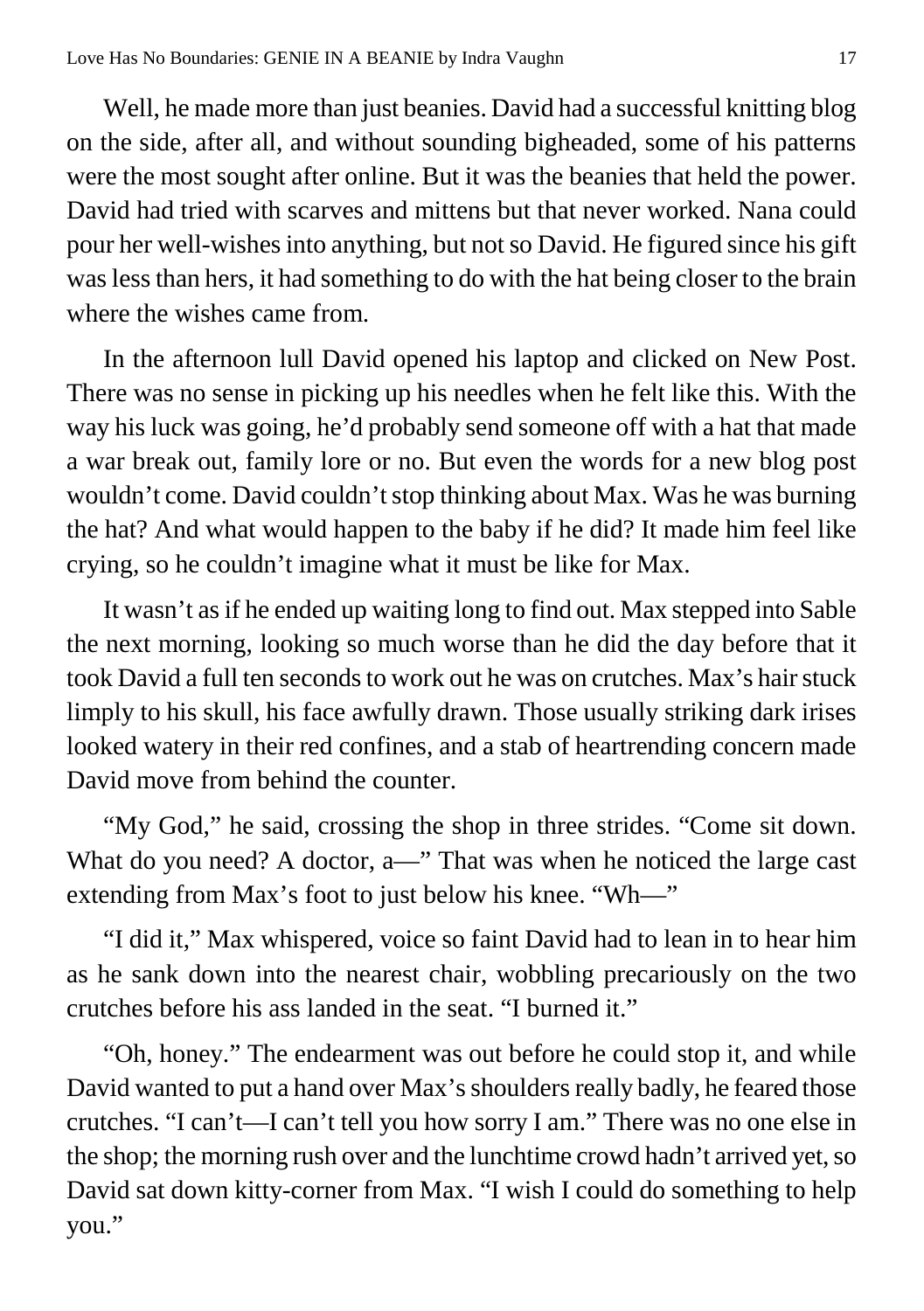"I don't need more of your kind of help, do I?" Max grimaced when David sucked in a sharp breath and leaned away from him. Sighing deeply, Max rested his forehead in his hand. "Actually, I came here to apologize. I said some terrible things to you yesterday. It just all became too much, and then what you were saying sounded so crazy but there was no other explanation and—"

David heard him swallow and, screw the crutches, he deserved a good kick in the balls if he'd made Max look like that. While Max's anger and his terrible words had hurt David yesterday, it was infinitely more painful to see him so defeated. David reached out and squeezed Max's free hand that lay limply on the table. For a second Max froze and then he yanked his hand away. David tried not to feel the sting.

"So you burned the hat," David coaxed. "Then what?"

"I… I did it late yesterday evening and then I… I held her really tight. All night, I held her tight, and when I woke up she was… she was—"

"Gone."

Max nodded. "It's for the best, obviously. I can't care for a baby, and she was never mine to begin with, but that doesn't mean—"

"That it doesn't hurt." Max nodded again.

"I woke up with my left foot in this damned cast. A dozen other things too, all stuff I hadn't even realized. Blocked shower drain, dead car battery, and an empty bank account, obviously. Times have been a bit rough, and—" Max let out a shuddering breath and hid his face behind his hands. "Apparently my roommate didn't go on a long family visit. He moved out a month ago. I found two late payment notices on my kitchen table and a note to vacate the apartment by the end of the month if I can't pay immediately."

"Oh shit, Max, I'm—"

"Don't say you're sorry again. Just, don't. I'm doing my best not to think this is your fault, but I'm not being very successful. If you hadn't given me that hat, all of this would've happened anyway. But I would've been able to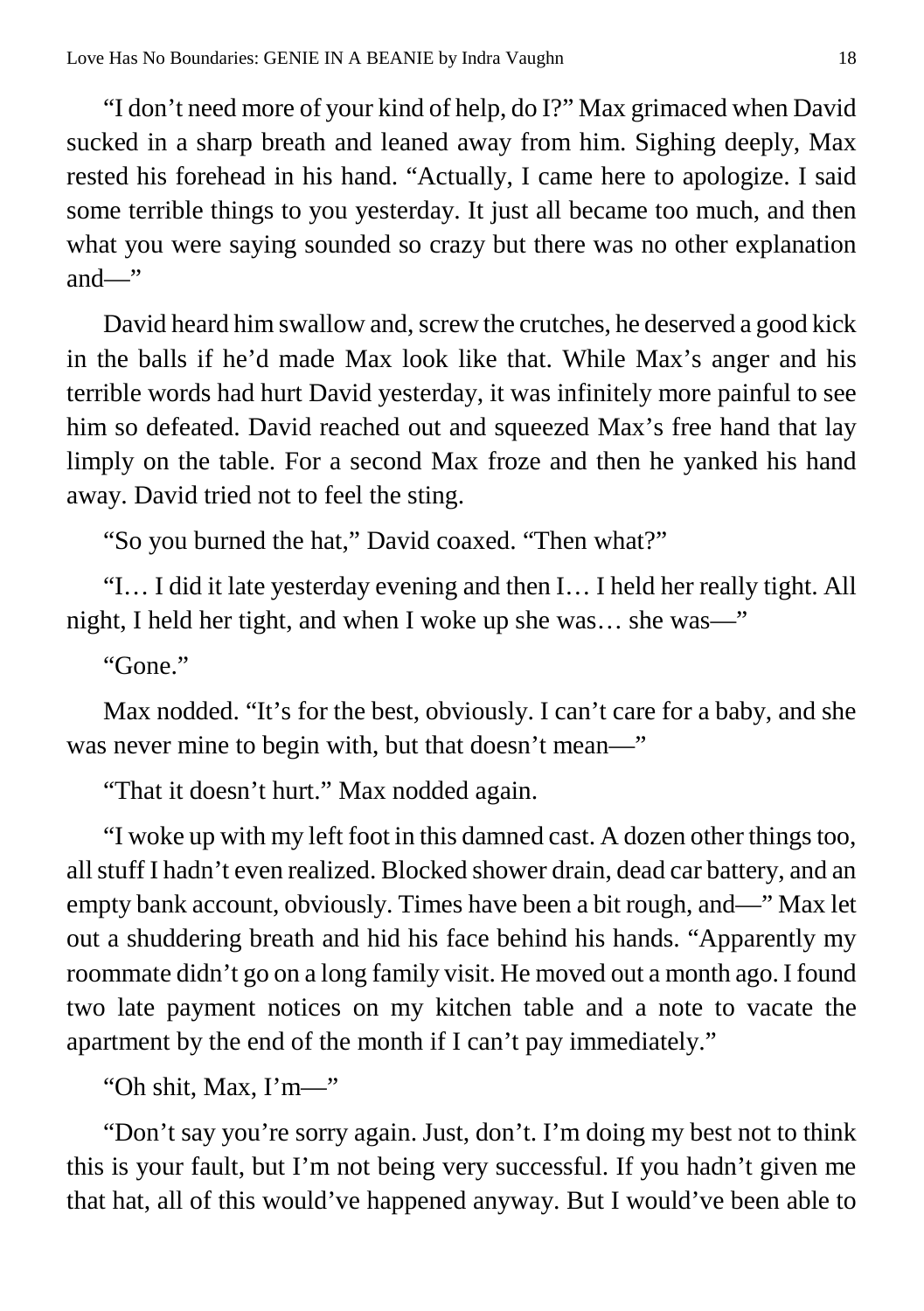deal with it one thing at a time and now it all just—" Max heaved another great sigh, the way someone might do after a good cry, and reached for his crutches. "I don't know why I'm even telling you all this. I'm still so furious with you."

"Where are you going?" David demanded, rising to his feet as Max struggled to his. David's fingers itched to reach out and help him, but he didn't.

"Why do you care?" Max closed his eyes and visibly reined himself in. "To the bank. I'm going to ask them for a loan so I can pay my medical bills and extend my lease until—"

"Is it a nice place?" David interrupted. "The one you live in now, I mean."

Max laughed, the sound a little harsh. "It's a shithole. It's one of the reasons why I couldn't care for—" Max looked away again. The baby was going to be a sore spot for a while yet.

"Then give it up and come stay with me."

Max whipped his head up and teetered on his crutches before he found his balance again. "What?"

"I—" Okay, maybe he hadn't thought that through. "Well, it sort of makes sense? I mean, I have a house that's way too big for just me. It's been in my family for a long time and now I'm the only one living there. So, you could basically live there too without ever bumping into me." Max wasn't smiling but his scowl seemed marginally less intense. The dark scruff on his face was thicker than David had ever seen it and, God, he should not be thinking about that right now. "What I mean to say is, I feel responsible, and I want to help. Even if it's just until you're back on your feet." Max and David simultaneously looked down at the cast. "Literally."

"You don't even know me."

"I know you teach," David said softly. "I know you like your coffee sweet and milky apart from Fridays when you have to stay awake to slog your way through those essays or whatever the hell it is you're always grading. I know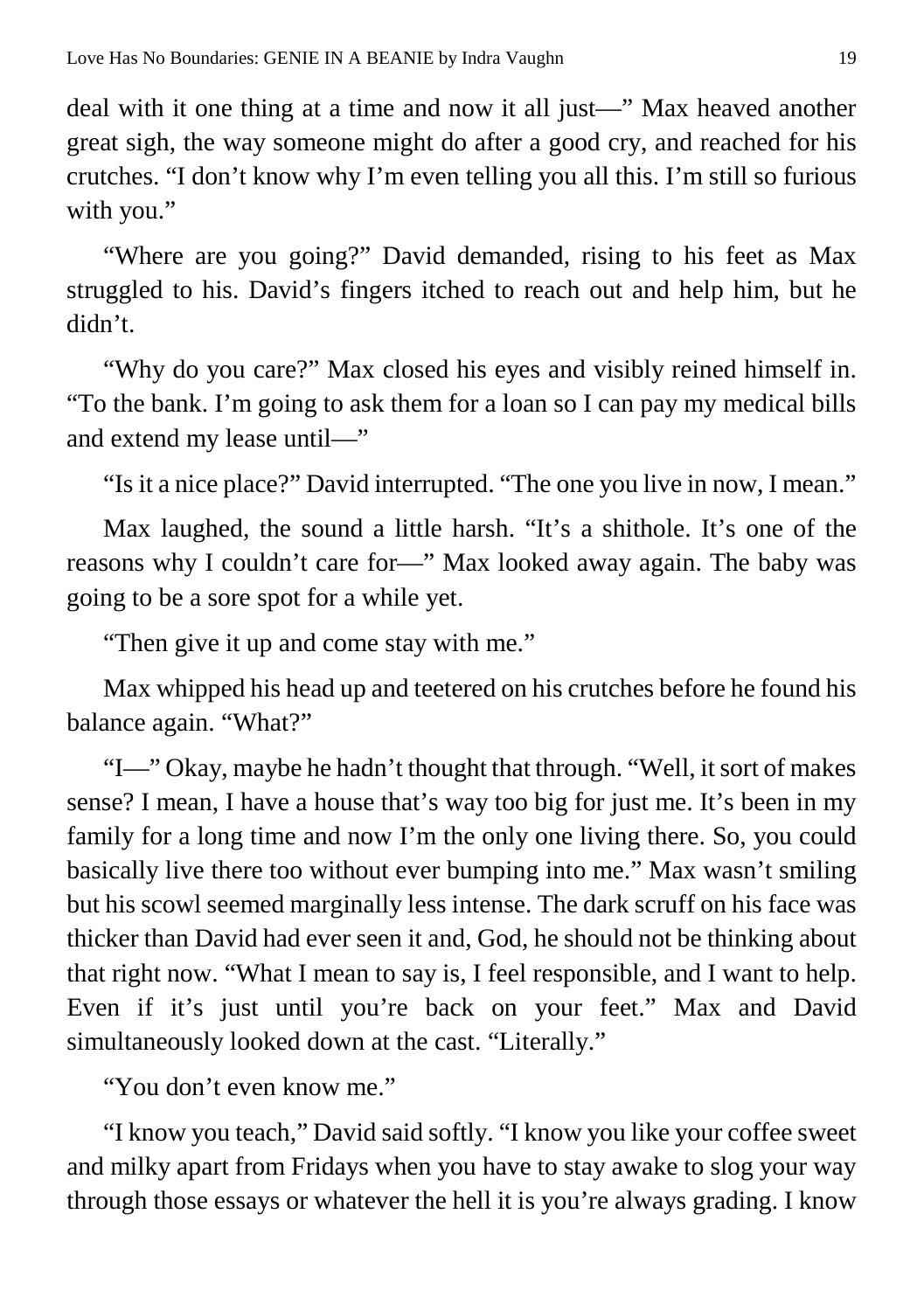you laugh at some of the things your students write. I know—" David stopped himself. It was likely Max already thought David was weird, no need to add fuel to the lunatic fire by showing his crush. "Here." David moved to the counter and scribbled his address on the back of a business card. "Come by tonight and have a look. If you don't like it, or if you take offense to bodies in the attic, you can always say no."

Max didn't say anything, but he accepted the card with a slight smile, and David watched him hobble off.

Max didn't show up that night. Or the next one. In fact, he didn't come into the coffee shop for the rest of the holiday break, and it wasn't until David got all his regulars' orders wrong that he knew he had to do something.

The office in the back held all his sales records for the store. There was a separate file for the knitted stuff. It didn't take long at all to track down Max's paperwork, and his last name.

David closed the shop after the lunch crowd left, got in his car, and drove to the university. Would they just tell him where Max was? Or was it confidential? But Max was a TA; it wasn't like it could be a secret he worked there. Parking in the visitor's parking lot, David left behind his tricolored hat, scarf, and gloves, zipped up his coat to hide the hoodie underneath, and quickly ran his fingers through his perpetually wispy pale hair. He checked the side mirror. It would have to do.

A quick search online had told him Max was into art history and archeology, so that was the building he approached. "Could you point me in the direction of Mr. Cotton's office please?" he asked a student thundering down the stairs. David attempted to project I totally have a right to be here. The girl frowned at him, but it was more a confused sort of frown so David stood his ground.

"Mr. Cotton?" she began and then her face cleared. "Oh, Max. I don't know if he's in. I haven't seen him today, but I could check his office if you like."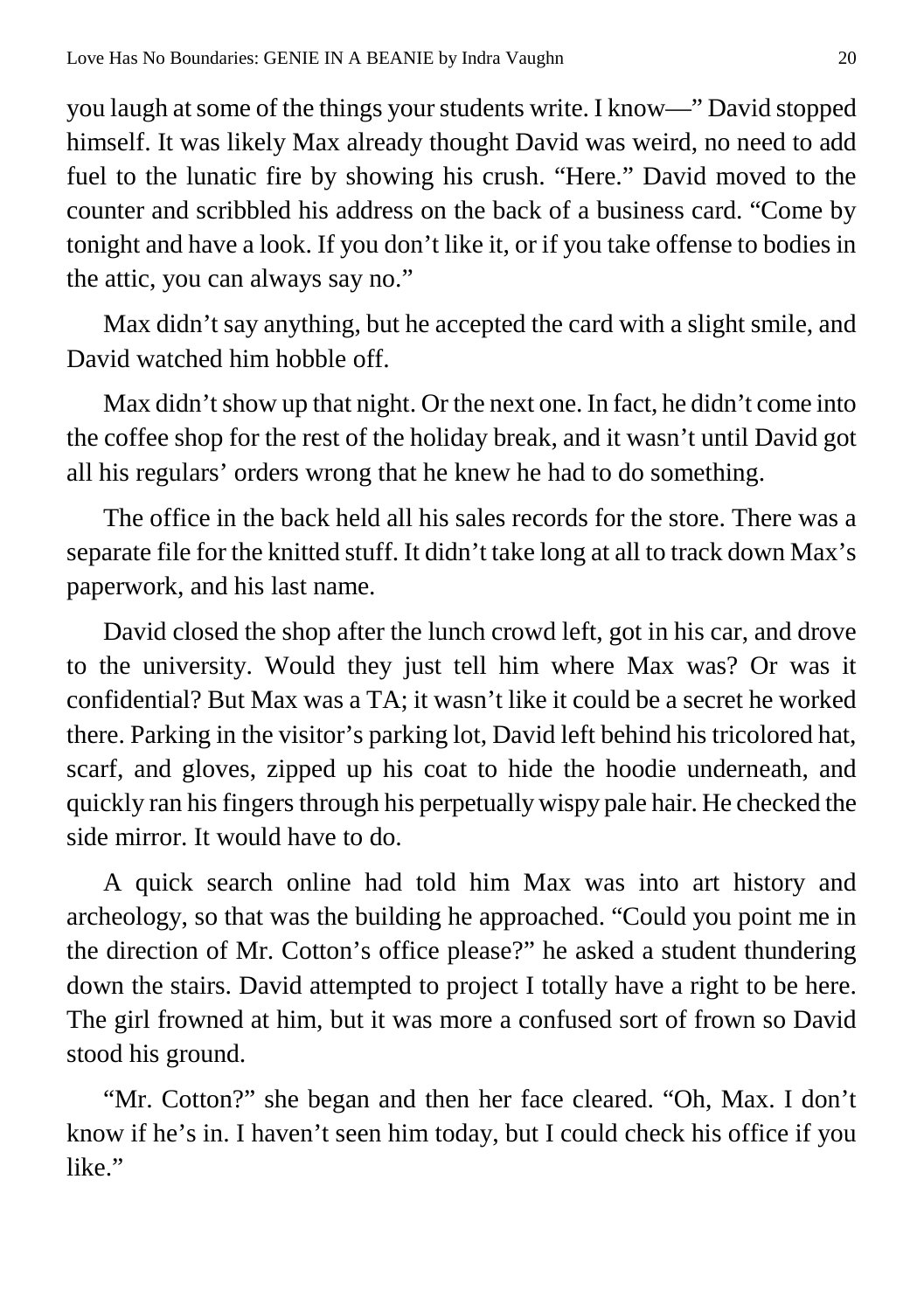"No, that's all right," David quickly said. "It's sort of an informal visit." The girl's eyes began to twinkle and David found himself blushing.

"Of course," she said. "Up the stairs to the right, the office at the end of the corridor."

"Thanks." David tried to walk quickly rather than escape like the devil was on his heels.

The first knock had no effect and David felt his heart sink. If he wasn't here, David could always come back some other time, but where was the line between concerned citizen and creepy stalker? It was entirely possible Max was absolutely fine and had decided to start drinking coffee elsewhere. It wasn't like David could blame him if he had. As he turned away, David's feet felt heavy with disappointment. This would be it. The end of something before it ever began, something he would never quite get over. One last try, he thought, and knocked again.

This time there was a scramble behind the door, a soft "fuck", and a crash. David remembered Max's crutches and all sorts of terrible scenarios filled his mind. Without thinking, he pushed open the door, ready to call an ambulance if he needed to, only to be faced with Max trying to rise to his feet from a clearly slept-on couch.

"Oh fuck, it's you," Max said, sinking back and covering his face. "You scared the life out of me."

"Have you been… sleeping here?" David demanded. Max made a sharp cutting move with his hand, and David quickly shut the door behind him.

"What are you doing here, David?" Max asked. He sounded even more exhausted than he looked. There was a badly hidden suitcase under an old mahogany desk. The couch was one of those typical old leather things you saw in gentlemen's libraries, with a stiff straight back and golden buttons. Most likely even more uncomfortable than it looked.

"I just… I was worried. I guess I wanted to make sure you were all right."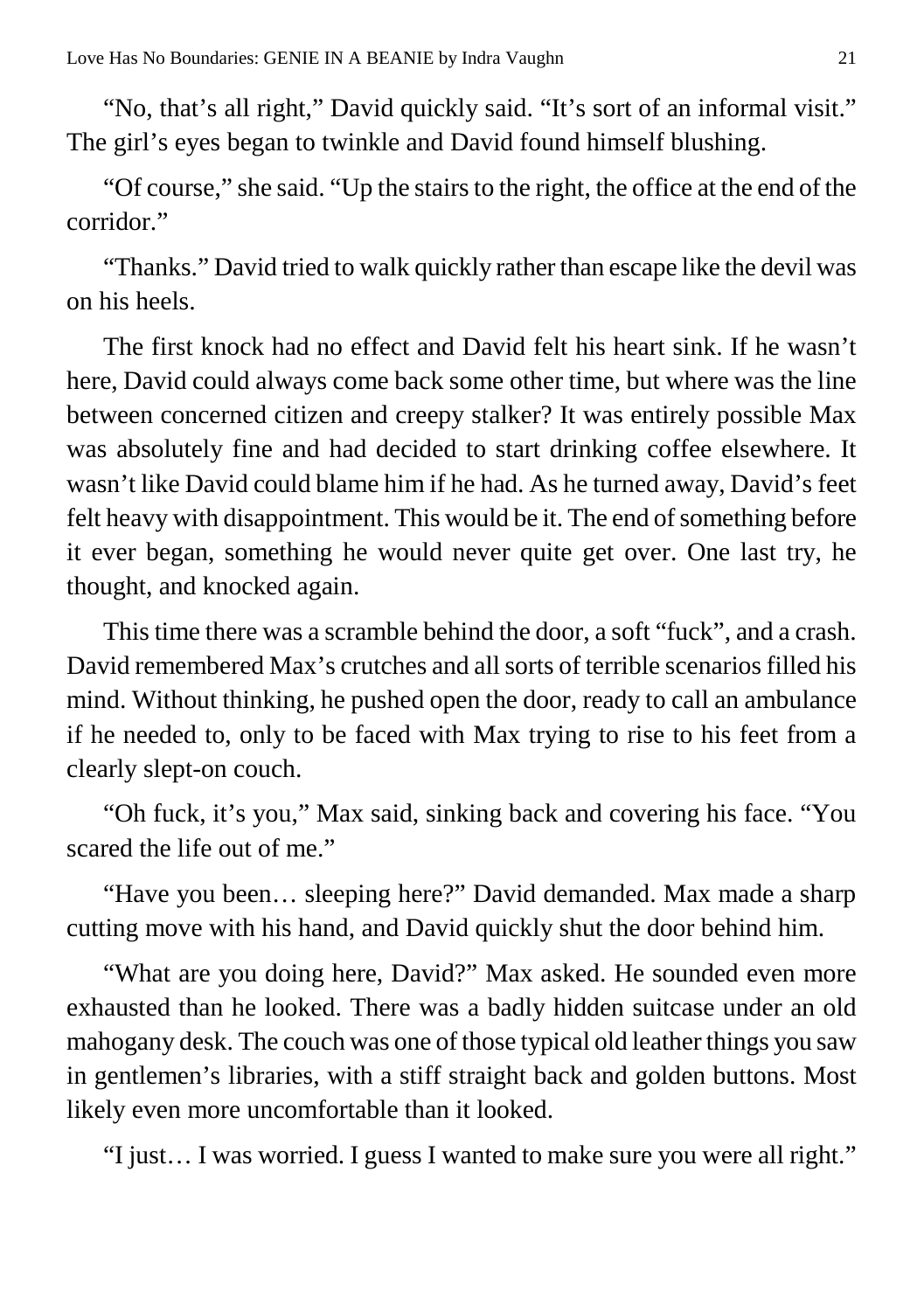Max laughed and spread his hands, indicating the old office, the books and papers, the boxes David hadn't noticed before. "I am the king of my castle."

"Were you evicted?" David asked gently and Max's face twisted. "Then why didn't you-"

"Come and live with you? Because that wouldn't be weird at all. How did you find me?"

"Google. And Maxwell Cotton? Really? Could your name be more British? Never mind. Look, you can't stay here. If you won't take me up on the offer to stay with me, at least tell me how else I can h—"

"Don't even say it," Max yelled, slapping his hand on the desk, sending a stack of papers flying. "You've fucking done enough!"

"All right," David said, suddenly tired of the hostility. "Your life sucks, you're going through a hard time, I made it worse. I get it, okay? I'm trying to help now, that's all. So here it is again: you have my address if you need a place to stay, but if you want to lose your job as well as everything else, by all means, sleep in your office." David turned on his heel and left, not even managing to feel a little satisfied by the look of shock on Max's face.

\*\*\*\*

Living with Max turned out to be surprisingly easy. There was the odd occasion when David was so deliriously tired in the mornings that he forgot he no longer lived alone in the old Victorian, and Max found him wearing nothing but a pair of ratty boxers while staring at a dismally empty fridge. Apart from that, they rarely ran into each other, and when they did, it was friendly if a bit restrained. David was going to have to do something about that. After caffeine.

"You really can't survive on cereal alone, you know." David jumped and turned—wearing pajama bottoms for once, thank goodness—as Max stepped into the kitchen, hands full of plastic bags. The cast on his foot had been replaced by one he could walk on, so he hobbled around without crutches these days.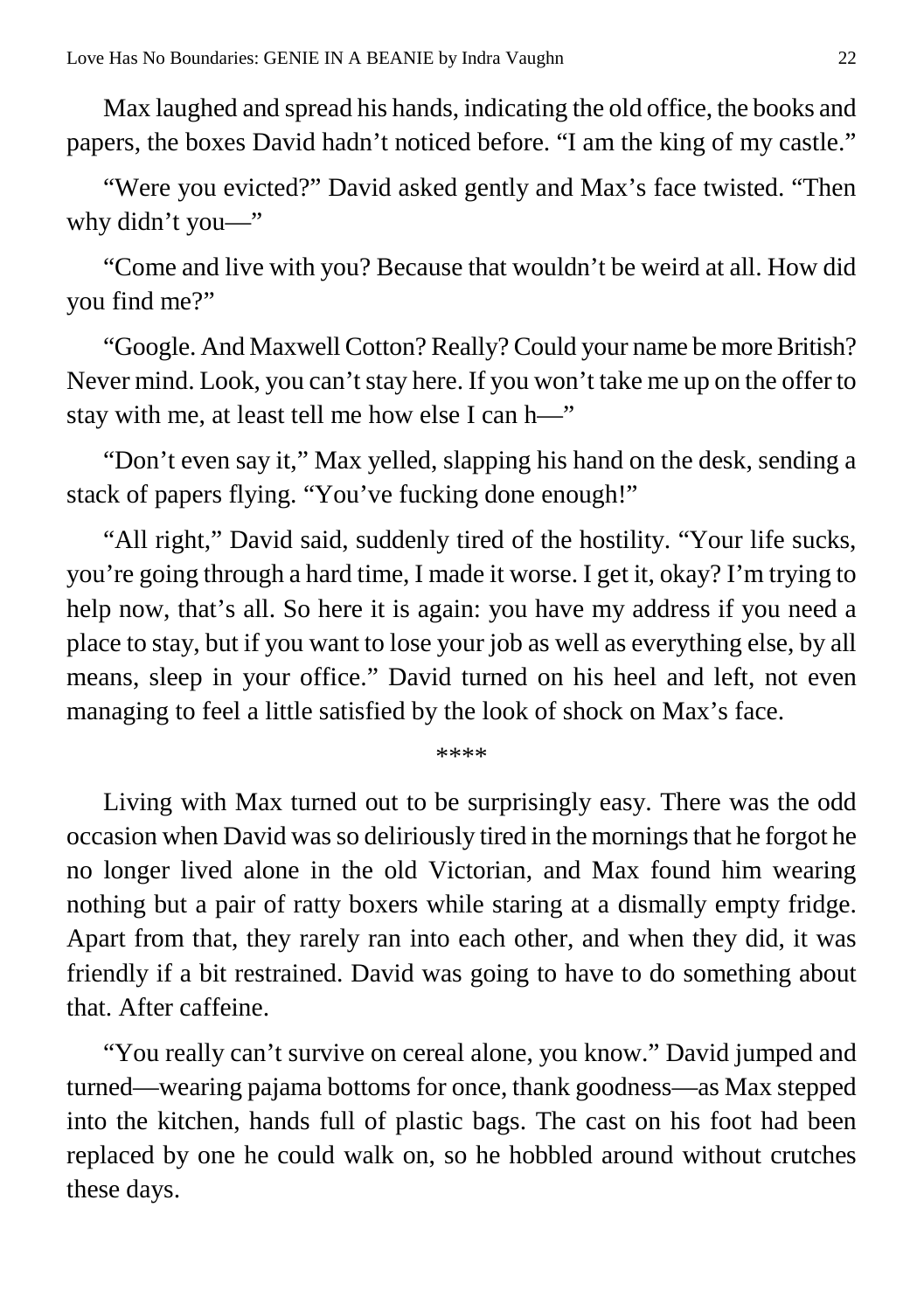Six a.m. on a weekday and the guy had gone grocery shopping. "Muh," David said.

"The rent you're charging me is ridiculously low," Max replied as if a valid point had been made. He looked a little sheepish, which was strange. "I mean it barely covers electric and water use for a place like this I'm sure, so I thought this was the least I could do. And I know I've been an asshole to you in the last week." He hadn't been, really. David just hadn't seen much of him, but maybe that avoidance had been deliberate on Max's side.

Becoming more and more awake with every item Max unpacked, David gaped as the counter filled with eggs, bacon, milk, tomatoes, bread, and a bunch of fruit. "You really don't have to," he began even though his mouth watered and Max grinned like he recognized it for the blatant lie it was. This was such a turnabout from the slightly mean Max that David had been confronted with in the coffee shop and at the university that he felt completely and unfairly blindsided by the little dimple that appeared in Max's right cheek. The urge to press his tongue into it couldn't be normal. Who on earth wanted to lick someone's face? But there it was, a deep pucker just above the scruff of Max's beard, just begging for some attention.

"Well?" Max stared at him as if waiting for an answer. He rolled his eyes when David just blinked at him, and smiled. "I asked you how you like your eggs." Jesus, that smile.

"Lovely. I mean, uh, sunny-side up. There's really no need—"

"I know," Max said, ducking away to grab a frying pan. "I want to, though."

"Okay." A little bewildered, David sat down on one of the barstools at the island and settled in to watch Max cook in his kitchen. It wouldn't hurt to open the shop an hour late just this once.

Once two overly-full plates were put down on the island, Max sat down too. "So tell me more about these magic beanies of yours."

David nearly choked on his fried tomato. "There's not that much to tell, really," he said when he recovered. "My family descends from a long line of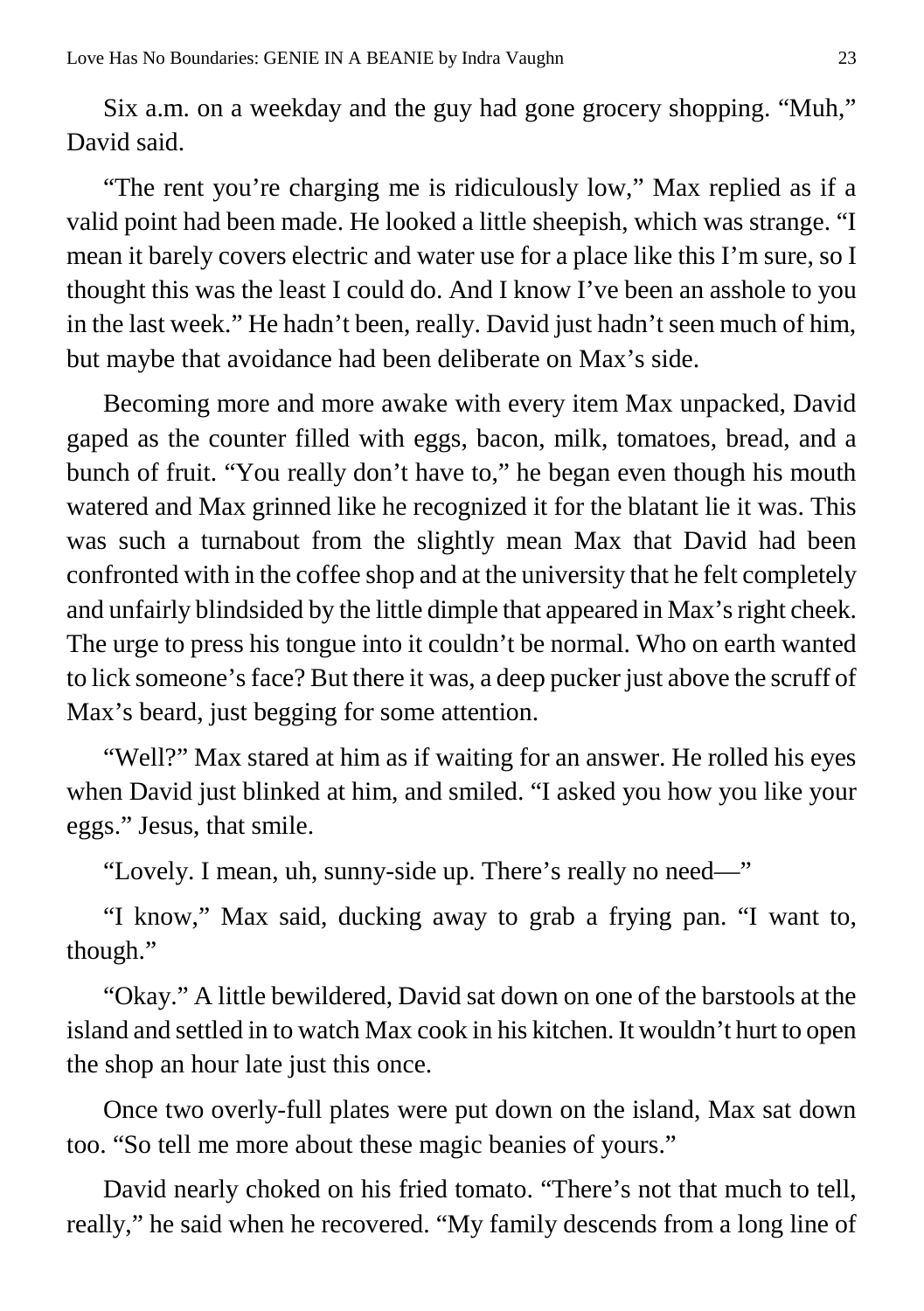Cheveron witches. There's even a record of one being burned at the stake in Belgium centuries ago. I think that's why they moved over here. The talent watered down over time until this convoluted way of fulfilling small wishes was all that was left. Nana was good at it. My mom, I have no idea. Mom and Dad both died in a car crash when I was five. And I was an only child, so I guess the magic dies with me."

"Oh my God." Max leaned over and put his hand over David's just like David had done in the coffee shop. "I'm so sorry."

"It's, uh, okay. It was a long time ago and I loved living here with Nana." David stared at their hands. Max's was a point of dry warmth that centered all David's attention. What on earth was going on? "What about you?"

"Nothing magical about me," Max said. He was smiling again when David looked up, the little dimple just wanting to be kissed. I wouldn't be so sure about that, David thought as he felt the warmth from that smile wash over him.

"I meant," David said, cheeks flushing, "what about your parents? They still around?"

"Yes, both of them and my sister still live in England. I moved here to go to college and never went back, really."

"Why's that?"

Max looked away as he pulled his hand off David's. "I lived with someone for a long time. Through college and then after. By the time we broke up I had a house and the TA position. I'm still working on my PhD and… Well, I decided to stay. Before you came along I had started to doubt the wisdom of that decision, though."

David blinked at him, because what the hell. "So, you had a house together?"

Max shrugged. "The mortgage was in my name but until we broke up, we shared the cost. That's why I pretty much lost everything when he moved out. I had to sell in a hurry and ended up trying to cover costs for a house that wasn't mine anymore while paying rent for a shithole."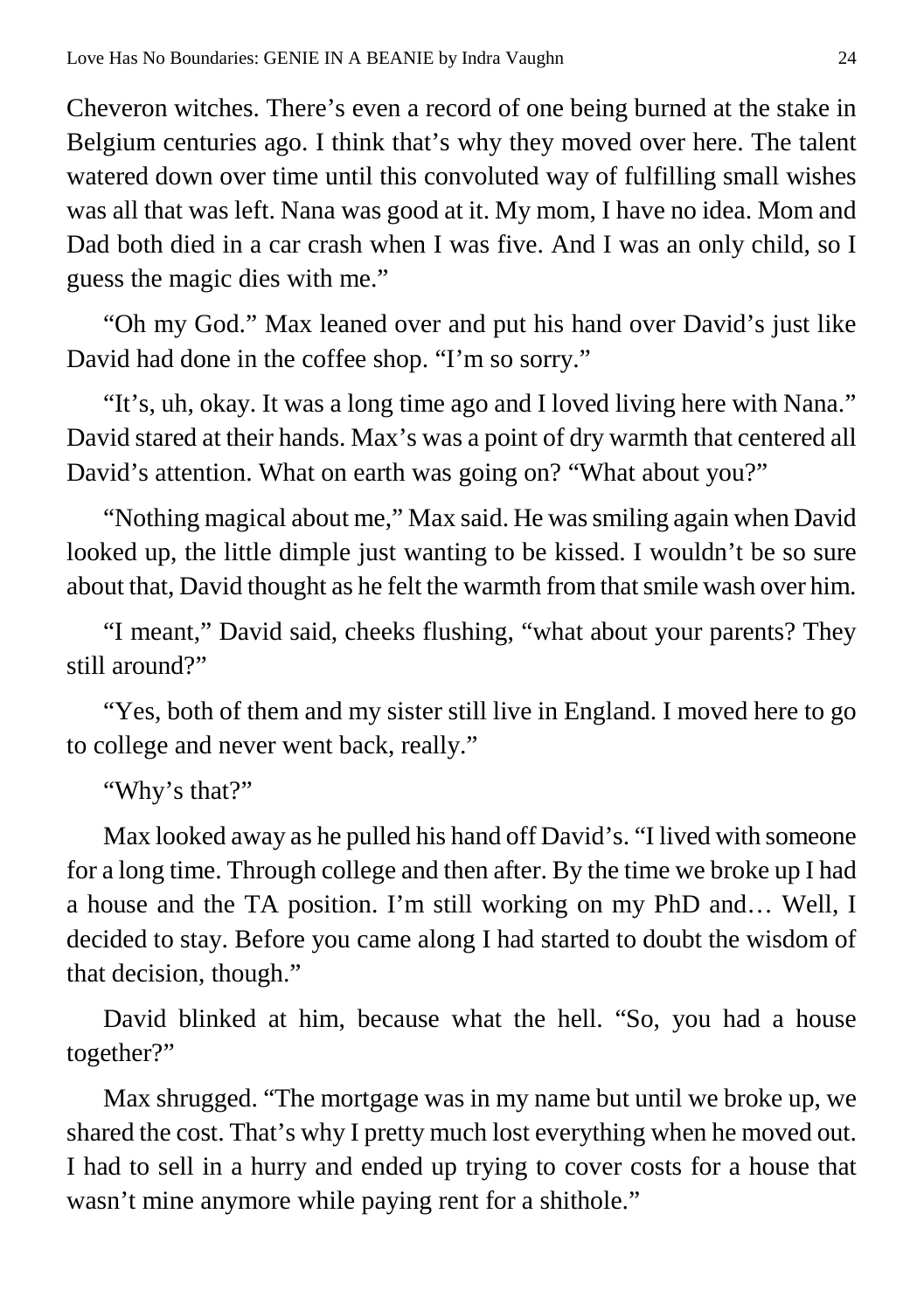"Well, that's all behind you now. You can stay here for as long as you like, I mean it. It's just me here anyway."

"Thanks, I really appreciate it. I know I was horrible to you after the whole hat thing. I don't even know why you're being so nice."

"You weren't horrible for the entire year you've been coming into the shop."

"So it's my patronage that impresses you."

"Well that too, I guess." Damn it, when had David reverted to his sixteenyear-old self with all this blushing? "Anyway I can forgive any horribleness after that with the things you've been through. It was mostly my fault anyway."

"No, it wasn't. And don't think I haven't noticed you stopped knitting beanies. You should start again. You were doing a good thing."

An unexpected thickness blocked David's throat. He had stopped, and it was hurting him inside, but he felt he couldn't risk knitting more wishing hats until he knew for certain what had gone wrong. He'd cast on stitches for a pretty pink hat a few days ago, but put it aside. Knitting beanies for himself never affected anything, but even the maroon brim he'd started for himself last night had freaked him out and he'd tucked it away half finished. "You think so?"

"I know so. In fact, I'm sure there's a better way to get your beanies to the right people than selling them from your coffee shop."

"There is?" David looked at Max with surprise. He hadn't wanted to sell them online before because he liked knowing who they went to.

"Hmm," Max said, eyes narrow as he stared at David. "Yes. Give me some time and I'll think of something. Are you working late tonight?"

"No, I close up at seven on Mondays. Why?"

"Maybe we could watch a movie together." There was an odd look on Max's face as he added, "I'd like to get to know you better."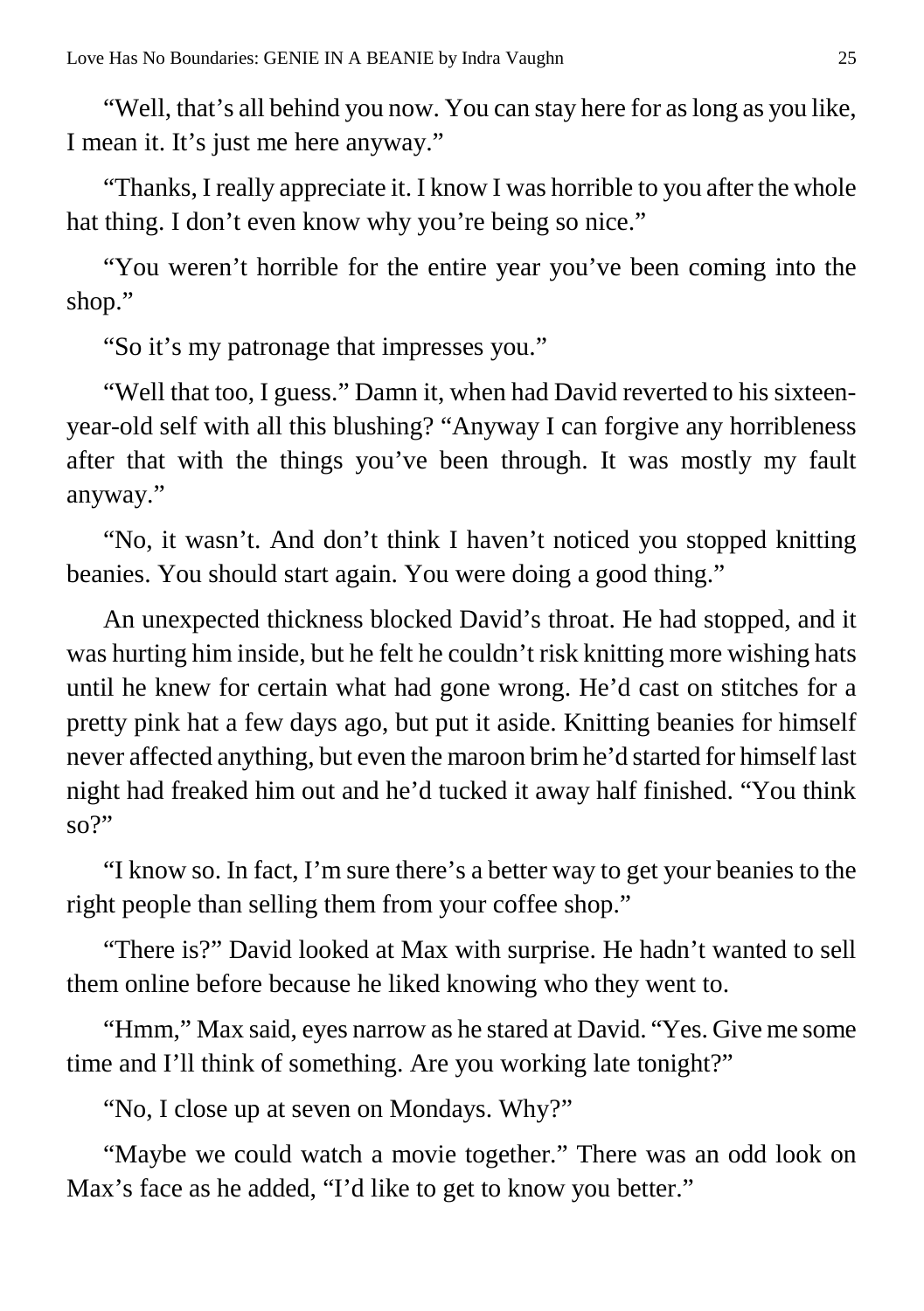David knew he was gaping wide-eyed at Max but he couldn't help it. "Yeah," he said. "Sure. We could. Do that." He slid off his barstool. "I hate to dine and dash but I've got to go open the shop."

"That's fine, I'm not due at work until ten today. I'll see you tonight, though." Max grabbed their plates and stacked them on top of each other, gently touching David's back as he squeezed past on his way to the dishwasher.

"Yeah," David said, turning toward the stairs to go grab his shower, the touch zinging up his spine like an electric current. "Until tonight."

The entire day, David felt the ghost of that touch. Hours upon hours he spent going over their morning in his mind. It even came as a complete surprise to find himself sitting in a comfy chair knitting away at the salmon pink beanie he'd put aside, during the afternoon lull.

Blinking like he'd woken up from a nap, he stared at the wool in his hands. The soft yarn in a simple knit stitch would make someone a lovely hat. Maybe he'd even put a pompom on top. Would he sell it, though? Look what happened last time he let his mind wander over Max while he knitted. He closed his eyes and fingered the yarn. A good quality Merino wool. A young woman finding her keys, a rush of relief, her being on time for… David blinked his eyes open and smiled. He kept on knitting. The hat would be safe with her.

There wasn't time to finish the beanie, since David had to prepare for the monthly knitting club meeting that he was hosting in Sable the next evening, so he took the half-finished hat home with him.

Home, where Max was waiting in the living room, two candles burning on the coffee table. He sat cross-legged on the couch facing the television and patted the seat beside him.

"Have a good day?" he asked.

"Sure." David eyed the space beside Max. "I'm just gonna wash off the coffee smell. I'll be right back."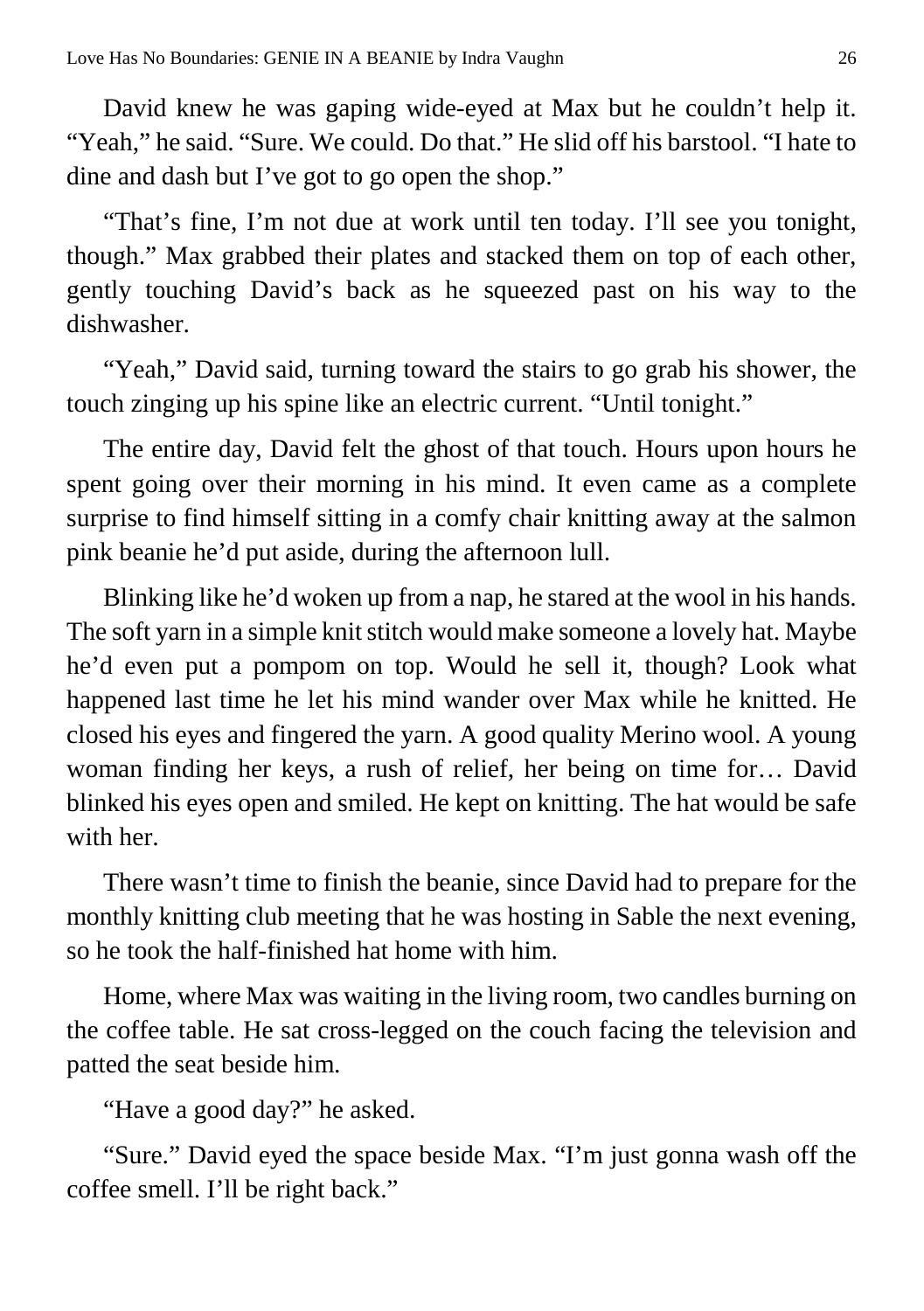"I like the coffee smell," Max said, "but okay."

The shower felt good but still left David unsettled. If he didn't know any better, he'd think Max was trying to seduce him, and God, that thought turned his insides into something hot and liquid. It was unlikely though. Over the span of one year Max had never shown any interest. Maybe Max was just trying to make up for how angry he'd been when he'd found out about the wishing hats.

And yet. Max kept passing him food until David thought he'd explode if he ate any more. His glass never went empty, and there was far more accidental touching going on than strictly necessary. About halfway through the movie, Max didn't even bother removing his thigh from where it pressed against David's.

It was almost a relief when the credits began to roll. David felt so strung out he feared he'd jump off the couch if their fingers accidentally brushed in the popcorn bowl one more time. Turning to say good night and thanks for the movie, he found himself nearly nose to nose with Max.

"You have really pretty eyes, you know that?" Max gazed at him.

"What?" David croaked, leaning back as far as the couch allowed him.

"Hmm, very pale blue. Very rare. I guess it's that light hair of yours. Look, I meant to ask you—" When Max reached out a hand, David squeaked and sprang to his feet. The back of his leg hit something and David turned around. It was his work bag, the salmon pink beanie's yarn spilling out.

The breakfast that morning, the unexpected friendliness, the small seemingly meaningless touches… oh God. Oh no. David turned away from Max and covered his face with his hands. "Fuck," he said very quietly, and then once more, with feeling, "Fuck." He didn't even have to be knitting specifically for Max anymore to affect him.

"Hey." David could hear Max rise to his feet. "What's wrong?" A soft hand landed on his shoulder and David startled, arranging his face in something neutral before turning. Max was standing very close.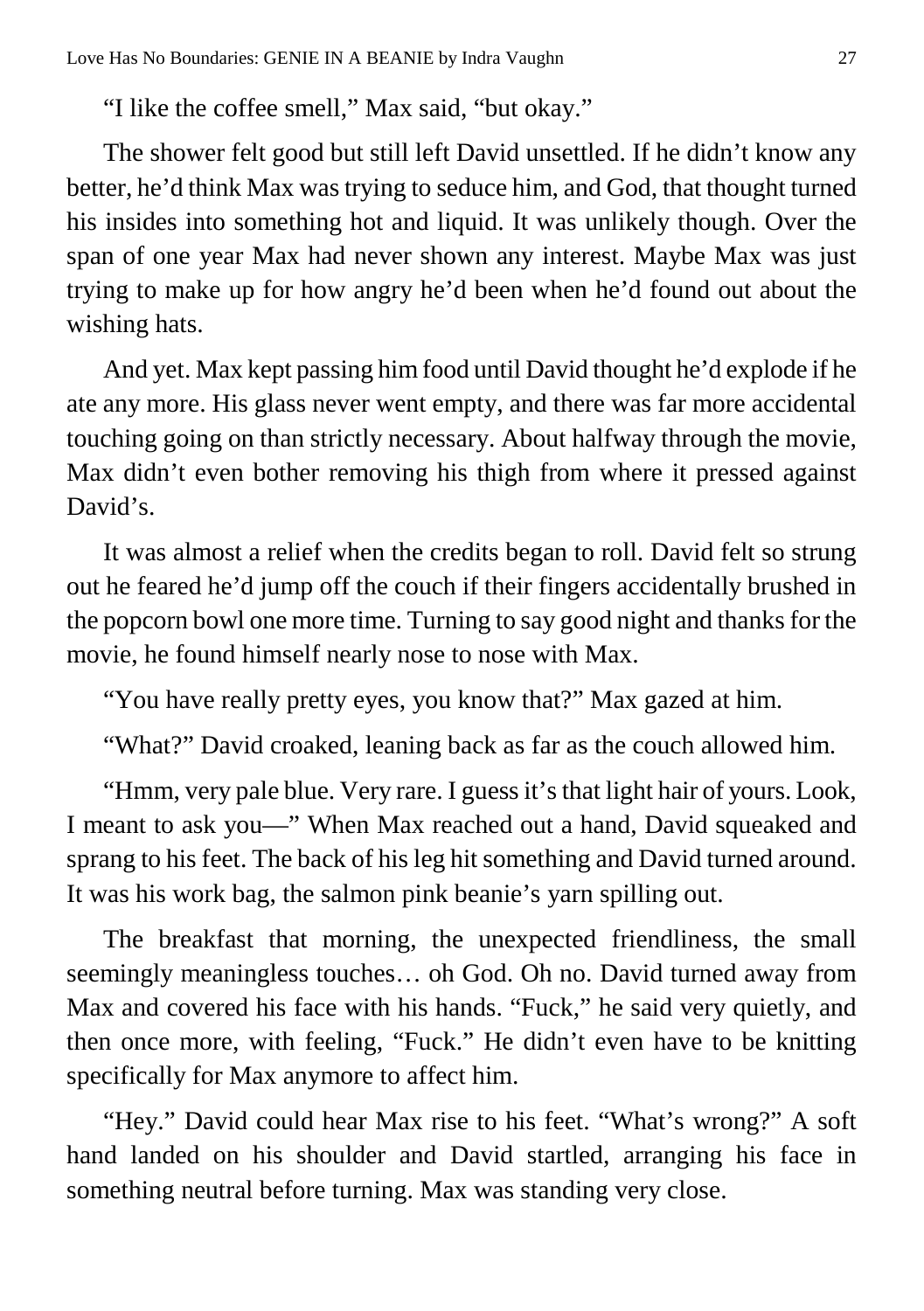"My contact lens got stuck," David lied. "It's fine now. What were you gonna ask?"

"I was just wondering if you'd let me take you to dinner tomorrow n—"

"I, uh, can't." David edged around the coffee table toward the kitchen. "I have the knitting meeting at the shop tomorrow."

"Oh." Max stared at David, his dark eyes unreadable. "Yeah, no problem. Some other time then."

David tried not to see the disappointment on Max's face as he turned and escaped up to his bedroom.

\*\*\*\*

The next morning, David crept silently down the stairs thinking he'd skip the kitchen entirely, just collect his bag from the living room and go to the coffee shop. Half expecting Max to be waiting for him, David tiptoed into the living room. It was empty, all the remnants of their movie night tidied up. Part of him felt bad for sticking Max with the cleanup again, but he couldn't deal with thinking about any of that right then. It wasn't until he was pulling up the security gate in front of Sable that he recognized the niggling feeling in his gut as disappointment. As disconcerting as it was, the way Max had suddenly been acting toward him was… pretty amazing.

Luckily, the morning rush was so busy it blended neatly into the lunchtime crowd, and David didn't have a chance to worry about anything but ringing up books and making coffee until the afternoon. The pink beanie still sat in his bag, and, after he made sure he was all by himself, David pulled it out. Closing his eyes, he took a careful breath and waited.

The girl, her keys, her rush to an appointment. David couldn't see what it was for, and after that the girl faded away. He blinked, closed his eyes, tried again. The same thing happened. Sighing, he stuffed the half-knitted hat away and moved to the wall that held all the other ones. Every single one held nothing but a mundane wish, and only the one. Relieved, he reached to hang the last one back on the rack.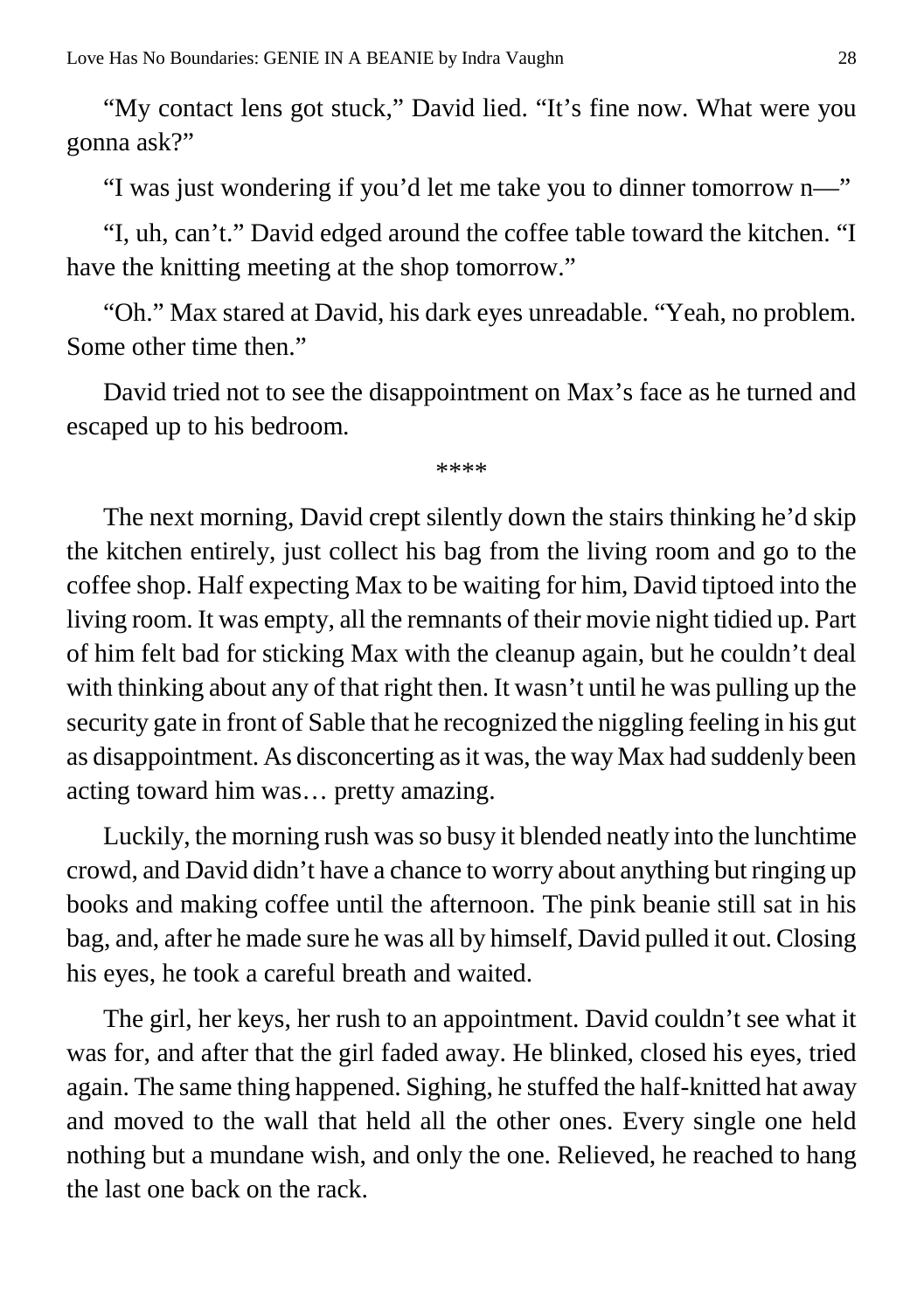"What are you doing?"

David startled and dropped the hat. "Jesus," he breathed, seeing it was Max. He picked the beanie back up and hung it away. "You scared the crap out of me."

"You're the one sniffing knitted goods, not me," Max said, but his eyes were smiling. "Listen, I wanted to clear up what happened last night. I'm sorry I made you uncomfortable, I just…" With a puff of breath, Max ran out of steam. Like a deflating balloon, David saw the confidence rush out of him and he had to stop himself from putting an arm around Max.

"It's, uh, okay," David said awkwardly. "I had a good time. You want some coffee?"

"Yeah, to go though. I can't stay long. I have a class in forty-five minutes. I just wanted to make sure we're okay."

"We're okay," David said. He hoped it was true.

"Good. Great." Max didn't look like he thought it was all that great but he took the coffee anyway.

"It's on the house," David said when Max reached for his wallet. Max laughed, but it sounded terribly sad.

"Yeah, no, I don't think so. You've done enough for me already, just take the money." Definitely not okay, then. Without another word, David accepted the cash and watched Max walk toward the door. As he turned on the step, half-in, half-out of shadow, David was reminded of Max standing there the last time with a baby on his arm. What had happened to that child? Was it like she had never been born to begin with?

"If you're not too tired after your meeting tonight," Max said, eyes fixed somewhere over David's right shoulder. "I have an idea for your magic beanies."

"Okay," David croaked. "I'll see you then."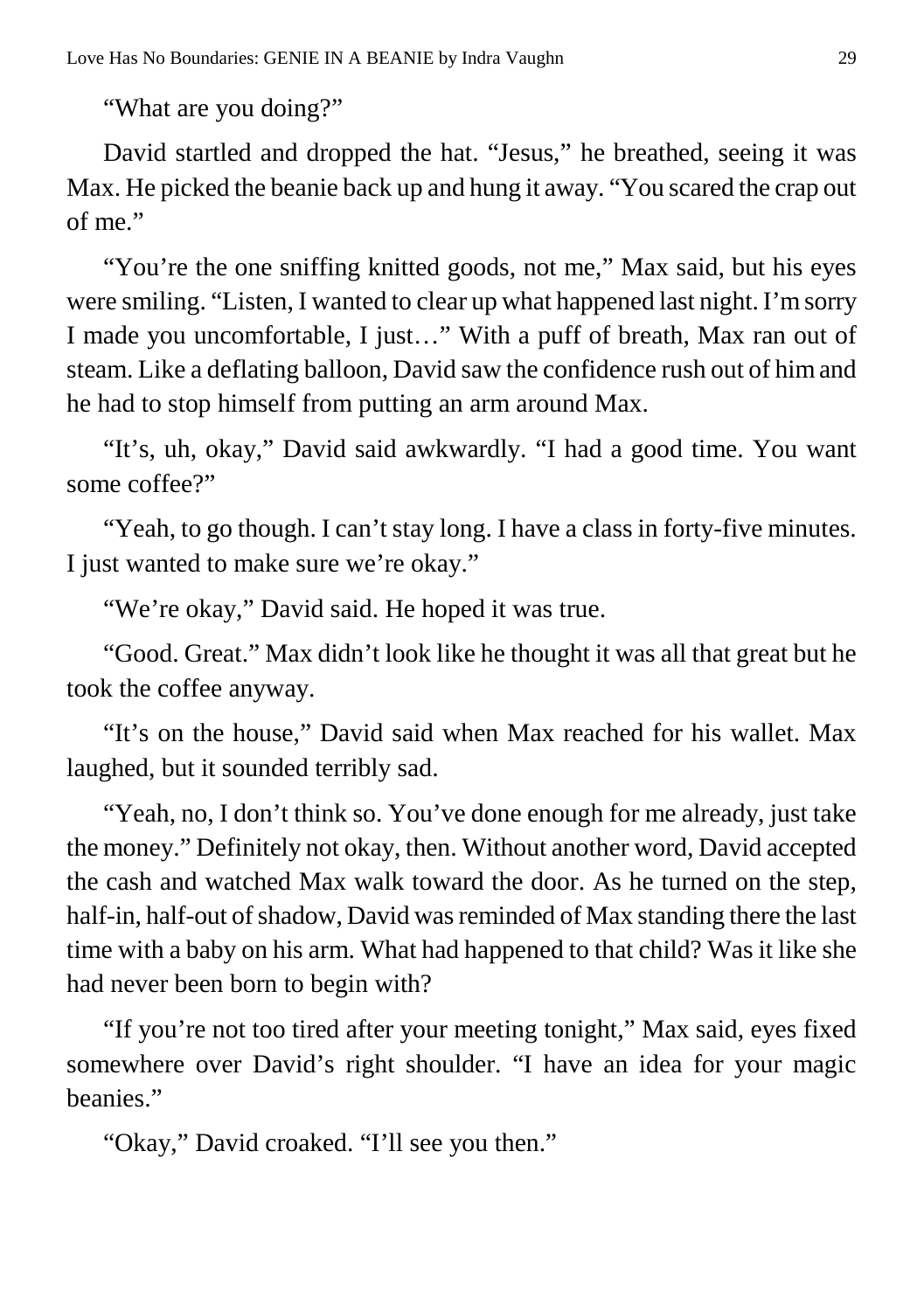Max smiled but it didn't reach his eyes. "That hat," he said so softly David had trouble making out the words. "It really did take all my wishes away when I burned it, didn't it?"

Without waiting for an answer, Max turned and left, leaving the door to fall gently into its lock.

\*\*\*\*

David's entire body ached with tiredness after the knitting club, so he wasn't entirely disappointed to find the living room and kitchen lights off when he arrived home. During the meeting, he'd cautiously finished his maroon beanie, clutching it every five minutes to check, but no wishes had filled his mind. It had seemed safe enough. Technically he should eat something; his stomach had passed complaining loudly and moved onto vague nausea hours before, but he couldn't dredge up the energy to make and consume food. Instead, he dragged himself up the stairs toward his bedroom.

When Max moved in, David had given him the choice of any of the four remaining bedrooms in the house, and Max had chosen the one closest to the stairs. It wasn't the biggest, but it did have its own bathroom and a cozy alcove with a padded bench that looked over the street from its bay windows.

Out of habit, David glanced inside and saw that was where Max currently sat, surrounded by books, laptop perched on his thighs. Their eyes caught as Max lifted his head, noticing the movement or maybe feeling David's stare.

"Uh, hi." David faltered in his steps, but went to move on. Part of him wanted to talk to Max. He knew they had to get past this awkwardness before it became a chasm they couldn't bridge, but the bigger part of him was a jumbled mess of confusion. Of embarrassment and attraction and hopeless, terrible guilt.

"David, wait." Out of the corner of his eye, David saw Max scramble to his feet ungracefully because of the walking cast. The laptop precariously teetered over his legs before he caught it and set it on the floor. One of the books tumbled down anyway, spewing papers everywhere, but Max paid it no heed.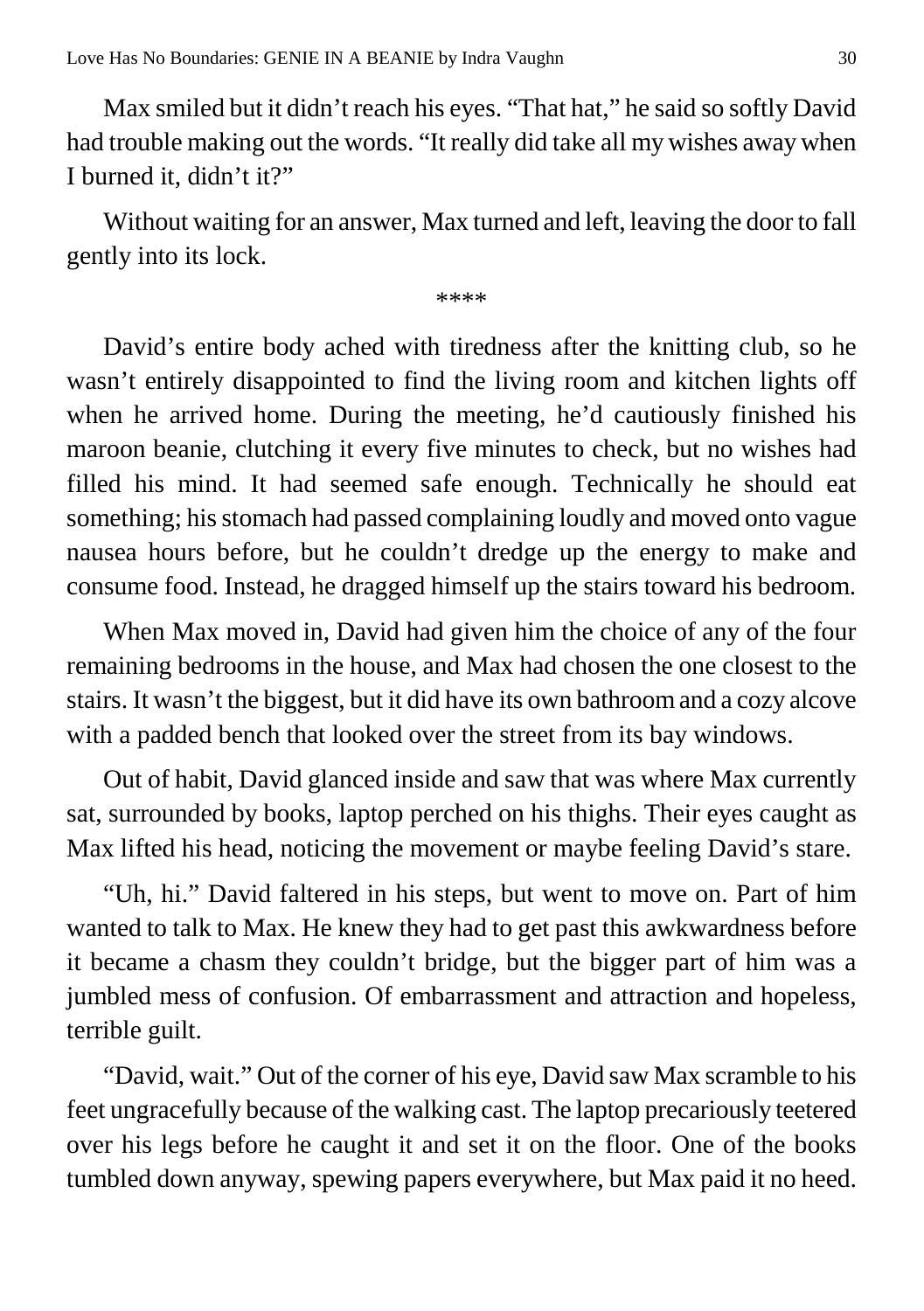"I was—" He stopped in the doorway, opening it further and lifting his eyes to rest on David's face.

They were such pretty eyes. Lashes lush and long, the bottom ones such that they curled against the fragile skin underneath. They were almost enough to make David forget about that strong nose and that handsome, enticing scruff on his cheeks. You really couldn't go wrong looking at Max's face.

"I'm sorry," Max said. "Are you terribly tired? We don't have to talk now, if you don't mind."

I don't mind, David thought, but what he said was, "What did you want to talk about?" Max took his lip between his teeth, released it, and leaned against the doorframe.

"The idea I had. For your beanies. But another time is fine." He started to turn away, hand already on the doorknob. "Good n—"

"No, it's okay. You're right, I'm exhausted but talking to you would…" David swallowed and looked down when Max's eyes found his again. "I think it would be nice."

There was a slight pause, one with meaning even if David couldn't discern it. "All right." Max stepped aside, holding the door wider. "Come in."

That wasn't what David expected. He'd thought they'd go down to the kitchen maybe, where Max would keep his hands busy by making food. He always seemed to know when David hadn't eaten. Instead, the bedroom door closed behind him, wrapping the both of them in an atmosphere of companionable harmony. A soft, orange light, from a lamp that hadn't been there before, filled the room, and only then did David hear the gentle music coming from the laptop: mellow jazz tones that seemed to relax the tension in his head and neck.

"I have a spare sound system," David said. "If you want to hook up your laptop to that, you can. It'll do the music justice."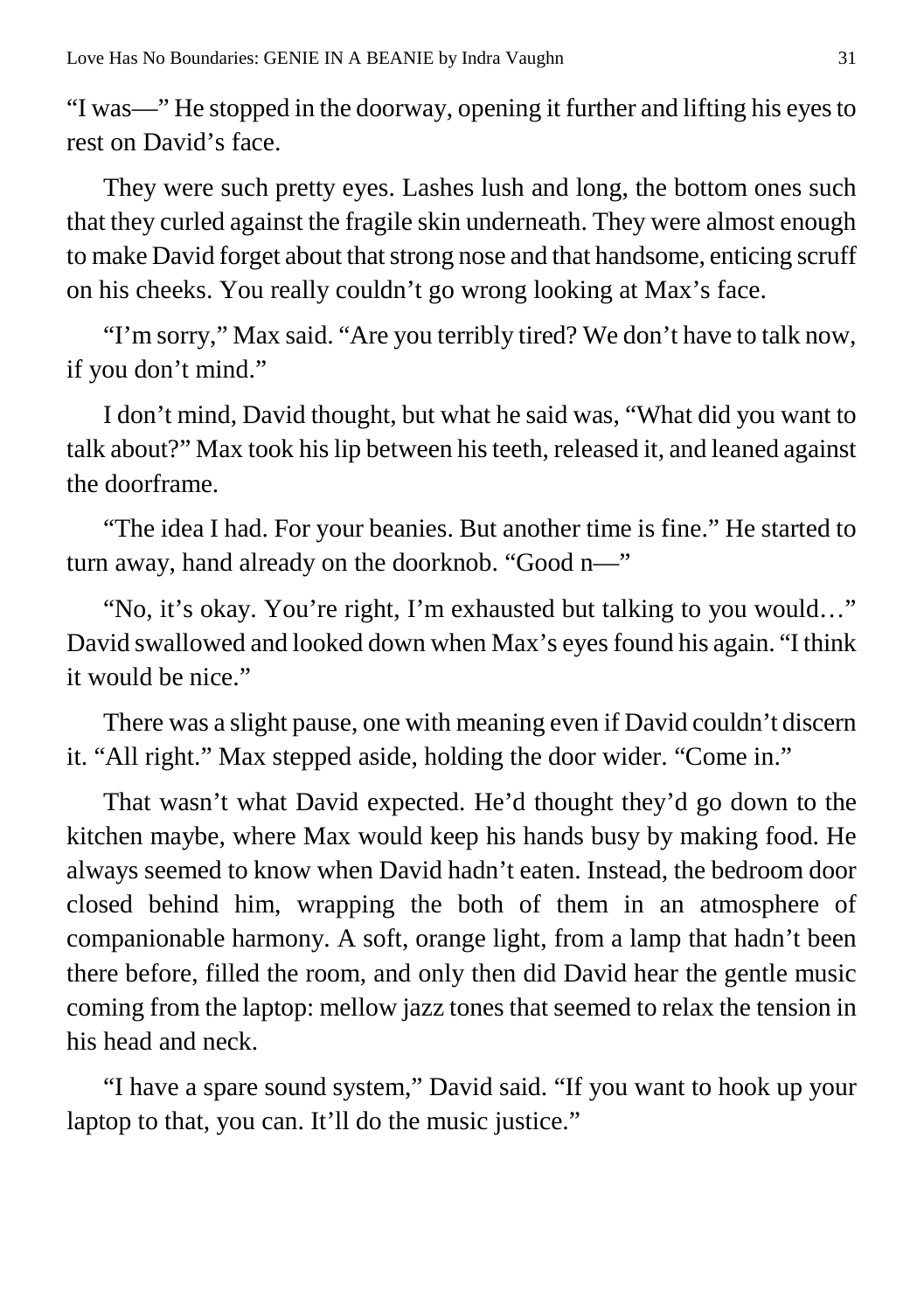Max was leaning against the wall by the door, arms crossed. He shrugged one shoulder. "I never play it loudly. It's mostly to drown out other distracting noises while I'm working on my dissertation."

David glanced down. A bunch of complicated looking titles adorned the books spread all over, words like *Elite Mastaba* and *Dendrochronology* jumping out and meaning absolutely nothing to him. David blanched a little, wondering how he could've imagined being anywhere near this guy's league. "You're busy," he began, but Max shook his head.

"Have a seat. I can do with a break."

David wondered where to sit. The alcove was covered with papers and books, as was the desk chair, which only left the bed. It felt awkward but David decided to pretend it wasn't and perched down on the edge of the mattress.

"One of my professors is very involved in charity," Max began. "She said something the other day that got me thinking. Have you ever tried selling your beanies on a bigger scale?"

"No, never. I like to see people come in and buy them. I have a website with other knitted goods. It does pretty well, but it's mostly the patterns I design that sell on it. It's not to make money, it's just something I love doing."

"Yes." Max pushed away from the wall and strode over to the alcove, shifting stuff around until he could sit again. "I can see that. And it's just the hats that carry your, uh, gift?"

"Yes. I can't attach it to anything else." David had an idea what was coming, and he felt the last of his energy drain out of him. "Look," he said, but Max didn't. He was tapping away at his laptop. Before David could say anything else, he rose to his feet with it, limped over, and sat down beside David on the bed.

"This is what my professor was talking about."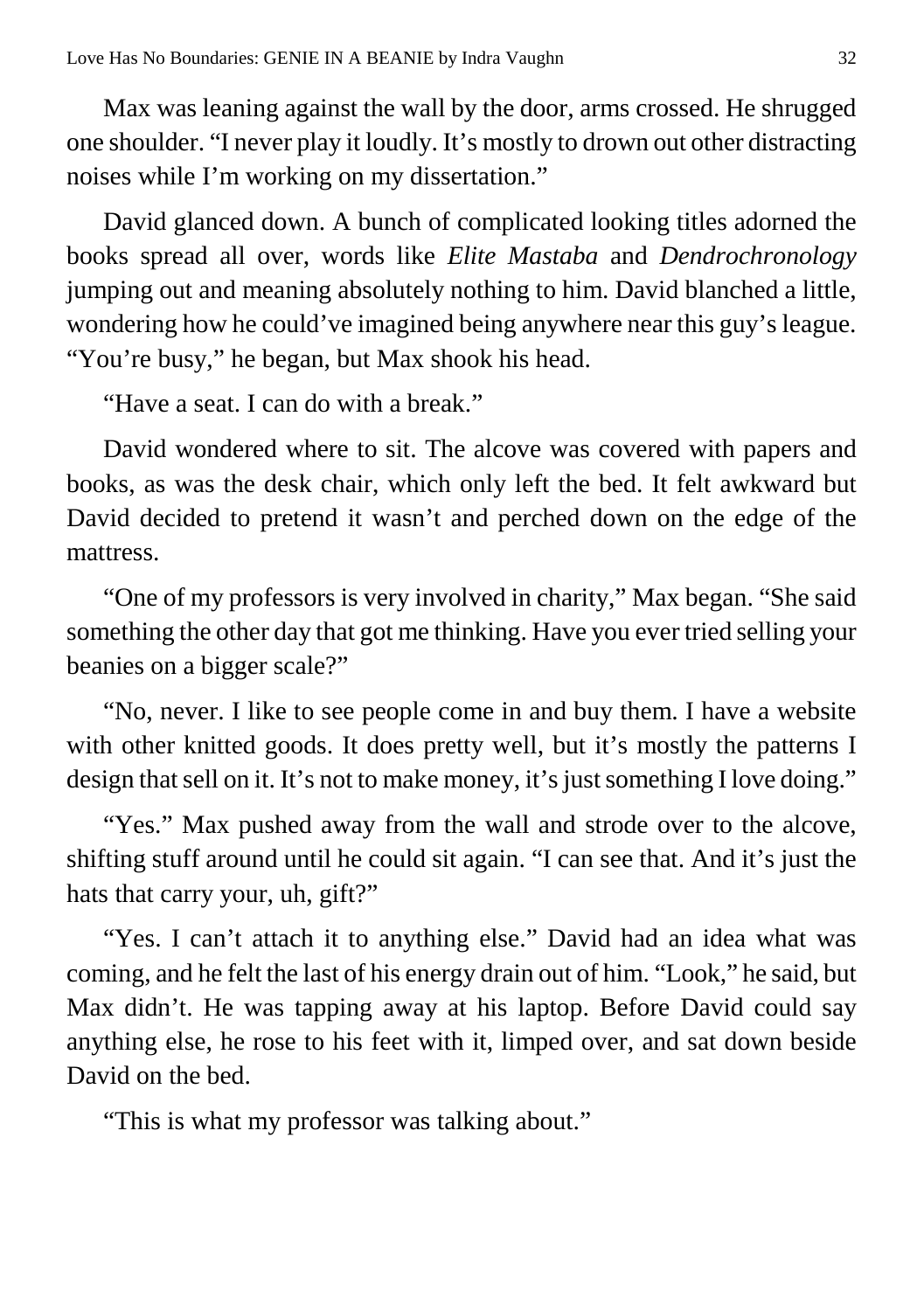On the screen a page opened, a big header on top with a whole row of charities underneath, but the biggest space was taken up by the words Knit-A-Wish. David's eyes opened wide. He was suddenly painfully awake.

"Did you tell her about my beanies?"

"No, of course not," Max snapped. He sighed and checked his temper. David wondered about that, about why Max was obviously trying to do something for him while the tension between them felt so sharp. It wasn't thick like it could be cut by a knife so much that it teetered on the edge of it, and at any moment it could either tip into irreversible hostility, casting them back into the waters of strangers, or it could turn into something else entirely, something just as dangerous but infinitely more exciting.

"Okay," David lowered his voice, aiming for soothing rather than antagonizing, willing to straddle the balance a while longer. "Then what is this?"

"Every winter hundreds of kids go cold because they don't have scarves or hats or sweaters to keep them warm. My professor is looking for volunteers to donate handmade knitted goods, anything at all but of good quality, and then she will be distributing them to the children most in need. Wouldn't that be perfect? Imagine the difference one small wish could make to these kids."

The idea warmed David from the inside out, but… "I don't know," he softly said.

"You're worried about the effect." Max sighed and closed the laptop, setting it on the carpet by his feet. He turned to David. "What happened to me was a fluke. You can't give up your gift because of that. It wasn't your fault, and if anything, a child's wish is going to be much more innocent than a grown-up's, I should think."

"I don't know about that," David said dubiously, and to his surprise Max laughed. A deep throaty sound like he was beyond tired, too.

"What's the worst that could happen? They'll suddenly find a pair of tickets to Disneyland in their lunchbox?" Max waited to go on for so long that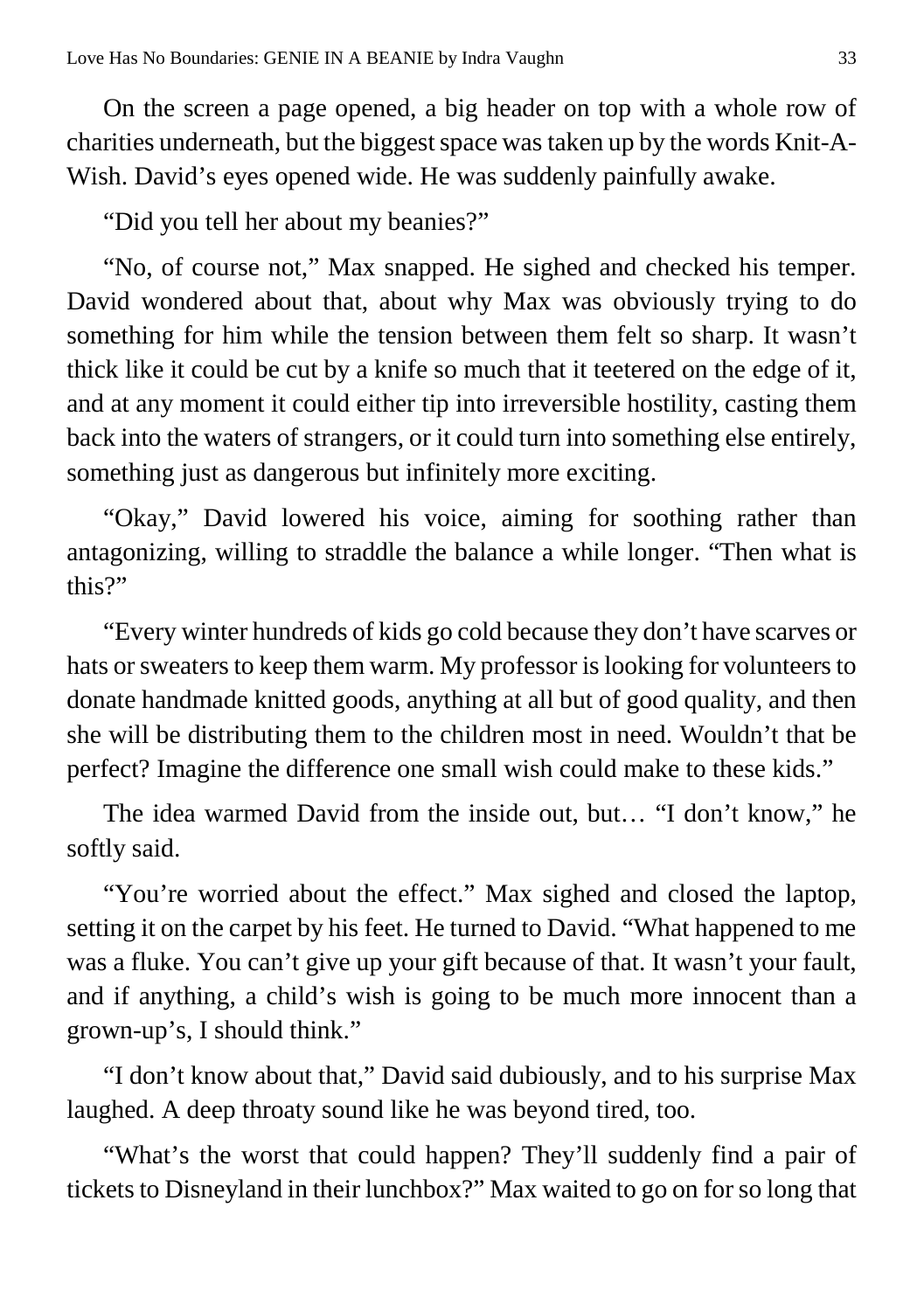David looked up. His eyes were soft and seemed to linger on David's mouth. "Or maybe they'll find an actual lunch in their lunchbox."

"Okay," David breathed, feeling something give way inside him. "I'll think about it. I'll definitely donate scarves and mittens and anything else you think would be good, but I'll have to think about the beanies."

"That's all I ask." When David stood to leave, Max followed. "David?"

"Yes?" He hesitated with one hand on the doorknob, startling a little to find Max standing very close behind him. Max's hand came to rest on his shoulder, breath tantalizingly hot against David's neck before he turned him around.

"I just… I really want to kiss you. Do you mind?" Max stepped into his space, and before David could do anything, Max threaded his fingers through David's hair, fingertips meeting at the back of his skull.

The kiss was hard, but gentled immediately when David didn't pull away. Impossible warmth pooled in his belly, an irresistible urge to wrap his arms around Max making him do just that. It felt so good he began to tremble, a fine tremor that shook his hands and Max's shirt clenched in them.

"Shh," Max breathed sweetly against in his lips. "Please don't be upset. I'm sorry, I shouldn't have—" He closed his eyes and sighed, a watery smile curling the edges of his mouth. "Please don't punch me. I have very delicate features." Max looked terribly sad despite the smile when he moved away, but David yanked him back and held him tight.

"It's not you," David said, eyes prickling dangerously, because fuck, this was exactly what he feared all along. One minute, he begged silently. Just hold it together one minute and then you can go fall apart in your own room. "It's not your fault. It's not you. I'm doing this. I want you so badly—I've been wishing for you so badly—that I'm doing this to you."

"What?" Max gently untangled from David's grip but held him at arm's length, hands wrapped tightly around David's biceps. His voice was tight, like he was trying to keep his frustration at bay. "What are you talking about? If you want this so badly, then why do you keep pushing me away?"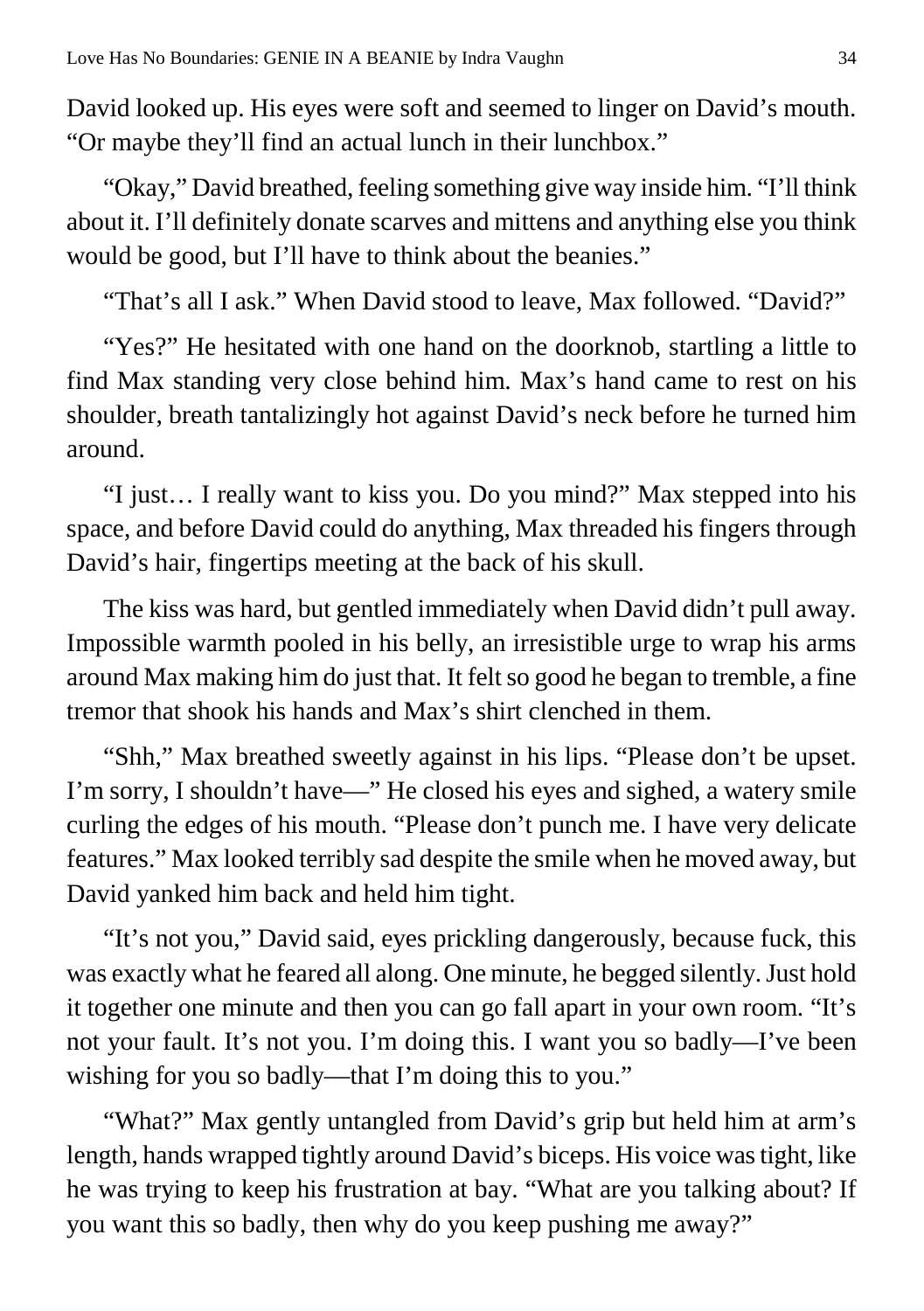David's lips still tingled from their kiss. He pressed his fingertips to his mouth and closed his eyes. This was going to hurt. "Because I don't know how far this—this power reaches, all right? I just don't know anymore." Everything was out of whack. Did it now affect Max just from being near David? His gift had never been particularly strong, but that didn't mean it couldn't change. With age for instance, or with... attraction. Love, a small voice whispered, but he blocked it out. He couldn't think of this as love, because surely to lose a love before you had the chance to truly find it was the cruelest thing of all. "It's not supposed to work on myself, but I made a hat for me tonight and it―" He broke off, unable to finish the thought, a deep, nauseating sense of shame churning in his empty stomach.

The hats had never worked for David before, but maybe he had just never wanted anything badly enough until now. "I don't know how much of this is you, or how much of this is me pouring something more than just a little wishful thinking into a ball of yarn. There's no way to know for sure that you aren't feeling like this because I want you to."

"Oh." David opened his eyes in time to witness the moment of comprehension as his words sank in. Max's eyes blinked away and a second later his hands fell off David's arms.

"Yeah. Oh." It was hard to swallow and David's chest burned as he took a step away. One more step out of this room, five steps to his own bedroom. Just hold on. "So now you know why."

"I'm s—" Max began but he still wasn't looking at David. There was an awful noise, something between a choked cry and a sob, and David realized it came out of his own mouth.

"Don't you dare." He squeezed his eyes shut. "Don't you dare apologize to me. This is all my doing, it's not on you."

"You don't know that. You can't know that." When David opened his eyes it was to Max staring at him with an oddly intense look. David wanted so badly to reach for him, to rub the palm of his hand against the grain of that lovely dark scruff. In his mind, he'd traced the lines of Max's face so often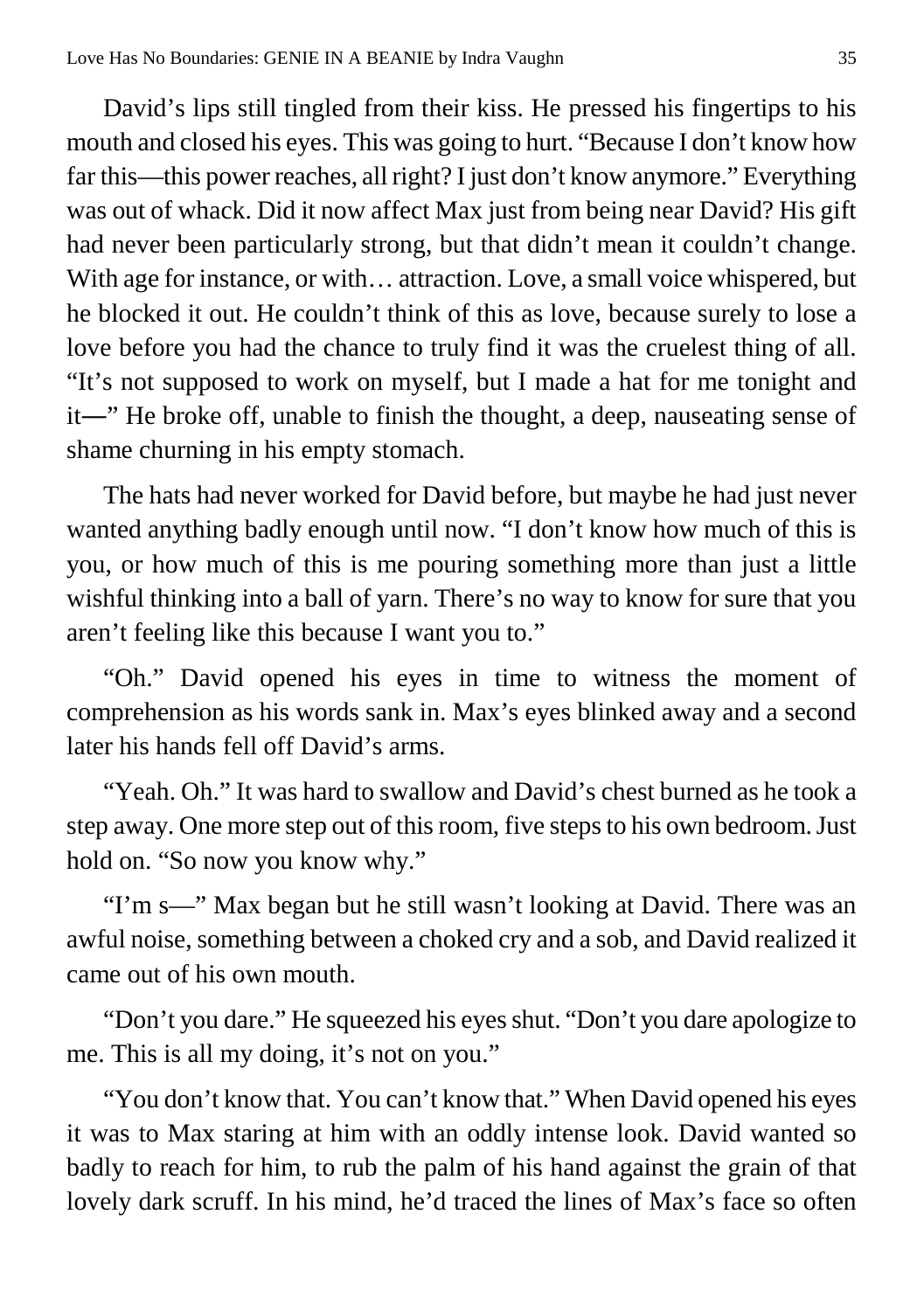that it felt like his fingers already knew the pattern of his cheekbones, his jaw, his mouth. A phantom touch.

The sigh that escaped him shuddered with regret. "That's the problem, isn't it? I can't know that it's not, either."

\*\*\*\*

Life settled a little, after that. David destroyed the maroon hat in the backyard on the day Max was out to have his cast removed, but he didn't feel any relief. It took David a week to stop avoiding Max in the kitchen in the mornings, and while Max appeared guarded sometimes, it seemed to be because of lingering embarrassment rather than fear that David might turn him into a toad or something. They still didn't fit back into their former pattern, nervous energy grating like a wrongly placed needle on a record, and David lacked the courage to right it.

In the end, Max—waiting in the kitchen one morning when he should've left for work already, damn it—cornered David by the coffee machine. He hijacked David's mug and made him sit on a barstool by the island, taking a seat beside him.

"We're going to talk about this," he said, sliding the coffee out of reach when David grabbed for it. "Tell me the real reason behind your fears." This was it. Nowhere to go from here.

"Talk?" David laughed hollowly. Never mind talk, he hadn't allowed himself to think about this in over four years. "I don't know if I can."

"Try," Max said, voice low. He reached for David's hand on the counter but stopped short by two inches. "Please, I think I need you to try."

David believed him. Max had the right to understand, to come to terms with what had happened. David owed him more than once over, since he'd still stayed after… everything.

"Okay." David scrubbed his palms over his face and then dropped them back on the counter. Keeping his eyes cast down he began to talk. "Five years ago I dated a guy, Joey. He was very much in the closet and—" David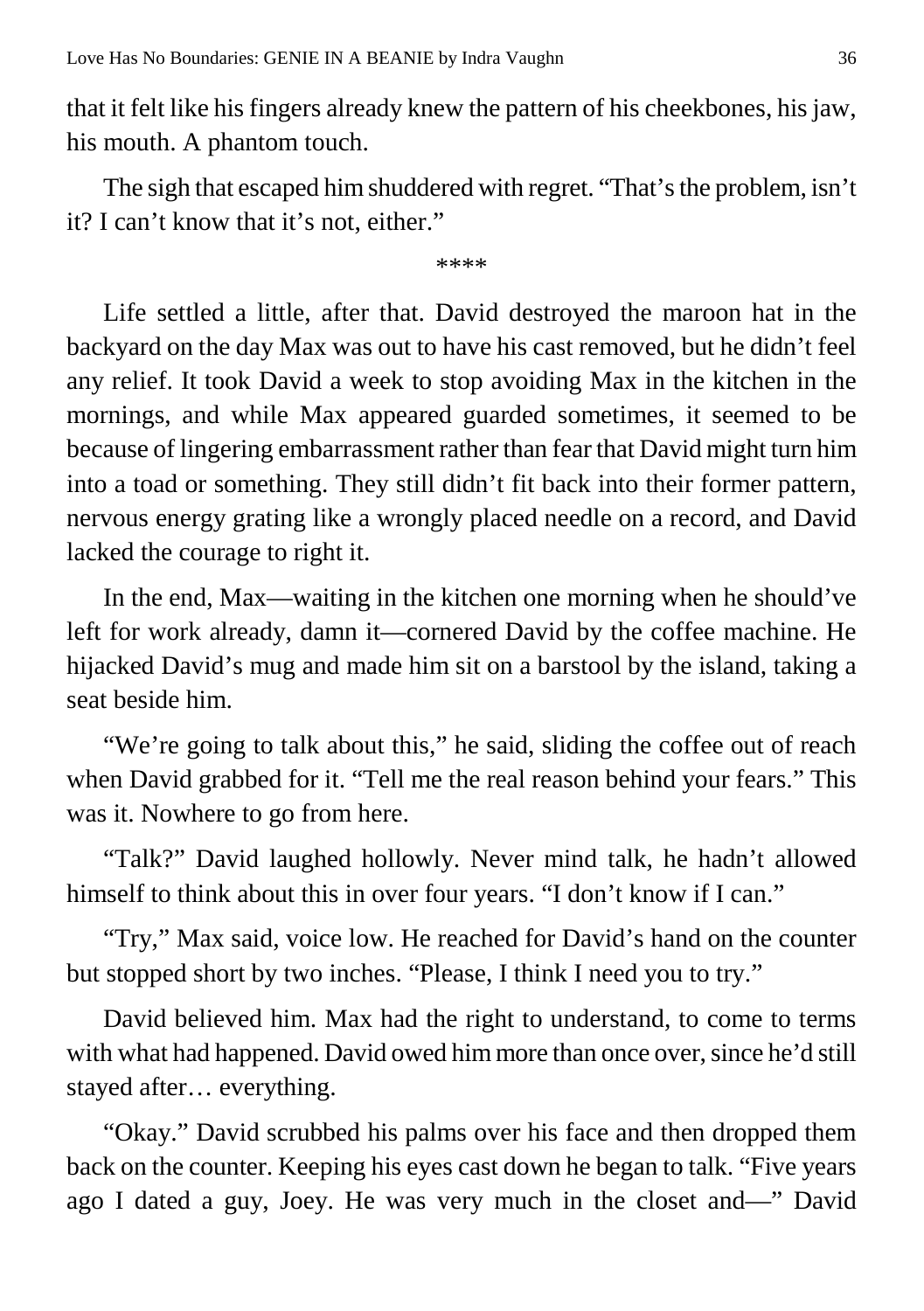swallowed, closing his eyes. God, this hurt. "It wasn't… I wasn't in love with him, but I did like him a lot. I never told him about the beanies, but—Joey struggled. With who he was. It made him nasty at times and it all came to a head one day. He told me, he told me—oh God."

David's hands shook and Max did cover them then. Like he knew what was coming, he squeezed David's fingers and said, "It wasn't your fault."

"That's what I thought at the time, but now I'm not so sure. I mean, I wasn't in love with him, I know that, but what if—" David took a deep breath. "He said it was me. He said I made him want… unnatural things. That he didn't want to do those things with anyone else. That it was me. He said other terrible things too. He—" Of its own accord, David's hand lifted to his cheek where a dark bruise had once sat for nearly two weeks. He aborted the move but—judging by the way Max's eyes darkened—not in time to hide the implication. "We broke up after that, obviously. Right after Nana died, too. That's when I opened Sable and… stopped dating."

"Oh, Dave." Max sighed, and then, "What does it mean? Why did you call it Sable?"

"Stash Acquired Beyond Life Expectancy. It's a knitting thing."

"That's… rather heartbreaking, actually."

David laughed softly. "You haven't seen my yarn stash." He sobered up, his stomach aching. It had been years, but David knew, even then, the idea had taken root, like a poisonous vine, shutting him off from anyone who showed the least bit of interest in him. It was why he never approached Max, never bothered to find out if he was gay or not, in the entire year he'd been coming into the coffee shop. "I was so mad at Joey at the time, but what if he was right?" The air in David's lungs seemed to thin and he gasped. "Oh, my God. Max. What if... what if it was me. What if I'm a-"

"You're not," Max said fiercely, squeezing David's hand so hard it ached. He didn't care, it was something he could blame the tears on. "You're not a monster. This guy was deeply troubled, and no matter how bad he felt about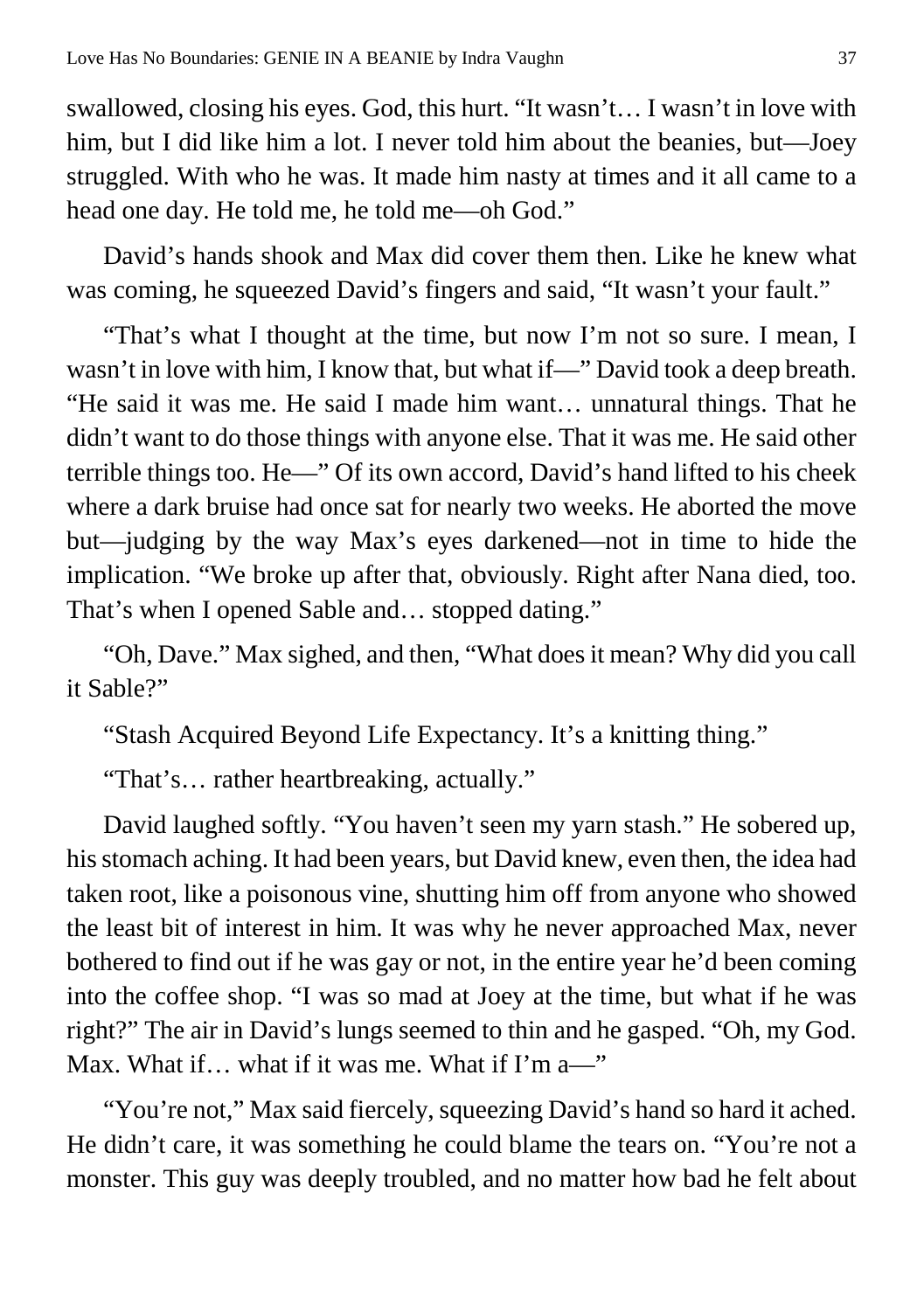himself, he had no right to take it out on you like that. You didn't do anything to him, Dave. Just like you didn't do anything to me."

"We still don't know that."

"I do." Max gave David's hands a rough shake to make him look up. "I do," he said, quiet and sincere, like he really believed it. "You didn't do anything to me." The corner of his mouth quirked and that little dimple made an appearance. "In fact, I'd argue you didn't do nearly enough to me, but I really have to go to work now. Just, promise me you'll think about it. Think about all the—" Here Max blushed furiously, an entrancing sight David hadn't witnessed before. "All the crushes you've ever had, and if any of your beanies ever affected those. And if they haven't, think about what the difference was between the ones you made for those people, and the one… the one you made for me."

Love, David thought and he blinked in surprise. He opened his mouth, but Max was already on his feet, grabbing his bag, and muttering about how late he was. They stared at each other awkwardly for a second, and then Max was gone.

The monthly Tuesday knitting club meeting went well. David managed to get everyone out of Sable before eleven and had a list of names in his back pocket of those who'd donate knitted goods to Knit-A-Wish. Even though he was hungry, David was more than a little tired so he made his way straight home.

The light was still on in the kitchen, and that's where David went. On the island lay an open box with an untouched cold and congealed pizza, and Max was sitting behind it on a barstool, staring at his hands.

"What's the matter?" David asked, dropping his bag and walking around the island separating them. "Did something happen? Are you okay?"

Max lifted his head and blinked, looking a little dazed but not upset, and David relaxed. He was about to take a step back, but Max reached out and grabbed his hand before he could make it very far.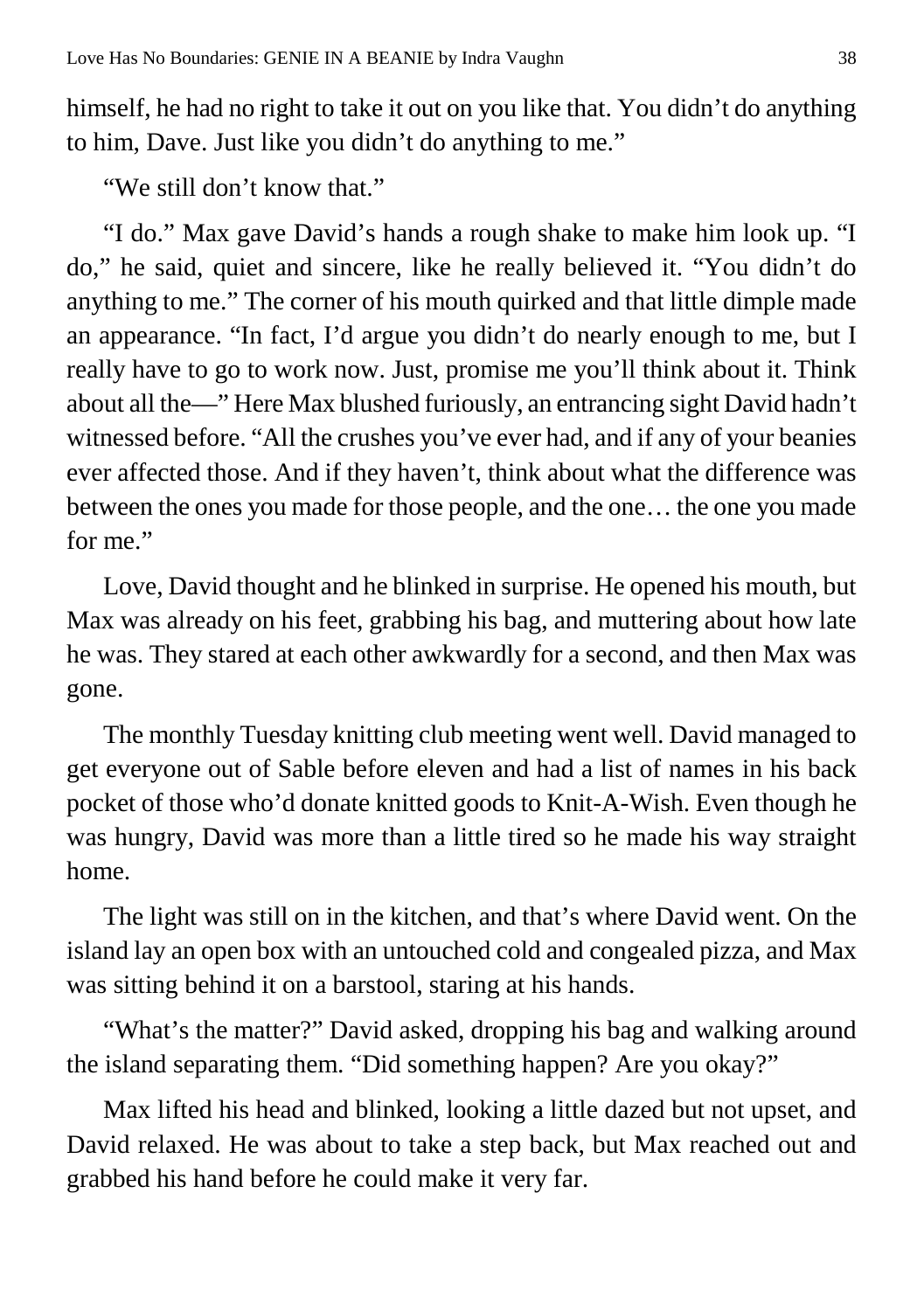"I'm fine," Max said, smiling. "My sister called. She's pregnant." He rubbed his thumb over the palm of David's hand, then let it go.

"Okay," David said slowly, flexing his fingers by his side. "That's great but—" He glanced at the forgotten pizza. "Why are you sitting here half in shock like it's your—" And then it dawned on him. "You think it's her."

The smile on Max's face became beatific. "Yes," he whispered. "I think I got a little future glimpse of my niece. A fluke, thanks to your hat."

"I don't know if that has anything to do with it, Max," David said gently. He knew how much the disappearance of that baby had weighed on Max, but it wouldn't be right to let him think this way. If it turned out to be a boy, he'd be devastated. "I mean, when you burned it, all the wishes were undone."

"No, I think you're wrong. Burning the hat set everything to rights. It undid all the wishes I shouldn't have had in the first place and it straightened out the faulty baby wish. I know my sister's pregnancy isn't due to your gift, I'm not saying that, but I do think it will be the same girl. It makes sense since I was thinking of my sister and the baby girl somehow ended up with me." Max smiled up at David. "You'll see. It will be her. And you know what else? Burning the hat may have undone the extra stuff, but it never undid my original wish."

"Which was what?" David asked. He could see the logic of it, sort of. Or maybe that was just—hah—wishful thinking.

"When I stepped out of Sable and put that beanie on my head for the first time, I thought, I wish I could get to know him better. You, I mean. And I did, didn't I? Just in a bit of a roundabout way. There's no magical hold over either of us, Dave. I liked you before you gave me the beanie, and I think—" Max swallowed and looked away, his gaze falling on the pizza. "Oh. I completely forgot about that. I ordered you a pizza because I figured you'd be hungry and I forgot to close the lid when Lizzie called. I'm sorry, it's all ruined now."

"Who cares about the pizza," David bit out, frustrated, because he'd really liked the direction Max's thought process had been taking. "You were saying that you liked me before the beanie."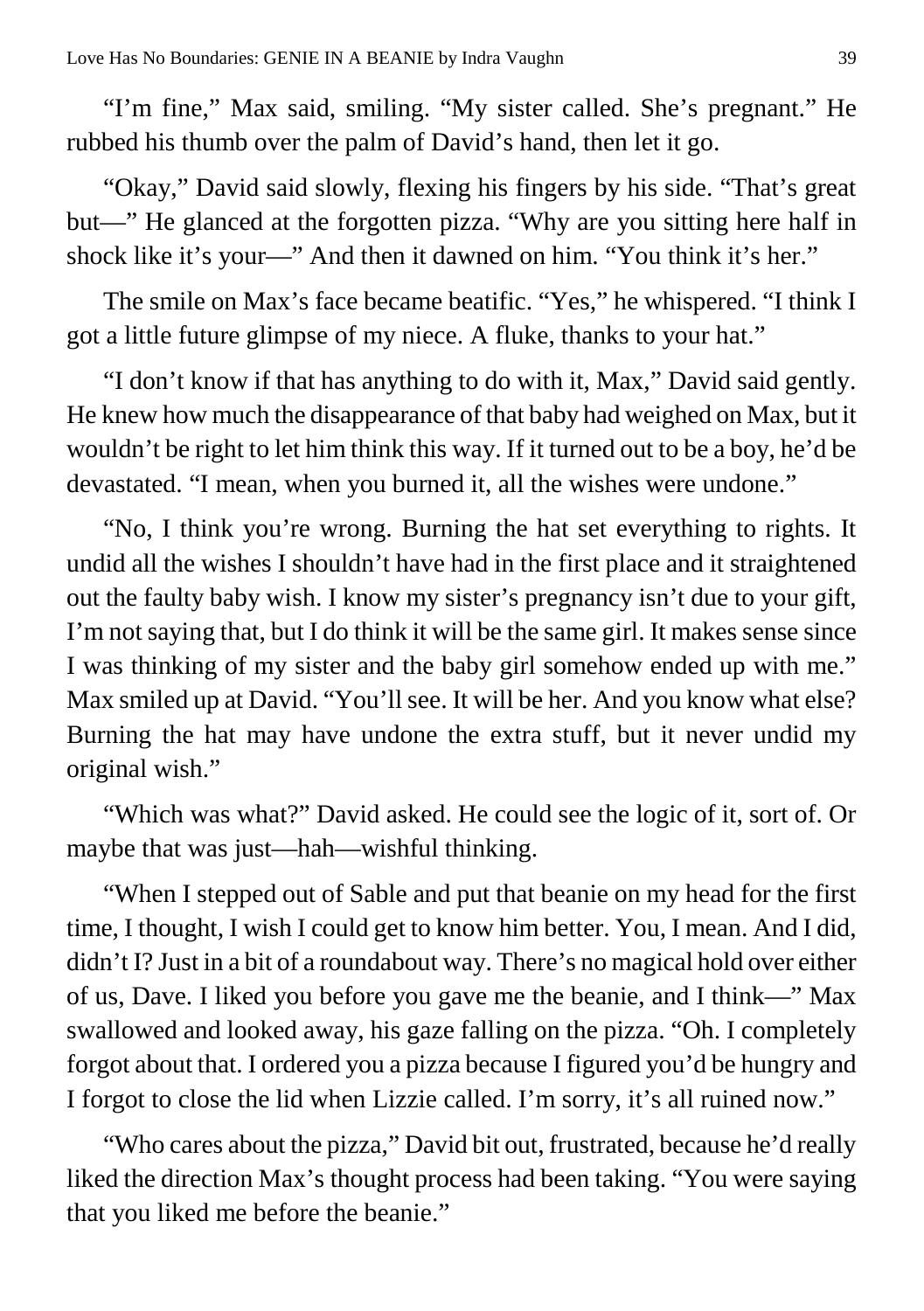A mischievous glint appeared in Max's eyes. "Did I say that? Gosh, I can't remember."

"You asshole," David breathed, but it came out on a huffed laugh. Dizzy relief made his entire body heat up. "I've liked you for a whole fucking year, did you know that? For an entire year I pined after you."

"And in that year you never once knitted a beanie for yourself?" Max was looking at him shrewdly.

"Well of course I did, but—"

"And not once did I suddenly fall at your feet under some kind of spell, did  $I$ ?"

"Uh, no. Obviously not."

"Even though you liked me so very much." Max's eyes twinkled, the infuriating dimple just asking for a kiss, and David suspected he was going red to the roots of his hair. Damned complexion.

"Clearly my mistake in judgment, because did I mention you're an asshole?" God, who was he kidding. David had never been this in love with anyone in his life and he doubted very much that he ever would be again, gift or no gift.

"I don't think you mean that." Max rose to his feet and stepped into David's space, backing him into the counter without touching him. "I think your judgment is rather good." He tilted his head to the side, narrowing his eyes as he considered David. "A bit paranoid maybe, at times. And an awful cook. Have I mentioned that? It's a good thing you make a mean coffee because—"

"Oh my God," David said, trying to push past Max. "I'm going to bed." He didn't mean it, he felt giddy with where this was going, but at the same time something had to give. Either he was going to leave now and jerk off until his palms grew blisters or—

"Mm." Max stepped in front of David again and put both his hands on the kitchen cabinets behind him, boxing David in. "That's a good idea. I'm right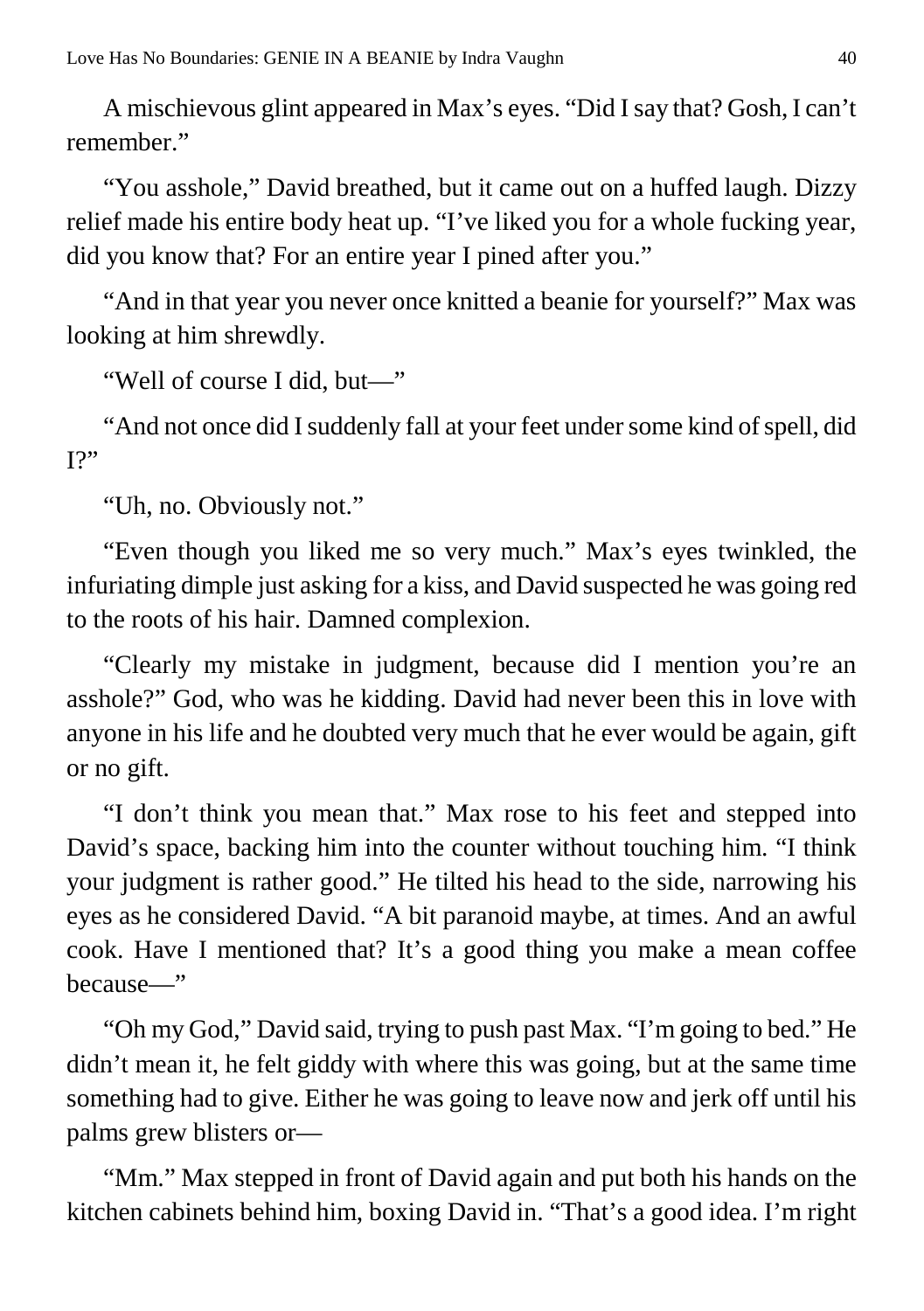behind you, but first—" The kiss wasn't unexpected, but it still came as a surprise. Max's lips were a soft contrast to the bristle on his cheeks, his tongue a wet heat that entered David's mouth and shot straight toward his gut. It was an instantly deep kiss, no exploring necessary, and when Max put his hands on David's thighs, he aided the lift onto the counter with a little hop.

"Jesus Christ," he moaned when they broke for air. David had his legs wrapped right around Max, and he could feel how hard they both were through their jeans.

"Too fast?" Max asked, his dark eyes huge and dilated.

"Mm-mm." David shook his head and rubbed his hands over Max's biceps. Something occurred to David then. "I can see them, you know. The wishes, I mean. Flashes and images, very briefly. With the one I made for you I couldn't see a damn thing. I figured it was because you gave me the yarn, but that wasn't it, of course."

"It wasn't?"

"No." Warmth flooded his cheeks and David looked down to where Max's hands still rested on his thighs. Loose, now, relaxed, no longer gripping. And nice hands they were: blunt fingernails, lovely, long fingers, and broad strong palms. "It was because your wish involved me."

"Is that so," Max's voice lowered, a seductive prowl from his mouth to David's ear. "I can think of a wish or two right now."

"Oh, God, me too," David said hoarsely, flushing red for a whole other reason.

"Bedroom, then?" Max asked softly.

"Fuck yes." David hopped back off the counter, because, while mmm-hot, right now he wanted to be on a soft surface and as prone as possible. "But shower first."

"Okay," Max said and David didn't imagine the pout, did he?

"Join me?" he asked and Max began to grin.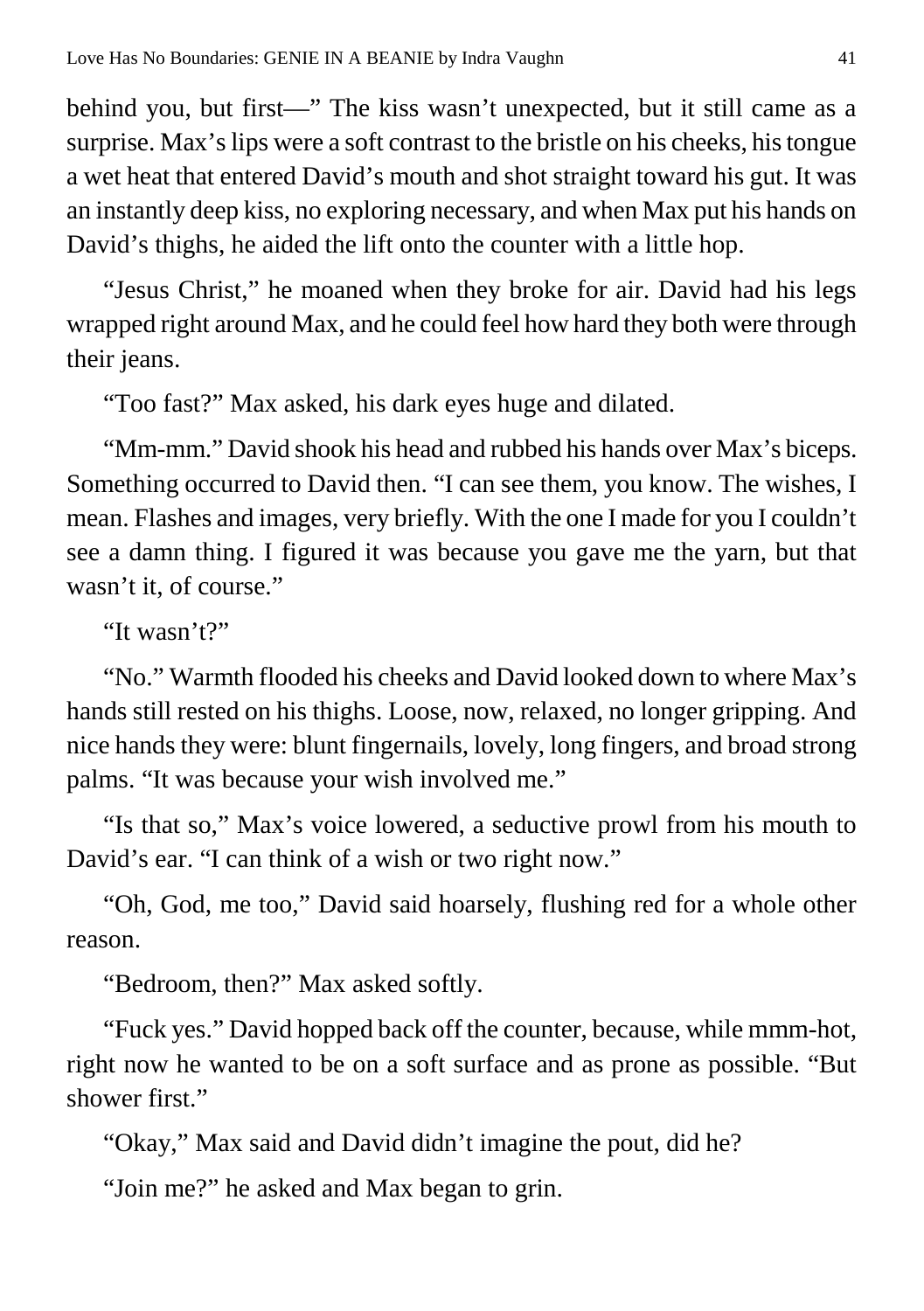#### \*\*\*\*

David felt more aroused than he'd ever thought possible. The strain in his groin was almost painful. With a fleeting thought, he hoped his sheets were able to stand up to the assault of his fists clutching and tearing at them. Screw his powers, if there was anything gifted in this room it was Max's mouth. Unaware—or more likely rudely uncaring—of the delicious agony he was putting David through, Max dragged his lips over David's nipples.

They'd passed that way ten minutes before already, and David had been quite ready at that point for it to be a good-bye kiss, a so long, on to better pastures. Excruciatingly slowly, Max's mouth had mapped all of him, from his nipples to his hips, to his knees to his toes, until David's skin felt stretched taut, until he felt so hot he felt fevered. And when finally, finally, the tip of Max's tongue had dipped into the slit of his precome-leaking cock, David had sobbed with relief. Embarrassing as the sound had been, he'd not been able to help it. Apparently Max was into torture rather than deliverance of pleasure, because that one excruciating touch of tongue was all David had been given.

Unhurried, Max had begun his upward trail, tonguing the skin around David's belly button, kissing the rise and fall of his rib cage. With no concern for David's raggedly uneven breathing, he'd leisurely kissed his way back up, sucking hello again to the tight nubs on David's damp chest.

David strained against Max's mouth, words piling up but dissolving in the heat there before he made them clear. A good thing surely, since David vaguely suspected they'd be no more than pathetic pleas.

It wasn't as if anything was stopping him from guiding Max where he wanted him. His hands were unbound, his arms were free, and yet he writhed against the bed like he'd been chained there. It made no difference. When Max lifted his head and those dark eyes fell on David, the hurricane hunger in them pinning him down, he may as well have been. He wouldn't make Max do anything he didn't want. He wouldn't rush him, he would never. He'd take what was offered, and he'd be painfully, pathetically grateful for it.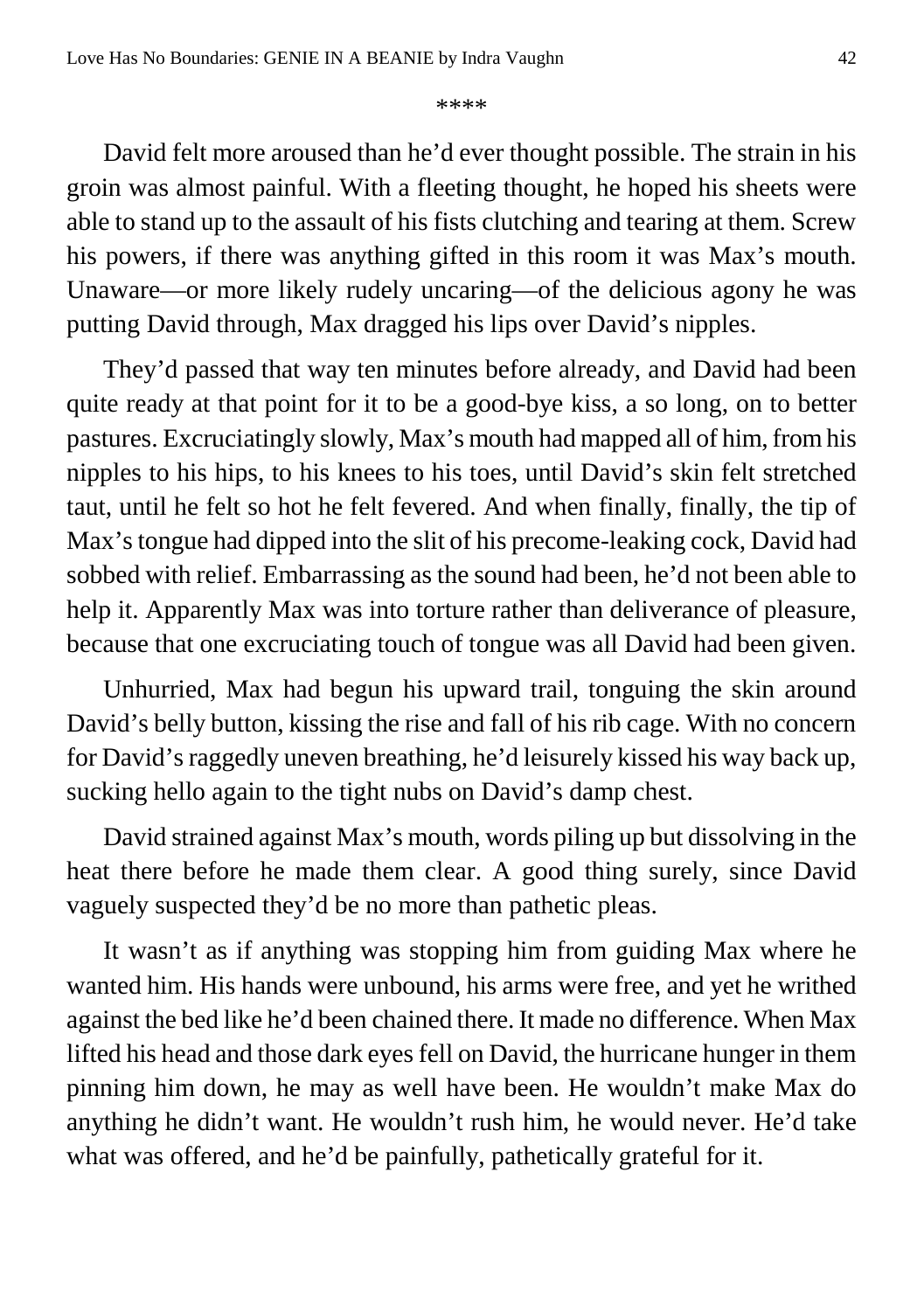"Are you okay?" Max asked, and it took a moment for the question to realign into something that made sense. David's brain was sluggish with lust.

"No," he said. "Yes. I don't know."

Max's dark eyes softened and he reached to stroke the hair from David's forehead. It was sticking against his skin, and God, how long had they been doing this? "I'll make it okay," Max whispered. A promise. "I'll make it good."

"I know you will, I know. Max." Suddenly the words wouldn't be held back anymore; they burst from David's mouth, his back arching off the bed, his hands coming up to frame Max's face. "Please." He wanted to feel Max against him, the weight of him, the reassurance that he was really there. "Please."

"I'm here," Max said, lowering himself down, skin to slick skin, hot breaths mingling as his mouth closed in on David's. They kissed, openmouthed and famished for it, until Max wrenched away, gasping. Just like that the weight of him was gone again, and David's eyes flew open because he couldn't stand it. Not teasing again. He needed. He needed more.

Max was braced over David on his hands and knees. He looked down between them, their stiff cocks touching politely like two foils before a fencing match. "No need to warn me," Max said, and David blinked at him, stupid with desire. Before he could ask, Max clarified, "Just come in my mouth." David groaned, head falling back limply into the lush pillow beneath his head. There was no teasing now, no more roads being kissed into his skin. Max's mouth closed on David's cock like an overheated, wet fist, only better, infinitely, excruciatingly better. David shouted out at the sudden assault of feeling after being deprived for so long. His thighs trembled against Max's shoulders until he gave up the fight against gravity and let them fall open.

It didn't take long at all after that, since Max's nose buried itself in the light curls hugging the root of David's cock on the second pass down as if he was already familiar with the length and thickness of it. The buildup started in David's toes—or not started, since it felt like something had been building for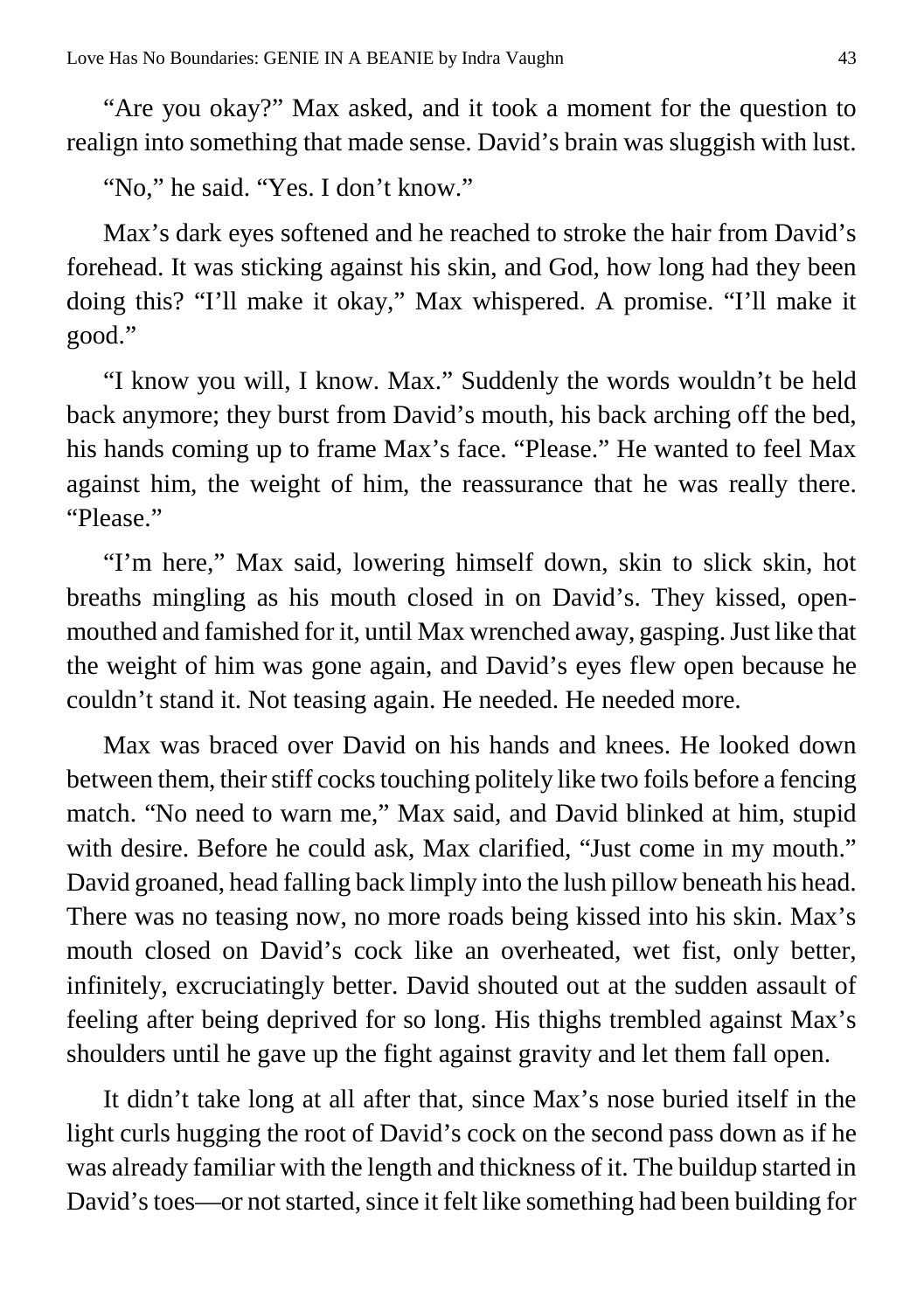weeks now—and they curled like his feet were being tickled. Then his knees locked up so his legs stretched out, the quads on his thighs bunching thickly.

Max must've felt it was coming because he wrapped a fist around the base of David's cock and started to jack him off wetly, sucking hard on just the tip. The sensation doubled, tripled, and overloaded. The muscles of David's ass clenched, and, warning needed or not, David couldn't have stopped the, "Now, now, oh God, Max, now," that ripped from his mouth. He lurched upright and held onto Max's head, not to force him deeper or away, but just because he needed to hold on to something before he flopped back onto the bed. Max sucked him through it, not stopping until David's right leg spasmed. Pressing his forehead against David's thigh, Max caught his breath for a second and then kissed his way up again. Oral fixation, David dimly thought, but that was all his brain was capable of.

"It was a tough decision," Max murmured, his wet mouth dragging over David's exposed throat. David accommodated limply, spent, rolling his head to the side so Max could work his way up all the way to David's ear. With a breath that shuddered just a little too much to be completely controlled, Max settled over David's outstretched body, his hard cock sliding nicely into the groove of David's hip.

"What was?" David finally managed, and Max's chuckle was a husky vibration around his earlobe.

"Whether I wanted to suck you off or have you fuck me." Max laughed gently when David groaned at the thought, his flushed but wrung-out cock twitching feebly against his thigh. It was mostly the unexpectedness of it, since David hadn't thought Max would want it that way. Not that he would've objected one bit, but this… To have Max spread out beneath him, opening up and taking him in, just like his mouth had done, but tighter, hotter, sweeter…

The thought sent a frisson of excitement through David's entire body, stomach curling again with want. He thought of the slow, almost unendurable detour Max had taken to get him off.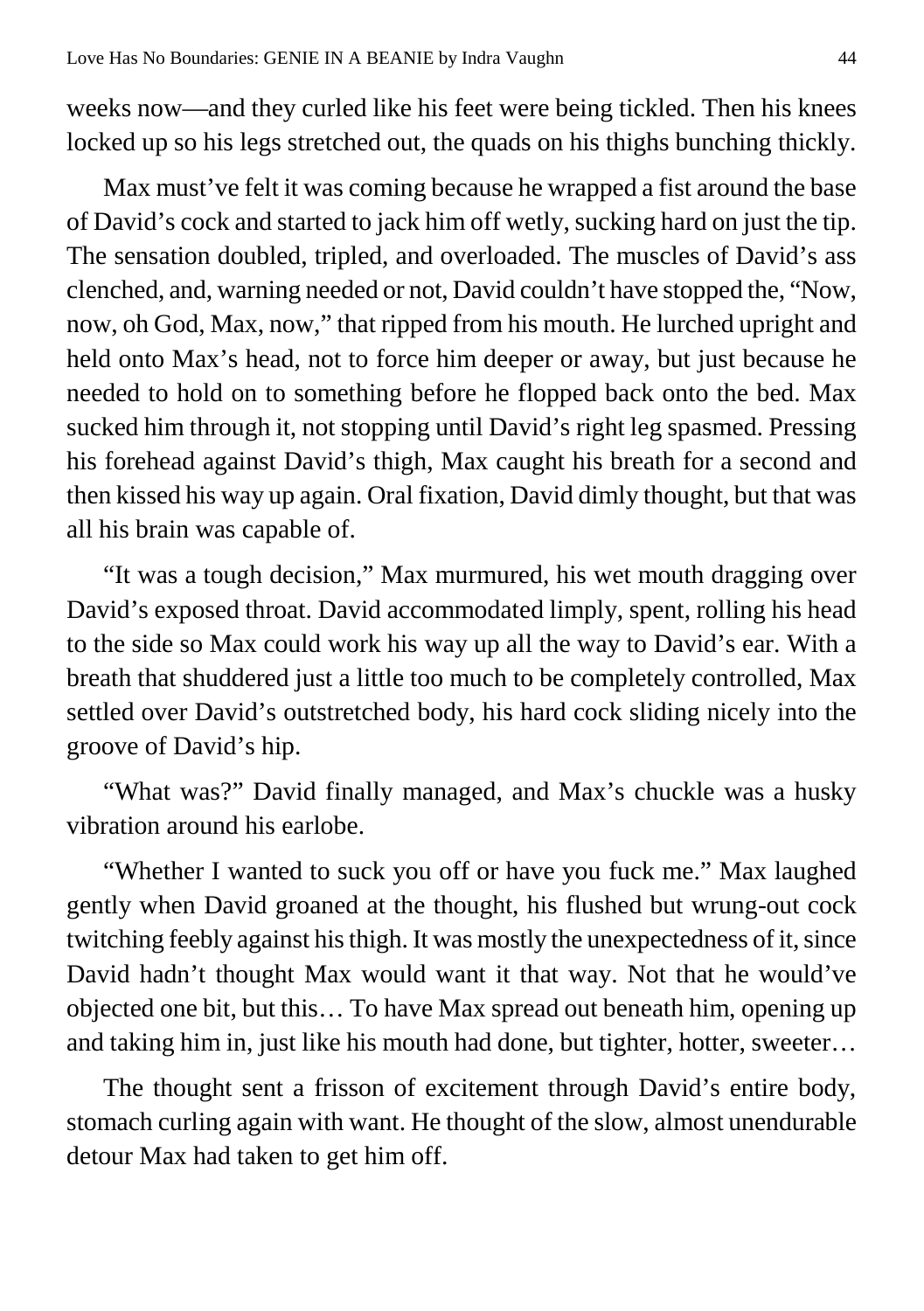Pulling himself free from the soporific post-orgasm clutches, David pushed at Max's shoulders, who rolled over willingly. "In how much of a hurry are you?" he asked.

Max's mouth tasted of David's come, tongue still slick with it, and David had just about forgotten what his question had been when Max said, "Sometime tonight, that's all I'm asking."

"Hm." David sat up, straddling Max's hips, and smiled. It had the desired effect because Max's pupils dilated, his hands clutched David's hips, and his breathing became shallow and fast. "Roll over."

Max's eyebrow showed the unspoken already? but he obeyed without a word. The nape of Max's neck was still wet from the shower, releasing the sharp mint tang of the by-now-familiar shampoo. Once Max was lying on his front, David took a seat on the back of his thighs. Bracing one hand on the mattress, he lifted his cock—not hard yet, but already showing signs of renewed interest—and nestled it between the globes of Max's ass cheeks before leaning forward and kissing the back of Max's neck.

"I'm going to kiss you all the way down," David said in Max's ear. "I'm going to work some of that tension out of your shoulders, and then, if you've no objections, I'm going to rim you." Max turned his face into the pillow and made a noise that didn't sound much like objection. "That'll have me hard in no time, and then I'll fuck you any way you like."

"My God, love. I didn't peg you for a dirty talker."

David blinked. "I wasn't," he said, a bit astonished. "I was just telling you what I was thinking."

"You have no idea, do you? What you do to me." Max stuffed his arms under the pillow and hugged it to his face. His voice came muffled, but amused, when he said, "Go on then. What are you waiting for, a permission slip?"

"Do I need one?" David straightened, caressing Max's shoulders, feeling out the muscles and where they were the tightest.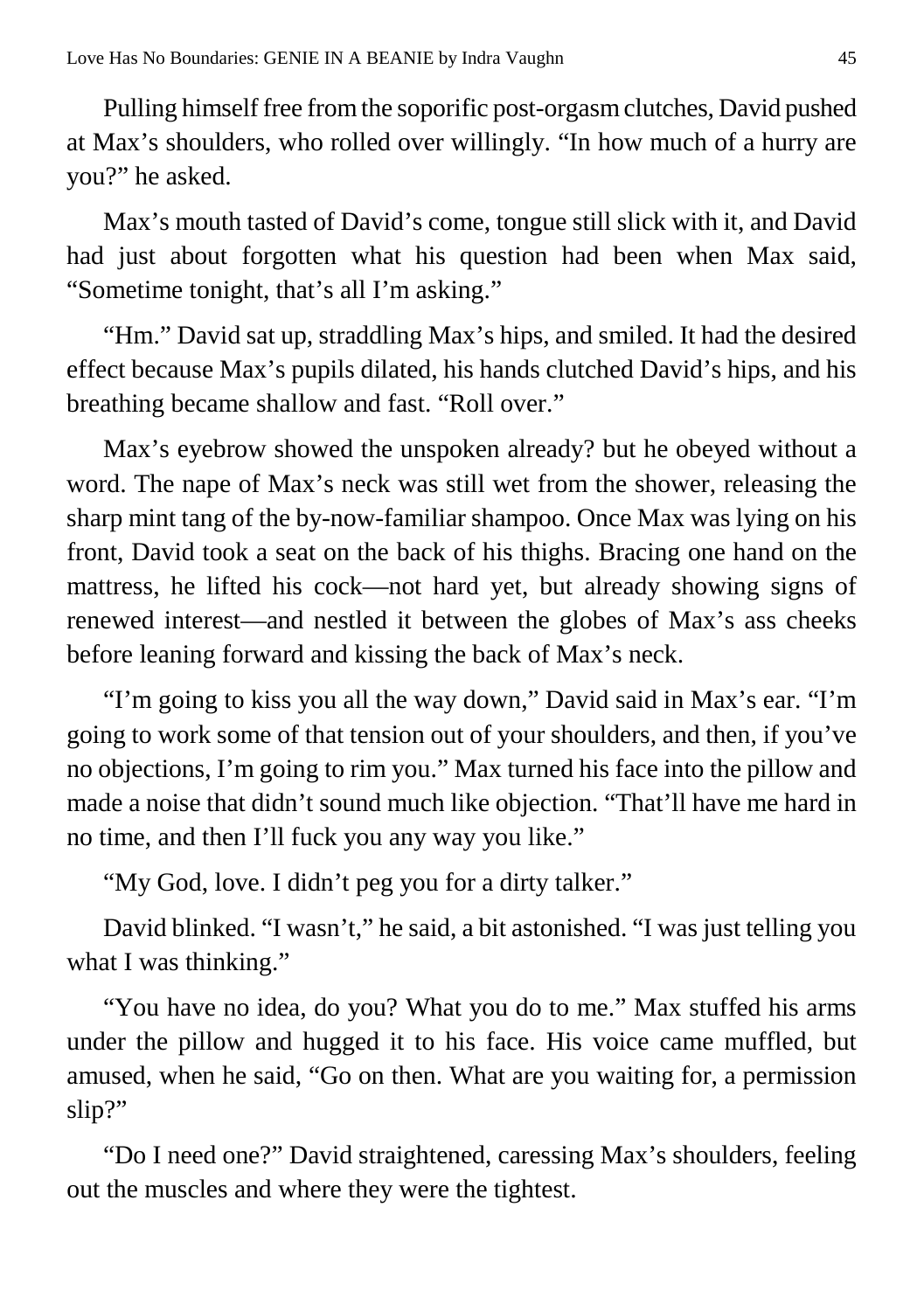"No," Max said, and it came out with a shudder that David could feel in his fingertips. "You have carte blanche."

And wasn't that something? To have come so far, from barely acquaintances to almost enemies to friends to this. With all the issues in between, they'd arrived at implicit trust. David had to press his open mouth against Max's shoulder blade and breathe through an admission that was not only too soon but too serious to spill on a hormonal high. Since his mouth was tasting impossibly smooth skin, David figured he may as well keep going. He traced the jut of the blade with his tongue, he kissed every protruding vertebrae lightly, he tongued the slight sheen of sweat out of the dip of Max's lower back.

There was a very quiet but elongated moan that spilled from Max when David put his hands on Max's ass and spread it. The muscles clenched tightly beneath his fingers. With both hands, David levered Max up until he was on his knees, face still pressed into his precious pillow—although now he was gripping it in a stranglehold rather than hugging it close—and then David sat back to admire the view.

"Dave," Max pleaded, his voice high, and while he'd rather have looked a little longer, David leaned in and pressed his tongue to the very end of Max's tailbone. The breath shuddered out of both of them, David the first to recover. He put one arm over Max's back to steady him, and used his free hand to spread him wide. Without wasting any more time, David licked him—slowly, because David hadn't forgotten his teasing just yet—from his balls all the way to the top of his tailbone.

When he passed over Max's entrance, the shout was abrupt and strangled, like it had startled Max, and David pressed a grin into the swell of Max's ass cheek.

"Don't laugh at me," Max growled, although it sounded more breathless than angry.

"I'm not laughing, honey. I wouldn't do that. I'm just thinking how good this is gonna be."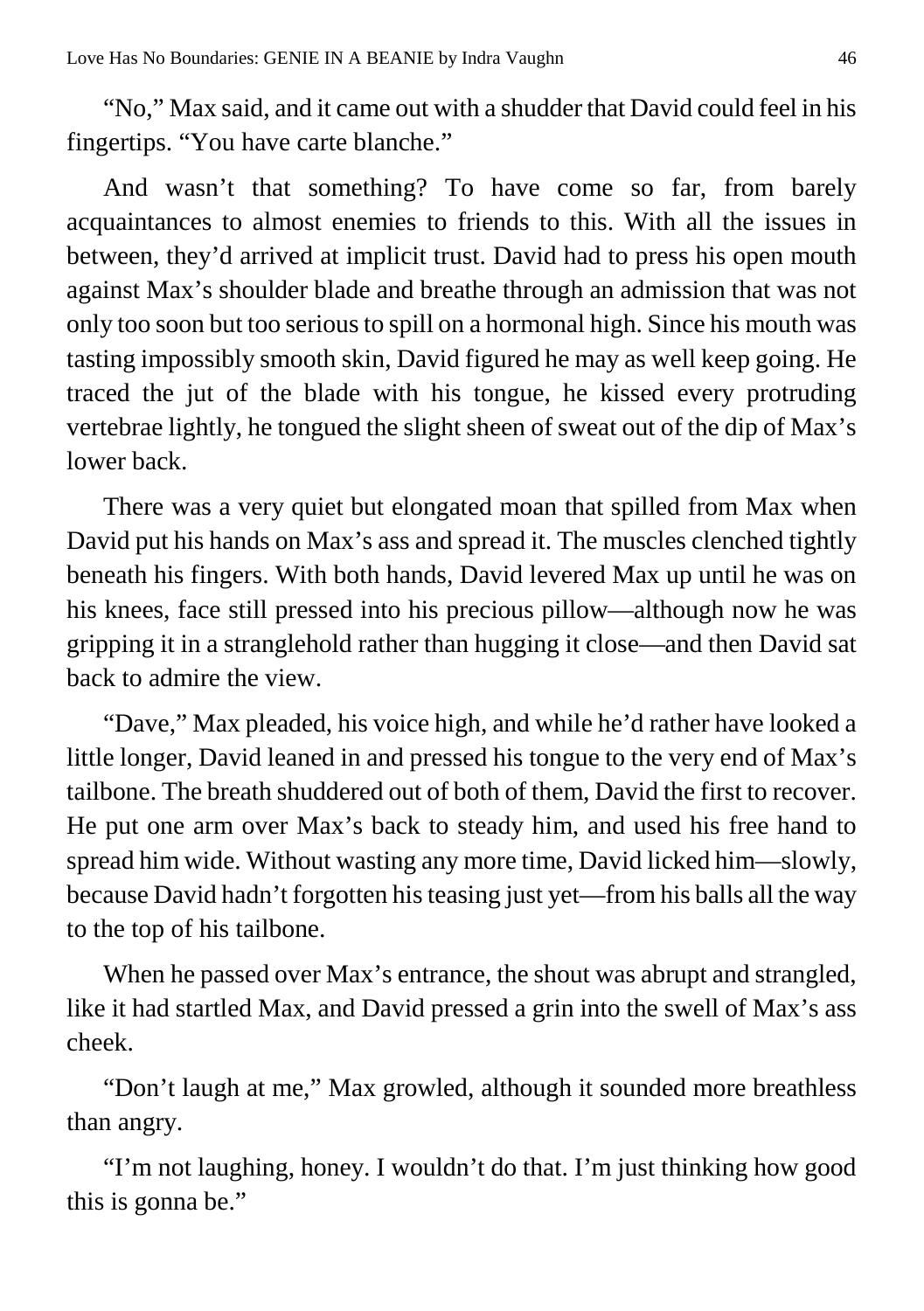"You know you don't have to, right?" Max looked over his shoulder. His cheekbones were bright red, and already his forehead shimmered with sweat. "It's only our first time together, you know."

"Oh, I know. And I'll stop if you tell me to, but trust me," David rubbed his palm over Max's ass, the globe hard under his hand, "this isn't a hardship for me."

Max turned away again. "Okay."

David waited but Max said nothing else. "You want me to stop?" Max shook his head into the pillow. "Say it."

"Put your mouth on me," Max ordered hoarsely, and David did as he was told.

For the first thirty seconds David took it easy, giving Max as well as himself a chance to adjust to this peculiar intimacy. When Max began to rock gently back and forth, seeking friction on his cock that just wasn't there, David hooked his thumb into Max's hole and licked around it. Gently twisting, he worked the muscle, and small, gasping noises began spilling from Max's throat. These little involuntary sounds were what made the blood rush painfully fast to David's groin, and he cursed himself for not thinking ahead.

"I'll be right back," he murmured, the breath of sound tickling Max's ass, causing Max to shiver, full-bodied and convulsively.

The lube was in the bedside table, but David kept his condoms in the bathroom. Catching sight of himself in the mirror above the sink, he almost laughed. Wrecked he looked, with his hair a mess, his mouth red and spit-wet, and his eyes sparkling like blazing sunlight on a lake. It wasn't a bad look.

The image of his own flushed face fled his mind when he stepped back into the bedroom. Max had shifted onto his back and was lazily fisting his own cock. "Anyway I liked, isn't that what you said?"

David nodded, couldn't do more than that, transfixed with the beautiful and obscene sight of Max's cock appearing and disappearing between his own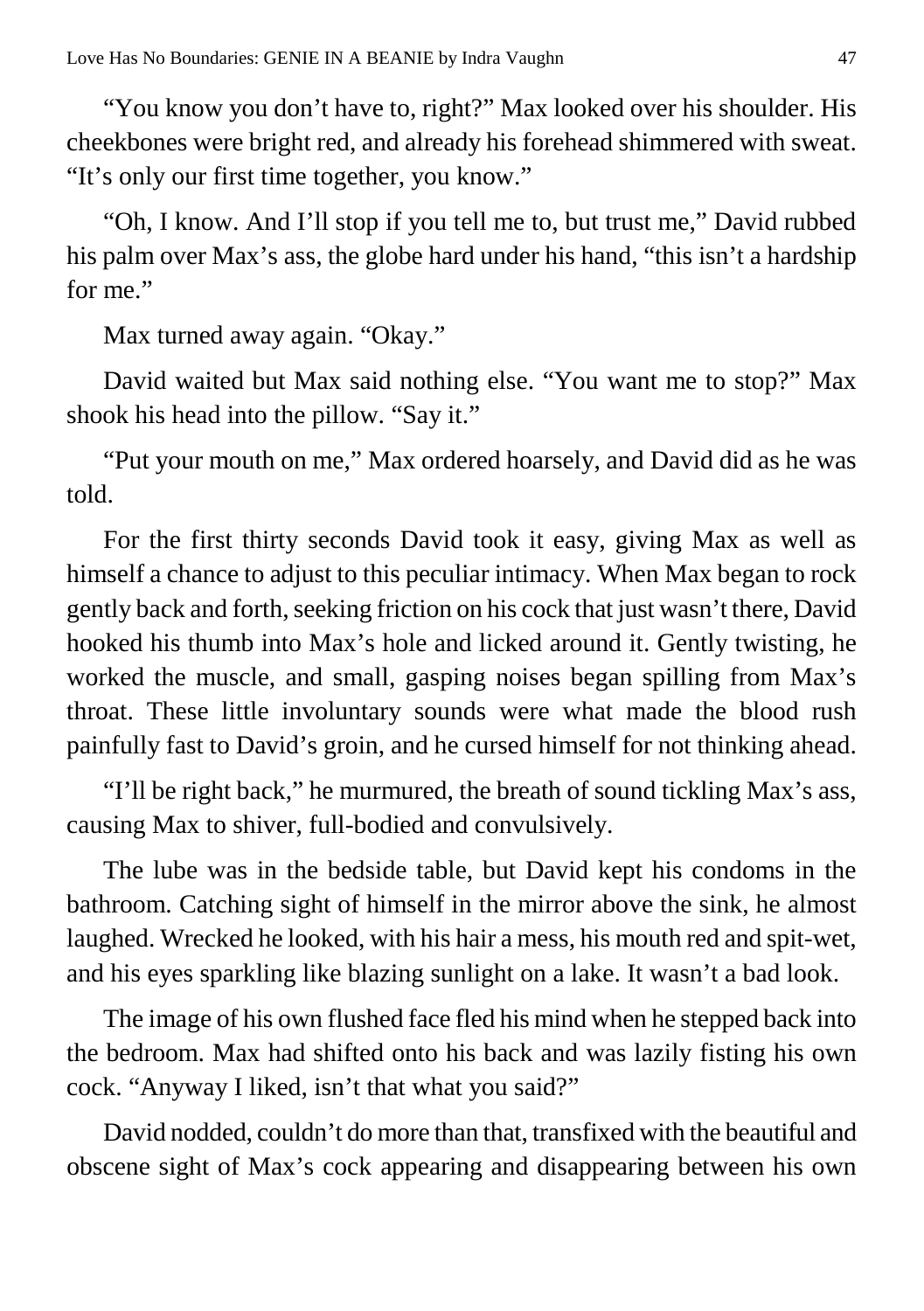fingers, and Max grinned like he knew it. "Well then, come over here," he said and lifted his knees to his chest.

David knee-walked onto the mattress, throwing all inhibition to the wind. Max had nice calves, thin at the ankles but quickly widening with the thick bulge of muscle. It's where he put his hands to push Max's legs up further, and spread them wider so he could kneel in between, the inside of his thighs pressed to the outside of Max's hips.

"It's been a while since I've done this, so you'll have to tell me how I'm doing." David leaned forward and kissed his way up Max's chest, their cocks brushing.

"I'm sure you'll be great," Max said and David grinned at how breathless he sounded, how affected.

"At least I've come already," he murmured, mouthing along the scruff on Max's jaw. He lifted his head and stared into Max's eyes. From this close, he could see specks of green and turquoise in those black irises. "So I can make it last as long as you need me to."

"Jesus Christ." Max surged up and gripped the back of David's skull, kissing him fiercely. "Stop talking and start doing."

"As you wish," David whispered, and sat back. Making quick work of the condom and lube, David pushed his forefinger into Max's ass without warning. Max threw his head back and moaned, the long line of his throat a beautiful extension from this angle, an arrow pointing upward between the two dark circles of his nipples. David rubbed a hand over Max's belly, the coarse hairs below his navel tickling his palm. "You ready, honey? Or do you need more?"

"I'm ready," Max said, reaching between his knees and pulling David forward so he could hook his legs over David's shoulders. David lined up, held his breath, eased against the resistance until it gave, and let the breath out as the swollen crown of his cock breached Max's body.

"Oh love, that's good." Max clutched at David's shoulders. "Oh, more, come on." David wouldn't be rushed; there would, after all, only be one first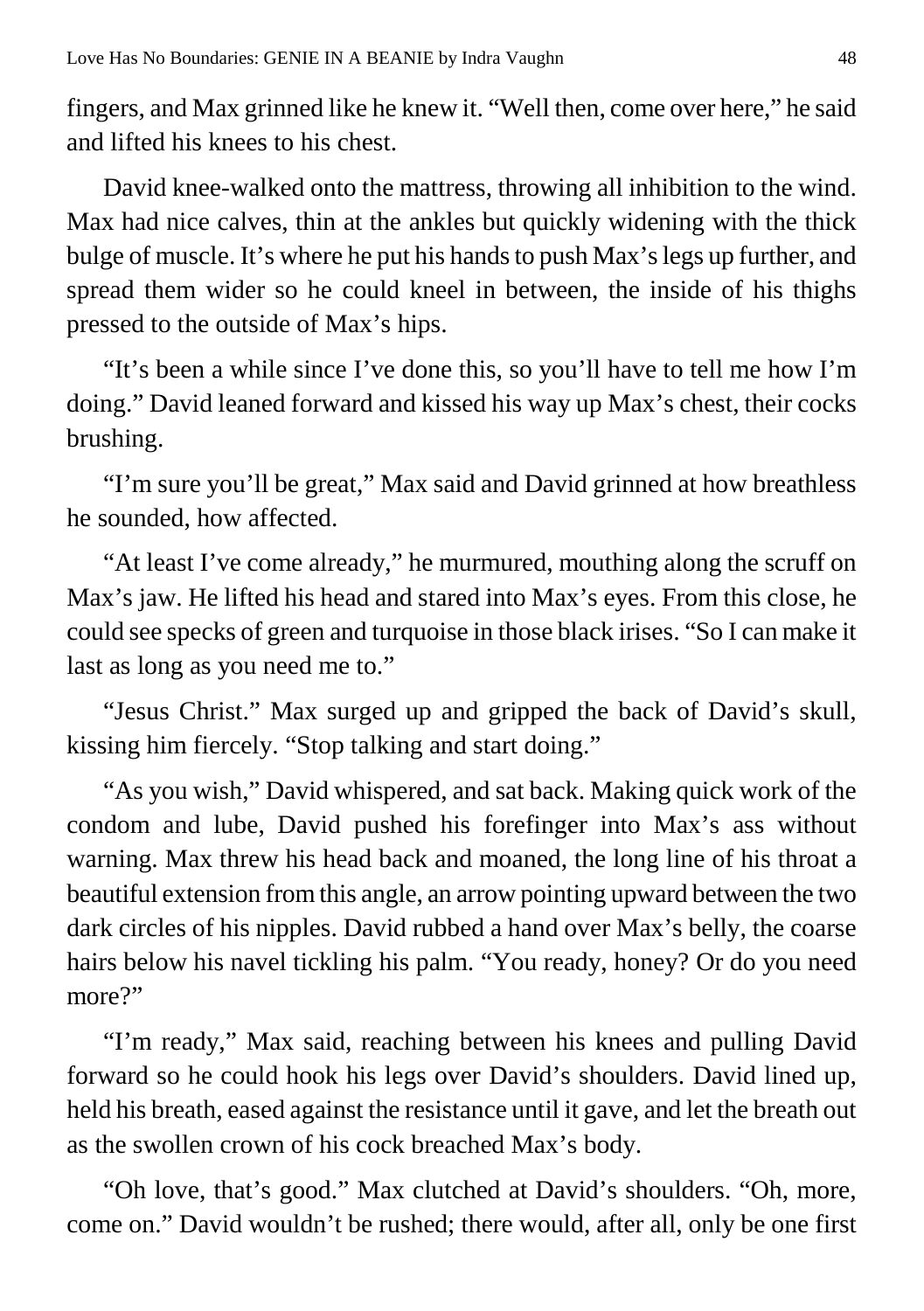time. The hand bearing his weight into the mattress shook, but the one holding his cock as he eased into Max was steady.

David took in Max's face, his slightly parted mouth, his flickering eyelids—like he wanted to keep them open but they wouldn't cooperate—the way he clung to David like he was a lifeline. It made him feel momentarily overwhelmed, like it was all too much in one go, like Max had been right and they should've stuck to hand jobs for their first time in bed together rather than plunge into this abyss of contrasting feelings. Hot flesh and cold sweat, sweet breaths and salty lips, hard muscle under velvet skin.

Only then, David sank in all the way and everything aligned. David's balls rested satisfyingly against Max's backside, his shoulders fit neatly in the crook of Max's knees, his cock throbbed as deep as it would go inside the tight confines of Max's body. Max's eyes flew open like he felt it too, like he'd given up on his final struggles as well. Impossibly, David sank deeper. Max reached up for him and David maneuvered Max's thighs around his waist so he could be held close.

Max clutched at the back of David's head and pressed their stubbled cheeks together so they rasped. "This is so much," Max whispered as his thighs tightened around David's waist. "There is so much I want to say to you."

"I know," David said, his heart beating adrenaline around his body so he felt high. "I know, honey."

"I can't stop thinking about you. When I dream about you it's the best, and when I have nightmares about you they are the worst… But this isn't the time." Max yanked at David's hair, forcing him up far enough so he could kiss him. Just as abruptly he broke away. "So fuck me, Dave. Fuck me like you promised."

David did, slow and languid, hard and fast, but for a long, long time, because promises were things that should be kept.

#### **THE END**